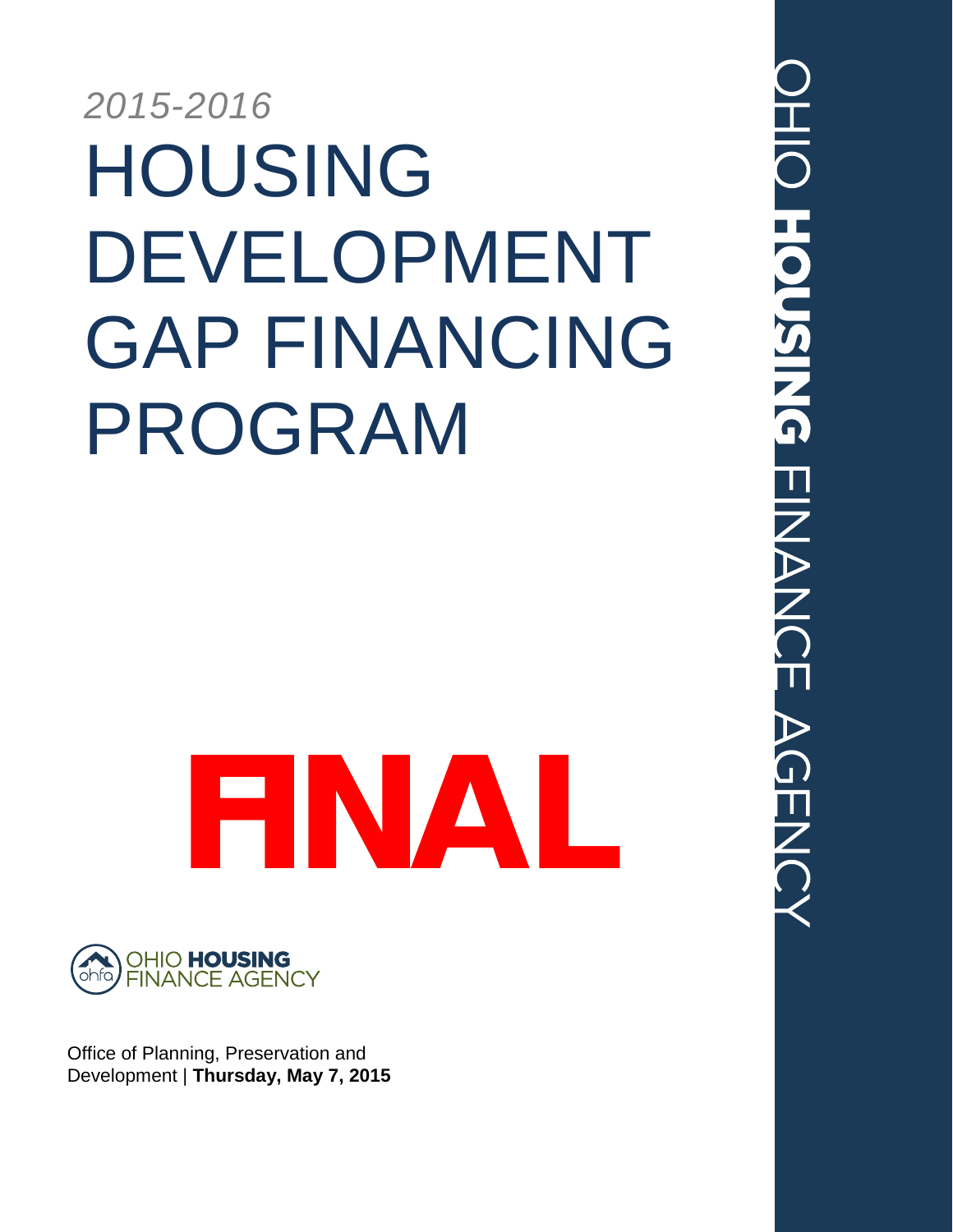Attached are guidelines for the 2015-2016 Housing Development Gap Financing program. For the past two years, this program has provided gap financing for multifamily rental developments not funded with housing tax credits. In the past, the program was also used to develop homeownership opportunities. In 2013, OHFA suspended the homeownership portion due to the declining market for affordable homeownership. As the market is now showing signs of stabilization, stakeholders have asked that OHFA consider offering a homeownership development in program year 2015.

The guidelines for rental development are essentially unchanged from those approved by the OHFA Board in program year 2014. The homeownership section has been reformulated with the input from two focus groups comprised of both not for profit and for profit developers, other stakeholders with an interest in this development option and comments that were solicited after the first draft was circulated. Staff also met several times to work out the details to ensure a successful program.

Changes from the first draft to the final draft involved are the homeownership development subsidy which was increased from \$40,000 to \$50,000 and the developer fee which was increased from 10% to 15%. Also, for-profit applicants were removed as eligible applicants. Homebuyer income eligibility was expanded to 75-80% from the original 80% AMGI.

To summarize the program, OHFA will use Ohio Housing Trust Funds to make loans to developers to bridge the gap between the cost of building a home and its eventual selling price, and also make loans to homebuyers to help them to qualify for a mortgage to purchase that house. These loans are forgivable – for the development subsidy, at the time the house is sold, and for the affordability subsidy, on a pro-rated basis over a 10 year affordability period.

Staff, along with the stakeholders referenced above, will reevaluate the homeownership program following program year 2015 and determine if the program will be offered in subsequent years.

Guidelines will be in place for two years, subject to appropriation of funds to OHTF by the State Legislature; allocation by the OHTF Advisory Committee; and finalization and U.S. Department of Housing and Urban Development (HUD) approval of the State Consolidated Plan.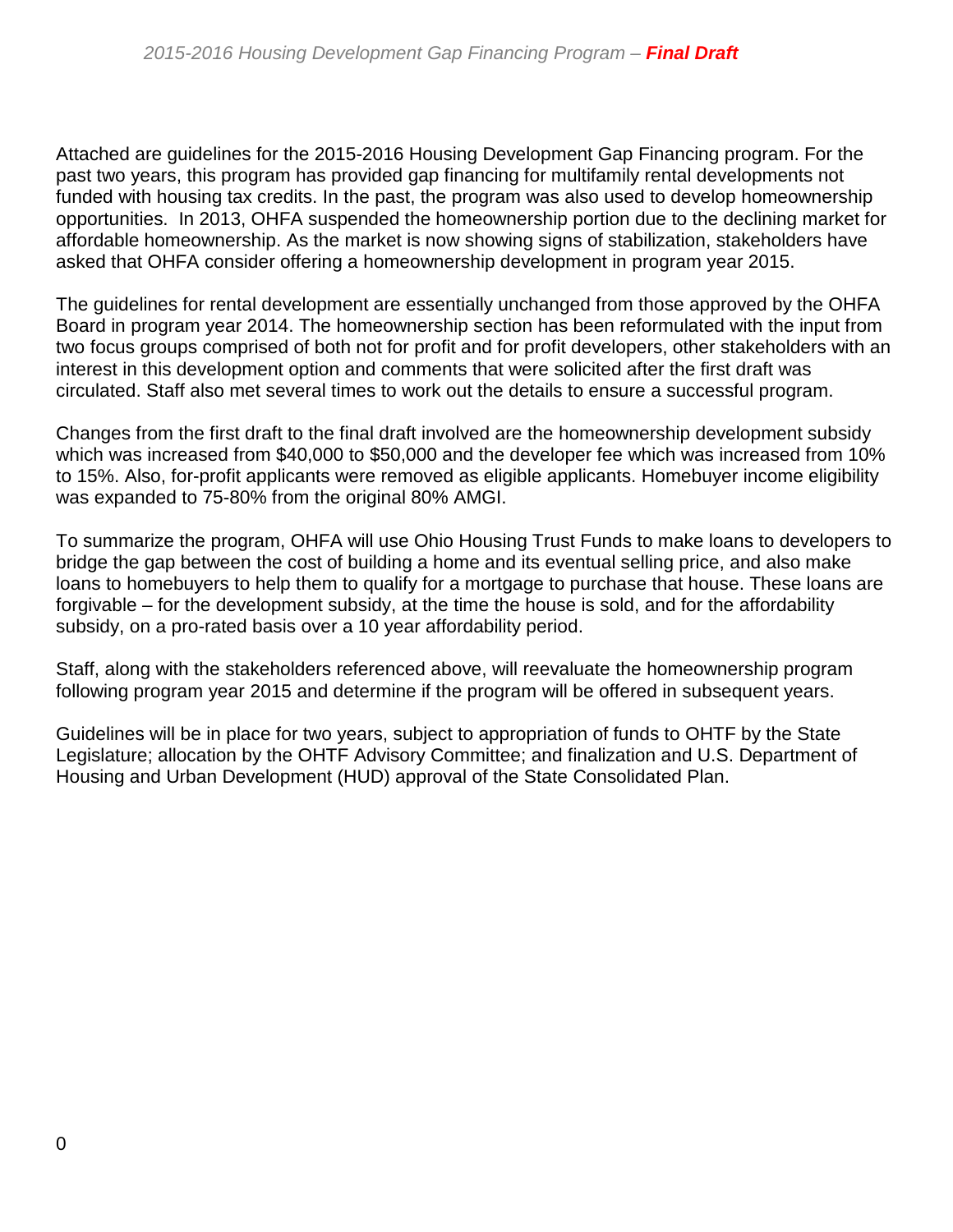#### Contents

| Α.  |  |
|-----|--|
| В.  |  |
| C.  |  |
| D.  |  |
| Ε.  |  |
| F.  |  |
| G.  |  |
|     |  |
| Α.  |  |
| В.  |  |
| C.  |  |
| D.  |  |
| Е.  |  |
| F.  |  |
|     |  |
| Α.  |  |
| В.  |  |
| C.  |  |
|     |  |
| 1.  |  |
| 2.  |  |
| 3.  |  |
| 4.  |  |
| 5.  |  |
| 6.  |  |
| 7.  |  |
| 8.  |  |
| 9.  |  |
| 10. |  |
| 11. |  |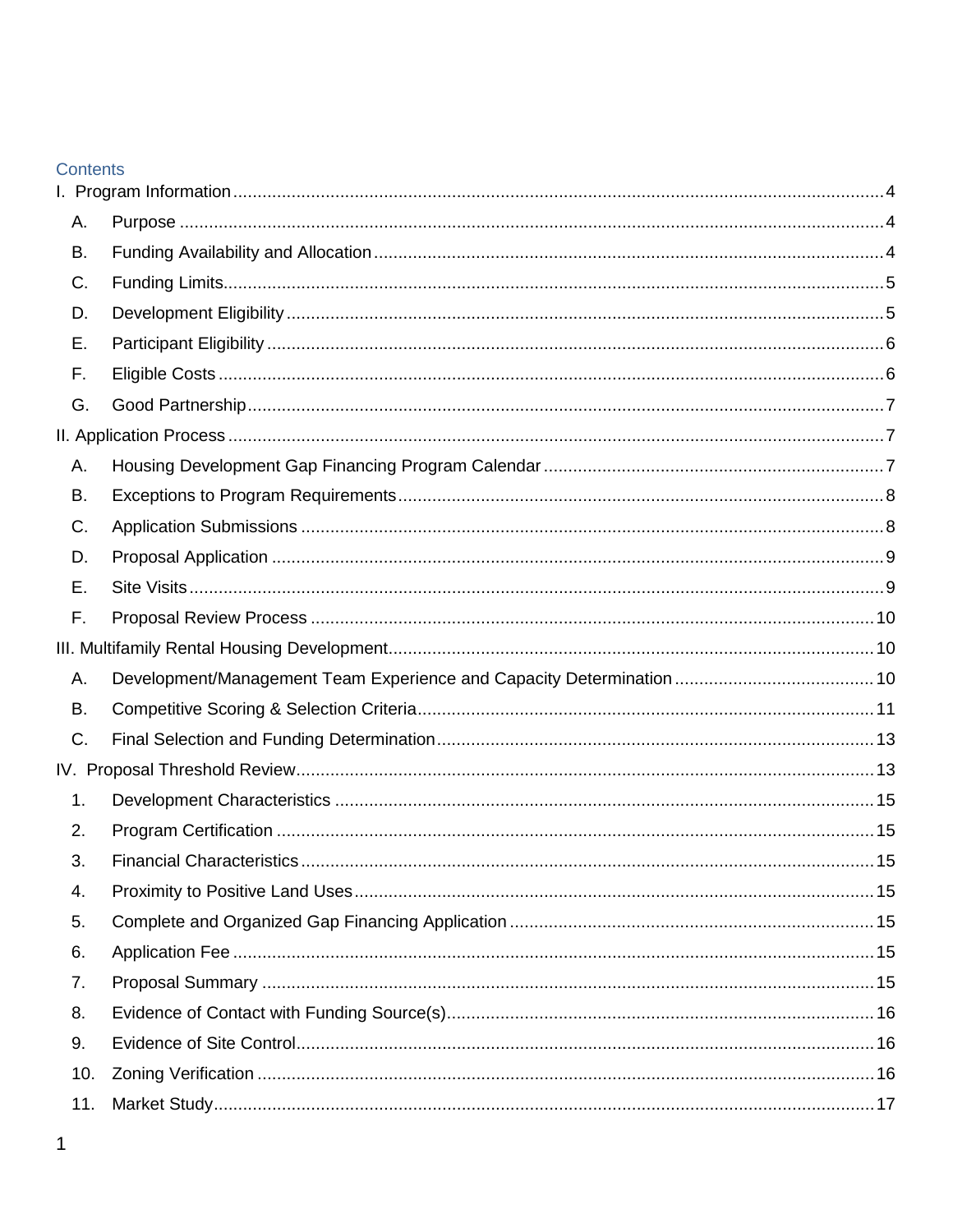| 12. |  |
|-----|--|
| 13. |  |
| 14. |  |
| 15. |  |
| 16. |  |
| 17. |  |
| 18. |  |
| 19. |  |
| 20. |  |
| 21. |  |
| 22. |  |
| 23. |  |
|     |  |
| 1.  |  |
| 2.  |  |
| 3.  |  |
| 4.  |  |
| 5.  |  |
| 6.  |  |
| 7.  |  |
| 8.  |  |
| 9.  |  |
| 10. |  |
| 11. |  |
| 12. |  |
| 13. |  |
| 14. |  |
| 15. |  |
| 16. |  |
| Α.  |  |
| В.  |  |
| C.  |  |
| D.  |  |
| Ε.  |  |
| F.  |  |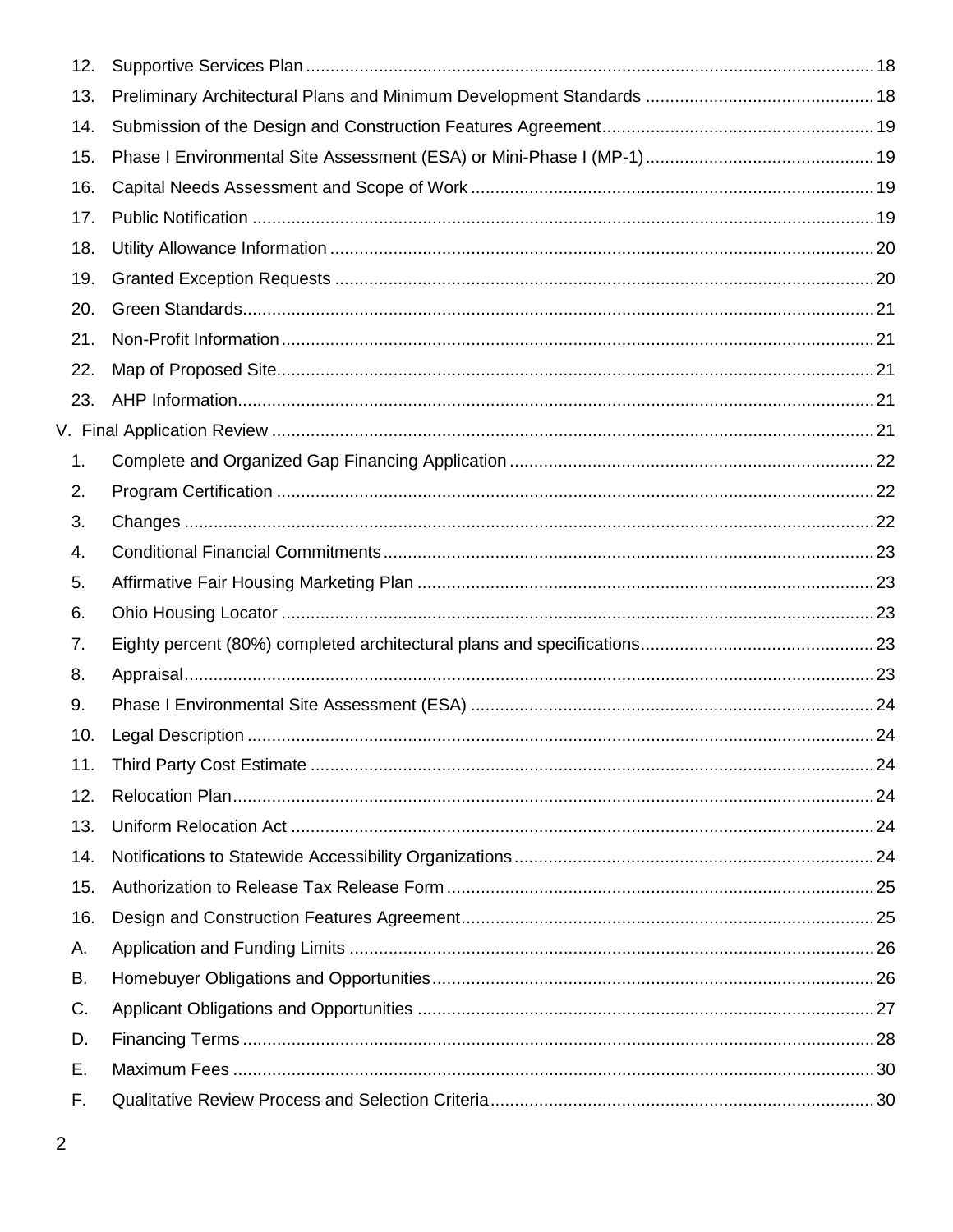|    | 1. |  |
|----|----|--|
|    | 2. |  |
|    | 3. |  |
|    | 4. |  |
| G. |    |  |
| Η. |    |  |
|    |    |  |
| Α. |    |  |
| В. |    |  |
| C. |    |  |
| D. |    |  |
|    |    |  |
|    |    |  |
|    |    |  |
|    |    |  |
|    |    |  |
| Ε. |    |  |
| F. |    |  |
|    |    |  |
| Α. |    |  |
| В. |    |  |
| C. |    |  |
| D. |    |  |
| Е. |    |  |
|    |    |  |
| Α. |    |  |
| B. |    |  |
| C. |    |  |
| D. |    |  |
|    |    |  |
|    |    |  |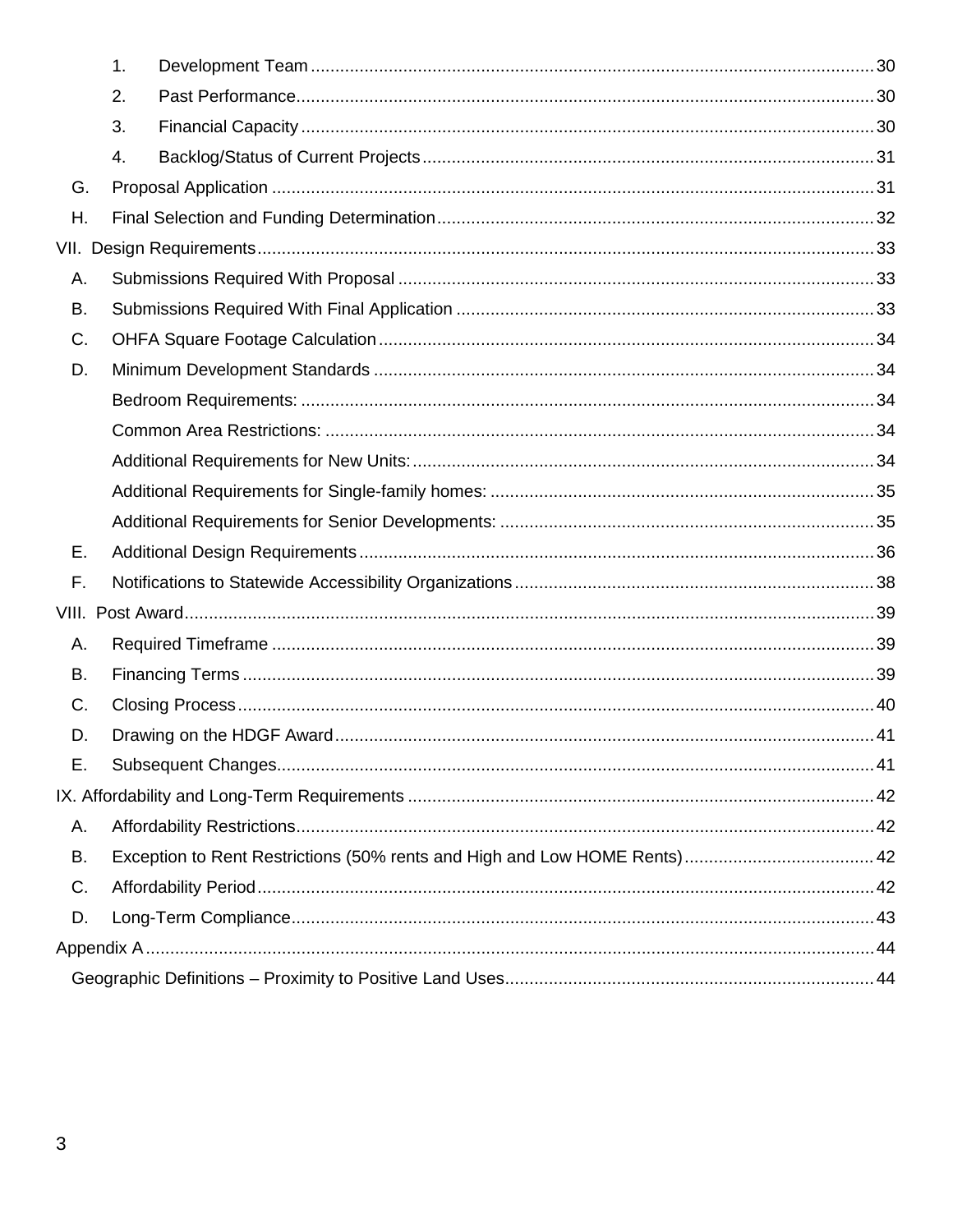# <span id="page-5-0"></span>I. Program Information

#### <span id="page-5-1"></span>A. Purpose

The goal of the Ohio Housing Finance Agency's (OHFA) Housing Development Gap Financing (HDGF) program is to provide a portion of the financing to create affordable, safe, green, welldesigned rental housing developments, whether they are new, built on site or modular, or rehabbed to current building standards. The program is designed for smaller developments – those of 24 or fewer units.

Developments assisted through the HDGF program are subject to the requirements of this guideline and the [2015 Multifamily Underwriting Guidelines.](https://ohiohome.org/lihtc/2015OHFA-FinalMultifamilyUWGuidelines.pdf) To comply with applicable program requirements, the OHFA recommends that applicants refer to these materials for their proper interpretation.

For developments involving rehabilitation of existing units, applicants will be further required to meet the [Residential Rehabilitation Standards](http://development.ohio.gov/files/cs/RRS%20and%20Commentary%20December%202014.pdf) maintained by the Office of Community Development at the Ohio Development Services Agency. This document is the primary document for identifying and correcting substandard conditions in units rehabilitated with assistance from OHTF-funded housing programs, including Bond Gap Financing. The proposed scope of work will also be evaluated to determine that an adequate amount of rehabilitation is being completed to ensure the projects' expected useful life of 30 years.

The preferred method of contact for all questions related to the HDGF program is via email to:

| Karen M. Banyai  | <b>Operations Manager</b> |
|------------------|---------------------------|
| Virgie Vaido     | <b>Housing Analyst</b>    |
| <b>Kat Berry</b> | <b>Housing Analyst</b>    |

[kbanyai@ohiohome.org](mailto:kbanyai@ohiohome.org) [vvaido@ohiohome.org](mailto:vvaido@ohiohome.org) [kberry@ohiohome.org](mailto:kberry@ohiohome.org)

#### <span id="page-5-2"></span>B. Funding Availability and Allocation

Approximately \$2 million in Ohio Housing Trust Fund (OHTF) will be available for the financing of new construction or the rehabilitation of existing rental units. Approximately \$1 million will be made available to assist with the financing of homeownership development in program year 2015 only. Parameters for this component of the program are outlined in section IV of this guideline. Final funding levels are subject to appropriation of funds to OHTF by the State Legislature; allocation by the OHTF Advisory Committee; and finalization and U.S. Department of Housing and Urban Development (HUD) approval of the State Consolidated Plan.

OHTF provides funding to HDGF developments predominantly serving low- to moderate-income households with incomes at or below 50% of the area's median income. OHTF gives preference to those developments that benefit households with incomes at or below 35% of the area median income for the county in which the development is located, as established by HUD. Applicants receiving an award of OHTF dollars may be subject to State of Ohio Prevailing Wage Rate rules. OHFA will refer to Ohio Revised Code Chapter 174, as well as the Code of Federal Regulations governing the use of OHTF funds used to meet HOME "match" requirements.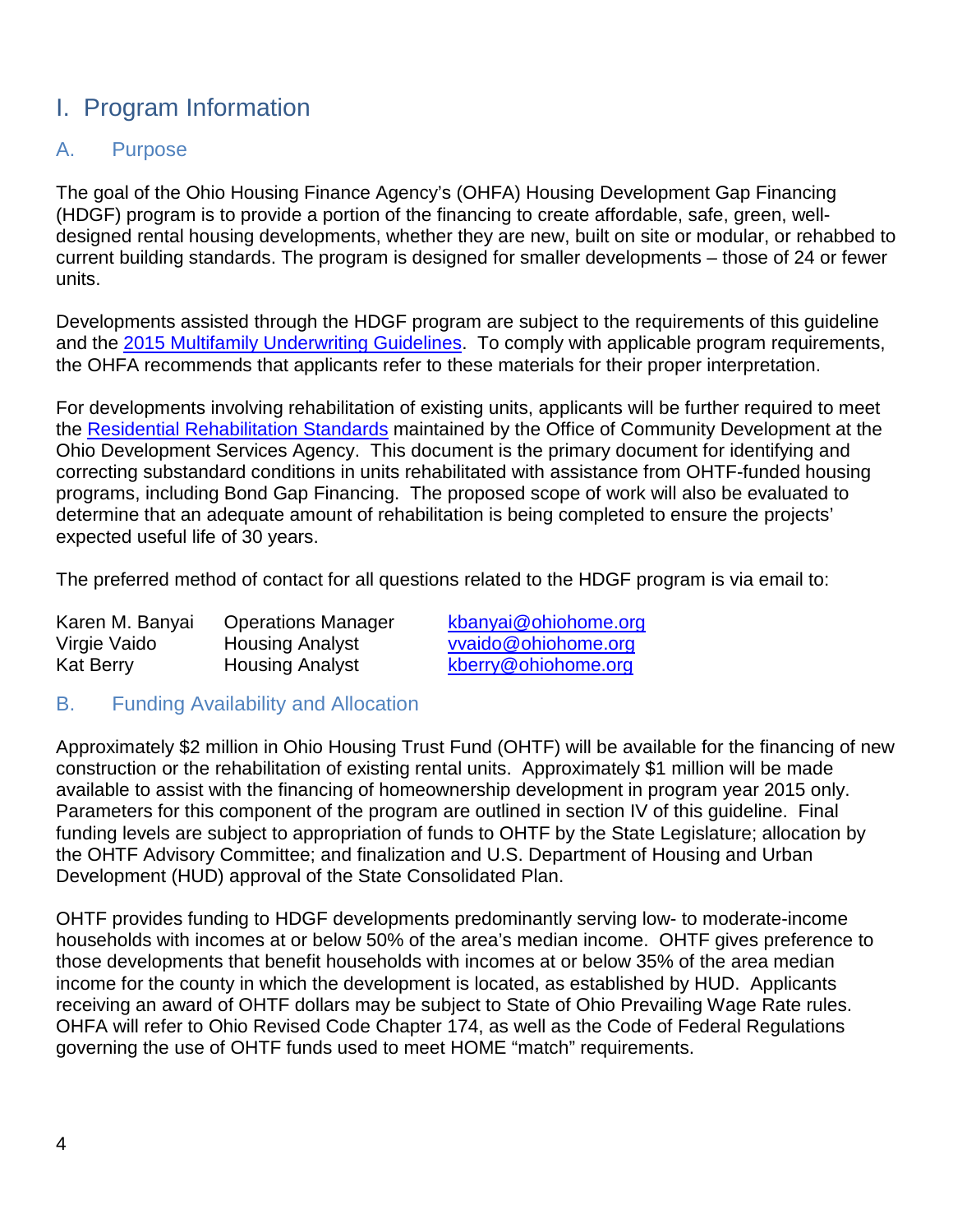At OHFA's discretion, HOME funds may be the source of funds for a portion of this program. Federal regulations relating to environmental review, federal wage rates, federal accessibility, federal acquisition and relocation laws [URA and Section 104(d)], long-term affordability, etc. will then apply. The source of funds will be based on OHFA's need to meet set-asides specific to each funding source, and the source most appropriate for the applicant/development. Applicants that have compelling reasons to request a specific source of funding can do so in a separate letter sent to the attention of the Operations Manager prior to the submission of their application. However, OHFA may not be able to honor the request for a specific source of funds.

Funds may be awarded in the form of a loan or a grant.

All proposals selected for funding are subject to approval from the OHFA Board.

### <span id="page-6-0"></span>C. Funding Limits

Multifamily Rental Housing

HDGF will provide funding up to the lesser of the per-development limits or 50% of the total development costs.

OHFA may subsidize more than 50% of the total development costs or exceed the per development limits, at its sole discretion, based on the needs of the development.

The per-development limits are as follows:

- \$450,000 per development located in a HUD Participating Jurisdiction (PJ area).
- \$700,000 per development located in a Non-Participating Jurisdiction (non-PJ area).
- \$750,000 per development for those that meet the definition of the Ohio Interagency Council on Homelessness and Affordable Housing Permanent Supportive Housing Policy Framework. A list of Ohio's Participating Jurisdictions is available on HUD's website.

#### Homeownership Development

HDGF will provide funding up to \$50,000 in subsidy per unit. The subsidy may be shared between the applicant and developer (development subsidy) and the homebuyer (affordability subsidy).

#### <span id="page-6-1"></span>D. Development Eligibility

#### Multifamily Rental Housing

Eligible developments shall include multifamily rental developments that will produce new affordable units or rehabilitate existing units. Developments must be 24 or fewer units.

Permanent Supportive Housing is eligible for funding if the applicant provides supportive services appropriate to the population being served. The owner and developer must designate a maximum occupancy period for residents prior to leasing units in the development.

Ineligible developments shall include the following: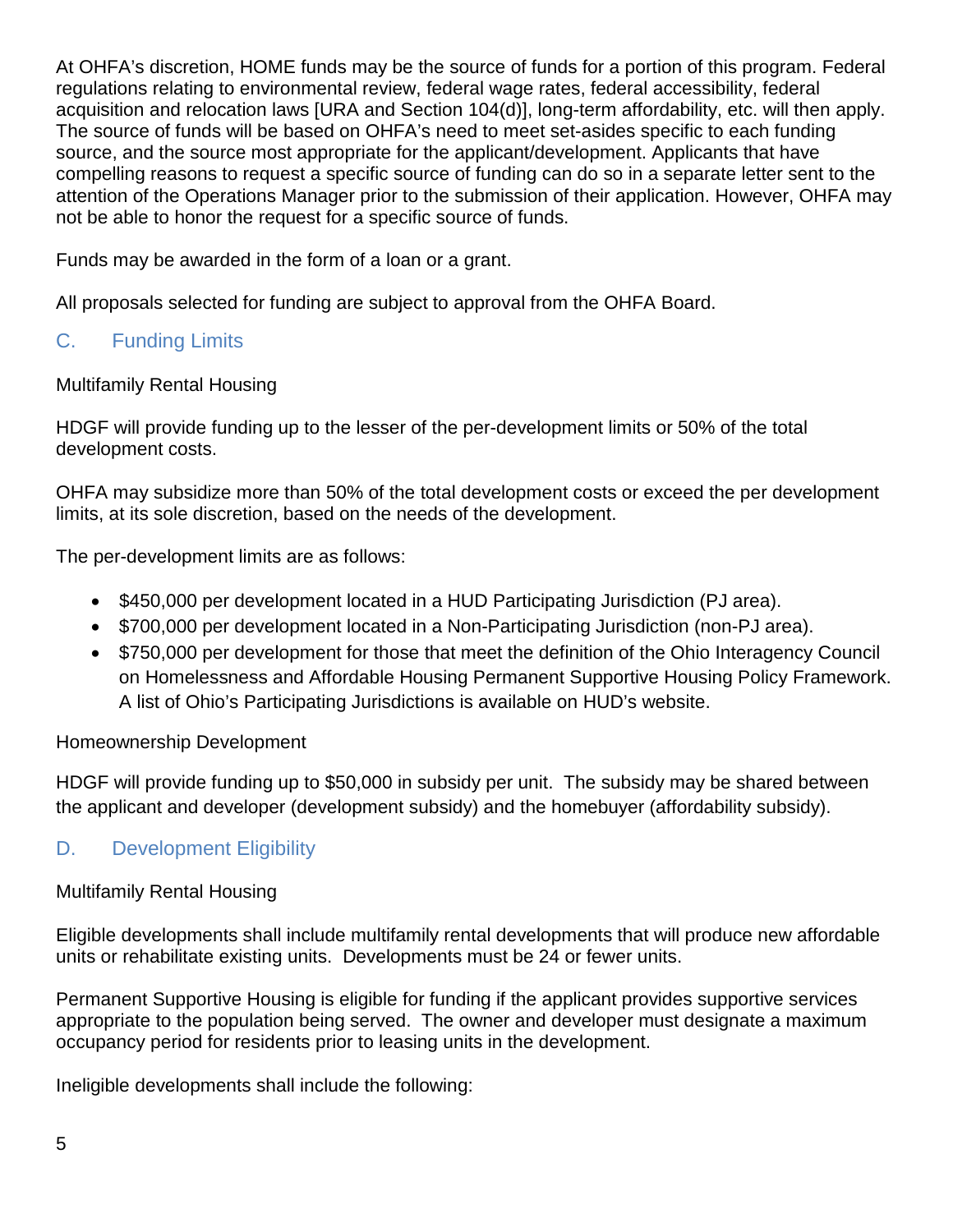- Any development in which construction or construction-related activity is initiated, other than site control, prior to a commitment (funding agreement) of the HDGF funds and receipt of all appropriate clearances (i.e. environmental review, if applicable)
- Developments that are considered short-term housing (occupancy of less than six months) and/or do not require a lease for the occupant.
- Developments that are identified as hospitals, nursing homes, sanitariums, lifecare facilities, retirement homes (if providing significant services other than housing are mandatory for residents), employer housing, mobile or manufactured homes and student housing
- Developments that have previously received an award of State resources, whether administered by OHFA or the Office of Community Development (formerly the Office of Housing and Community Partnerships)
- Developments that have received a new allocation of tax-exempt bond or 501(c)(3) bond financing for new construction
- Developments that have received Financial Adjustment Factor (FAF) or Housing Investment funds specifically attributed to the development or revitalization of developments in connection with other OHFA programs
- Developments that must be licensed to allow for residents to occupy the development
- Developments that, through local zoning codes, are defined as a group home
- Homeless Shelters
- Market rate units and/or commercial spaces involved in the proposed development
- Student housing

#### Homeownership Developments

Eligible developments shall include a minimum of four units and a maximum of 10 units for each proposal. OHFA will either concur with, or limit the number of homes an applicant may develop based on the review of the application.

Ineligible developments shall include buildings with multiple units including townhomes, condominiums, duplexes, triplexes, etc.

Properties cannot be transferred to the buyer with any in-force ground leases and/or land contracts on the property.

#### <span id="page-7-0"></span>E. Participant Eligibility

Eligible applicants shall include not-for-profit 501(c)(3) or 501(c)(4) organizations, or a Public Housing Authority. Religious organizations and their subsidiaries/affiliates which meet the provisions in 24 CFR Part 92.257 are also eligible for consideration. Local governments will not be eligible for consideration of an award.

Entities receiving an award of HDGF funds must act as the owner, majority general partner, or general partner/managing member during the entire construction phase. OHFA must approve any changes to the HDGF recipient (applicant) after the construction phase.

#### <span id="page-7-1"></span>F. Eligible Costs

- Acquisition of land and/or building(s) (from unrelated third parties only)
- Demolition (new construction only)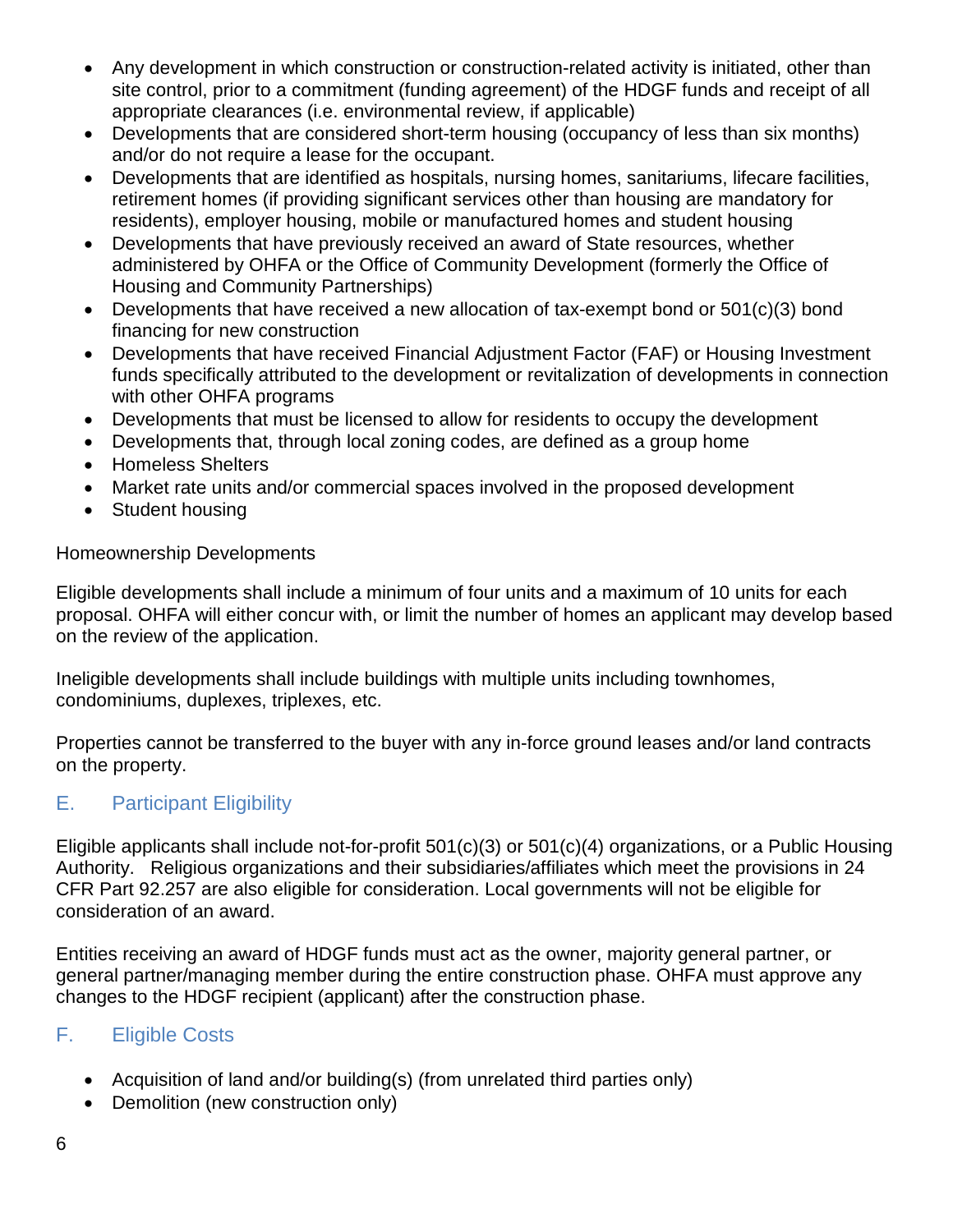- Architectural and engineering fees
- Construction and/or renovation costs including construction fee items, construction contingency, and contractor overhead and profit (excluding costs associated with construction of commercial property)
- Consultant fees
- Developer fees
- Furnishings and appliances
- On-site improvements

Other development budget expenses, including infrastructure and off-site improvements are not an eligible use of HDGF resources and must be covered by other sources of financing.

#### <span id="page-8-0"></span>G. Good Partnership

OHFA requires that any developer, owner, syndicator and/or management company must perform their responsibilities in a spirit of good partnership and conduct business according to the following principles:

- Accountability: A participant must demonstrate responsibility for the execution and administration of the tasks undertaken
- Timeliness: Information must be submitted within established timeframes for each development
- Professionalism: Information submitted must be organized, concise, complete, accurate, true and current. Participants are expected to communicate in a respectful manner with OHFA staff
- Collaboration and Cooperation: A participant must collaborate with OHFA in a mutually cooperative spirit to achieve the common goal of providing affordable housing in Ohio
- Responsiveness/Communication: A participant will always provide prompt notification of issues, concerns or any other matters that affect a development and will immediately communicate to OHFA any modification, change or amendment sought

A participant failing to follow these principles will be subject to review by OHFA. The Agency will determine the appropriate measures to be taken at its sole discretion – including without limitation prohibition from participation in any OHFA programs.

## <span id="page-8-1"></span>II. Application Process

#### <span id="page-8-2"></span>A. Housing Development Gap Financing Program Calendar

|                        | Exception requests and experience and capacity<br>documentation due to OHFA for all applicants                                                 |
|------------------------|------------------------------------------------------------------------------------------------------------------------------------------------|
| Monday, June 29, 2015  | OHFA may require applicants to the homeownership<br>development program to meet with staff during the<br>month of July to discuss the proposal |
| Friday, August 7, 2015 | Notice to proceed with submission of full proposal<br>issued for qualified applicants (homeownership<br>development applicants only)           |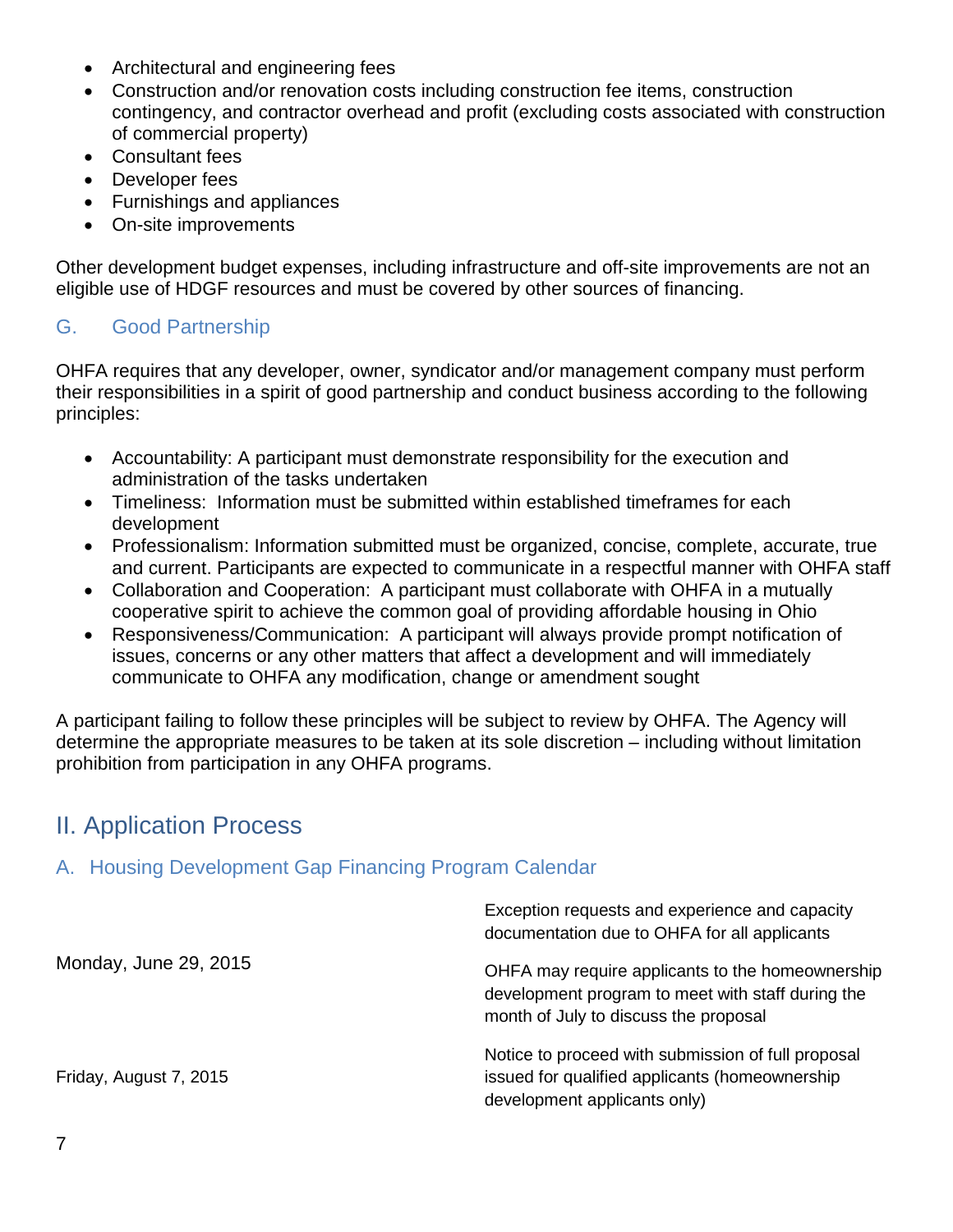| Friday, August 21, 2015                           | HDGF proposal applications due to OHFA                                                     |
|---------------------------------------------------|--------------------------------------------------------------------------------------------|
| Monday, August 24 – Friday, September 11,<br>2015 | <b>HDGF</b> site visits                                                                    |
|                                                   | Homeownership proposal meetings                                                            |
| Wednesday, September 23, 2015                     | HDGF results released                                                                      |
| Thursday, October 1, 2015                         | Next steps meetings begin                                                                  |
| Tuesday, December 15, 2015                        | Final applications due to OHFA (multifamily rental<br>housing development applicants only) |

#### <span id="page-9-0"></span>B. Exceptions to Program Requirements

Any request for an exception to specific program requirements must be submitted by the date indicated in the Program Calendar. OHFA will consider such requests and issue decisions within one week of the proposal deadline. The Exception Request form is available on the OHFA website at: <http://ohiohome.org/lihtc/standardforms.aspx> and must be submitted to the following address [ExceptionsPPD@ohiohome.org](mailto:ExceptionsPPD@ohiohome.org) Exceptions to requirements of the 2015 Multifamily Underwriting Guidelines must be submitted with the proposal application and provide supporting documentation, also by the date listed in the program calendar.

#### <span id="page-9-1"></span>C. Application Submissions

All proposal and final application materials for the 2015 and 2016 funding years must be submitted to the Office of Planning, Preservation & Development; OHFA, 57 East Main Street; Columbus, Ohio 43215. Applications must be received no later than 4:00 p.m. by the deadline listed in the program calendar.

Applicants must use the current Gap Financing Application available on the OHFA web site at [www.ohiohome.org/hdap/documents.aspx.](http://www.ohiohome.org/hdap/documents.aspx) All applications and supporting documentation must be submitted in digital format according to the Document Submission Procedure posted at [http://www.ohiohome.org/lihtc/application.aspx.](http://www.ohiohome.org/lihtc/application.aspx) See the instructions in the current Gap Financing Application for details on electronic submissions.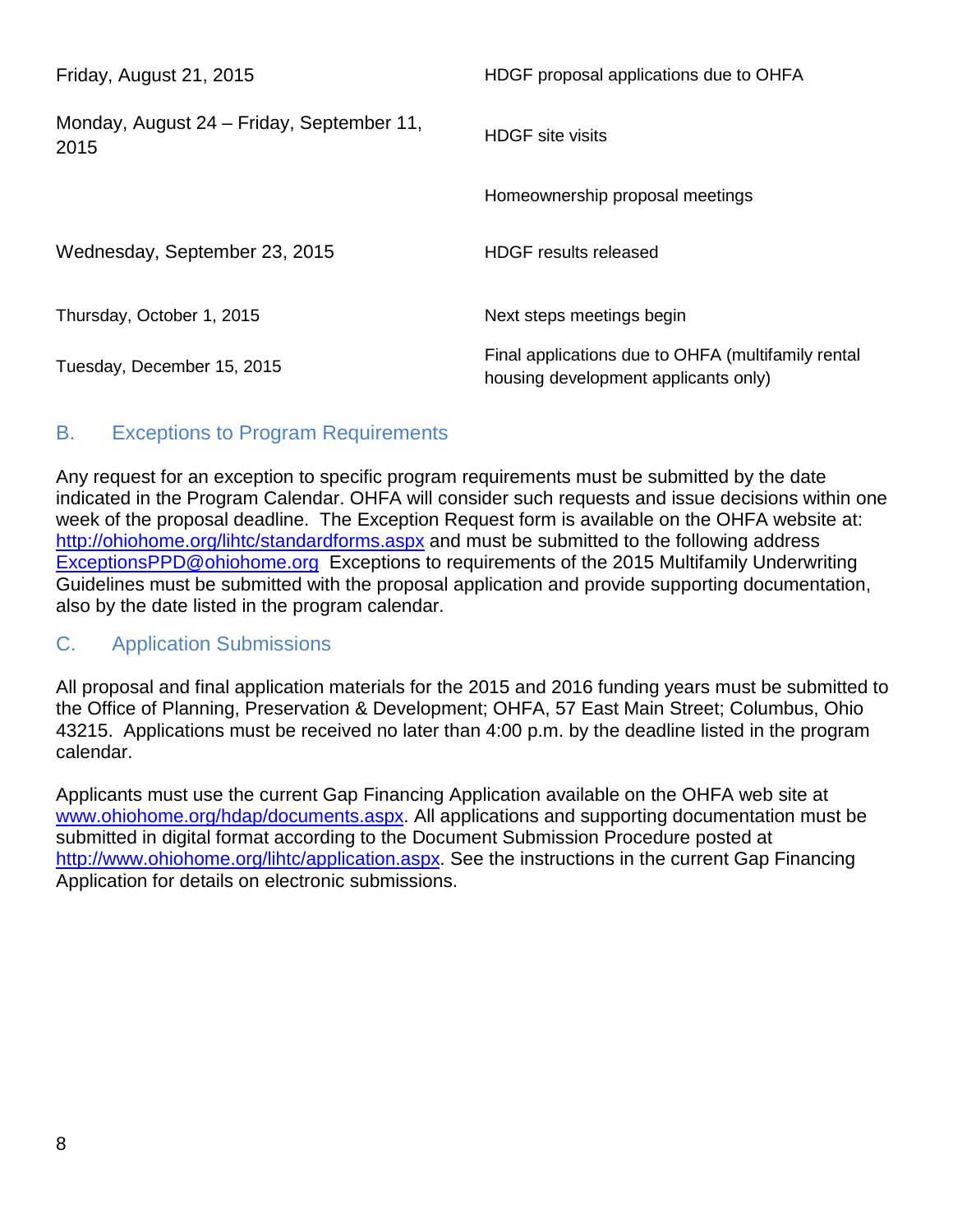#### <span id="page-10-0"></span>D. Proposal Application

Proposal applications must include the following threshold requirements:

|                | <b>Document Name</b>                                                                          | <b>Submission Format</b>    |
|----------------|-----------------------------------------------------------------------------------------------|-----------------------------|
| 1 <sub>1</sub> | DEVELOPMENT CHARACTERISTICS                                                                   | <b>PDF</b>                  |
| 2.             | PROGRAM CERTIFICATION                                                                         | PDF, ORIGINAL               |
| 3.             | <b>FINANCIAL CHARACTERISTICS</b>                                                              | <b>PDF</b>                  |
| 4.             | PROXIMITY TO POSITIVE LAND USES                                                               | <b>PDF</b>                  |
| 5.             | <b>GAP FINANCING APPLICATION</b>                                                              | <b>EXCEL</b>                |
| 6.             | <b>APPLICATION FEE</b>                                                                        | PDF, ORIGINAL               |
| 7.             | PROPOSAL SUMMARY                                                                              | <b>PDF</b>                  |
| 8.             | <b>FUNDING SOURCES</b>                                                                        | <b>PDF</b>                  |
| 9 <sub>1</sub> | <b>SITE CONTROL</b>                                                                           | <b>PDF</b>                  |
| 10.            | <b>ZONING</b>                                                                                 | <b>PDF</b>                  |
| 11.            | <b>MARKET STUDY</b>                                                                           | <b>PDF</b>                  |
| 12.            | SUPPORTIVE SERVICE PLAN                                                                       | <b>PDF</b>                  |
|                | 13. PRELIMINARY ARCHITECTURAL PLANS                                                           | ORIGINAL, PDF, & DXF        |
| 14.            | DESIGN AND CONSTRUCTION FEATURES AGREEMENT,<br>INCLUDING EXISTING UNITS HISTORY NARRATIVE AND | <b>PDF</b>                  |
| 15.            | <b>SCOPE OF WORK</b><br><b>PHASE I</b>                                                        | PDF, ORIGINAL<br><b>PDF</b> |
|                |                                                                                               |                             |
| 16.            | CAPITAL NEEDS ASSESSMENT (EXISTING<br>UNITS/ADAPTIVE REUSE ONLY)                              | <b>PDF</b>                  |
|                | 17. PUBLIC NOTIFICATION                                                                       | <b>PDF</b>                  |
| 18.            | UTILITY ALLOWANCE INFORMATION                                                                 | <b>PDF</b>                  |
|                | 19. GRANTED EXCEPTION REQUESTS                                                                | <b>PDF</b>                  |
|                | 20. GREEN STANDARDS                                                                           | <b>PDF</b>                  |
| 21.            | NON-PROFIT INFORMATION                                                                        | <b>PDF</b>                  |
| 22.            | MAP OF PROPOSED SITE(S)                                                                       | <b>PDF</b>                  |
|                | 23. AHP INFORMATION                                                                           | <b>PDF</b>                  |

#### <span id="page-10-1"></span>E. Site Visits

OHFA will conduct a site review to evaluate and determine the suitability of all prospective sites for housing development. For developments involving the rehabilitation of existing units, OHFA review staff may verify the condition of all buildings and interiors in part by a site visit and by reference to the Capital Needs Assessment.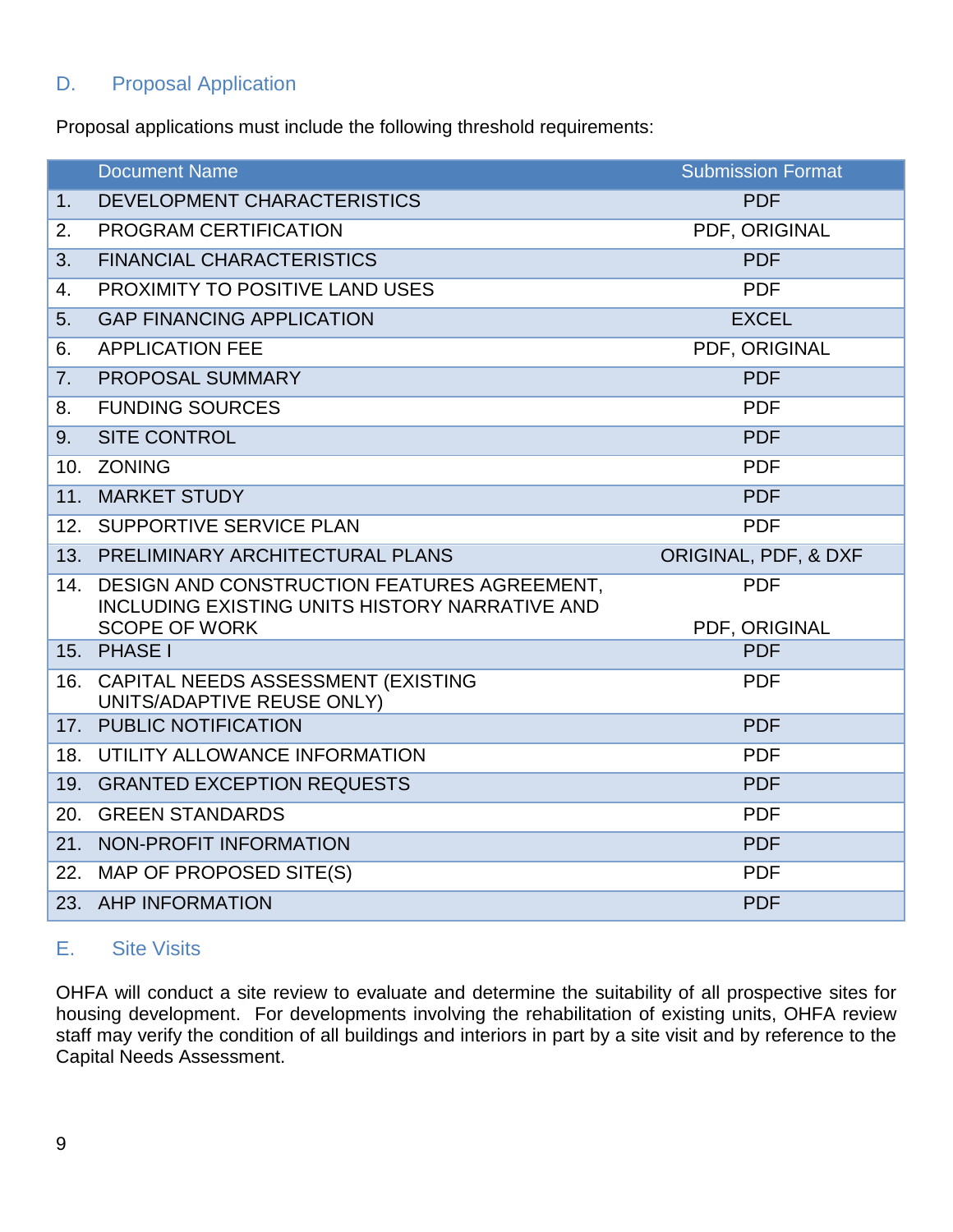Up to two representatives of the applicant who are familiar with the proposal application are encouraged to accompany OHFA staff to answer any questions. The applicant may request in advance that additional representatives be present if necessary and acceptable to OHFA.

Applicants for scattered-site developments must be available to provide a tour of the sites and surrounding areas. All site visits will be scheduled at a time convenient to OHFA review staff. If a prospective site is deemed unsuitable based on the site review, the application will be removed from further consideration.

#### <span id="page-11-0"></span>F. Proposal Review Process

To distinguish the highest ranking applications, OHFA review staff will first complete a competitive evaluation and underwriting analysis for all proposals. Threshold reviews will be completed only for the highest ranking proposals. All other projects will be placed on a wait list based on competitive scores and tie-breakers.

# <span id="page-11-1"></span>III. Multifamily Rental Housing Development

#### <span id="page-11-2"></span>**A.** Development/Management Team Experience and Capacity Determination

OHFA will conduct a review to determine the experience and capacity of the owner, general partner(s), developer and management company represented in the proposal prior to submission of the HDGF proposal application. The result of this review will determine whether an organization may participate in the upcoming program year.

The following items must be submitted for OHFA by the deadline indicated in the program calendar and must be submitted to the attention of the Operations Manager at **ExceptionsPPD@ohiohome.org**.

- Complete version of the most current [OHFA Experience & Capacity Application](http://www.ohiohome.org/search.aspx?cx=009783617569481407244%3Aevozsswjgi4&cof=FORID%3A11&q=experience+and+capacity+application&go.x=0&go.y=0&go=Search&siteurl=http%3A%2F%2Fwww.ohiohome.org%2F) available on the OHFA website.
- Full organizational chart, staff roster, and resumes of key development staff within the organization, focusing on their affordable housing development experience.
- The most recent audited financial statements for the organization. If an organization is not required to prepare audited financial statements, then statements that have been reviewed or compiled by a third-party accountant may be submitted. The most recent internally prepared financial statements are acceptable only if audited, reviewed or compiled statements are not available.

Development teams will also be evaluated on any outstanding financial obligations with OHFA. The staff will evaluate the repayment histories of all loans extended to previous developments as well as payments of all other fees due to OHFA.

OHFA will run a credit report for all applicants and members of the development team.

The following items must be submitted for OHFA to determine the experience & capacity review of management companies: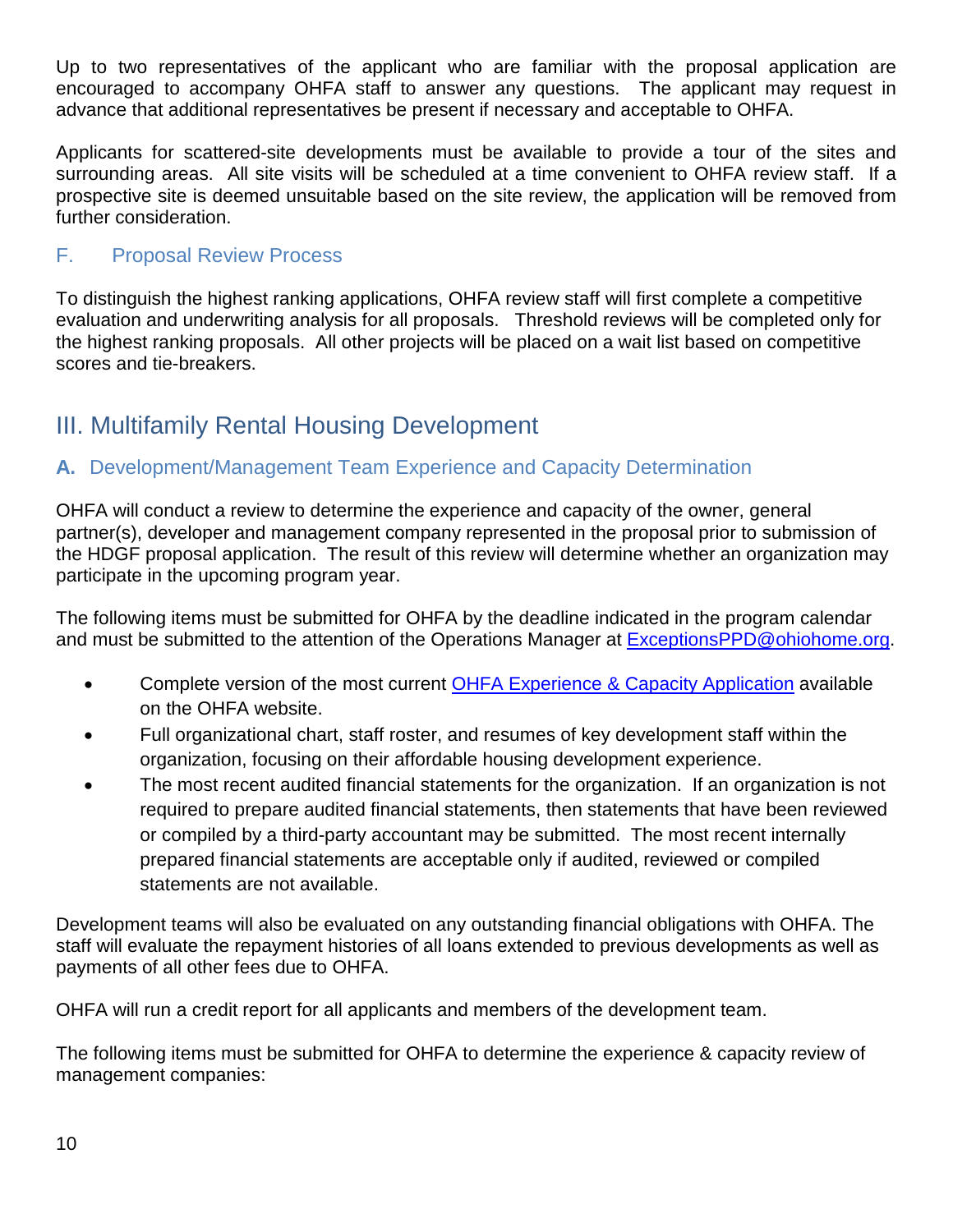- Narrative describing the experience of the organization with regard to the management of subsidized and/or affordable housing, including the number of developments and units currently managed and any developments and units the organization anticipates managing within the next 24 months
- Full organizational chart, staff roster, and resumes of key management staff within the organization, focusing on their affordable housing management experience
- Complete [Management Company Capacity Review Questionnaire](https://ohiohome.org/compliance/capacityreviewquestionnaire.pdf) available on the OHFA website.

#### <span id="page-12-0"></span>**B.** Competitive Scoring & Selection Criteria

Developments will be scored based on the strategic criteria outlined in this section. Applicants must submit adequate documentation that indicates which points they are claiming and how they meet the criteria. The applicant is responsible for determining how best to evidence their qualification for the points, but 3<sup>rd</sup> party verification is always preferred by OHFA.

#### Development Characteristics *Up to 6 Points Available*

Applications may receive a score of up to six (6) points based on selected development characteristics. Each characteristic selected and properly evidenced will earn two (2) points.

- 2 points will be awarded to developments financed in part with state or federal historic tax credits.
- 2 points will be awarded for developments that incorporate land and or structures from a county land bank participating in the [Neighborhood Initiative Program.](https://ohiohome.org/savethedream/neighborhoodinitiative.aspx)
- 2 points will be awarded to developments that offer rental subsidy for 100% of the units and in which resident will pay a maximum of 30% of their income towards rent.
- 2 points will be awarded for developments that offer at least one unit affordable to residents who earn 30% of the AMGI of the county in which the development is located. All units meeting this criterion must be supported by a rental subsidy.
- 2 points will be awarded to developments that are located in a non-QCT.
- 2 points will be awarded to developments located in one of the 32 Appalachian counties as designated in the Appalachian Regional Development Act of 1965.

#### Financial Characteristics *Up to 6 Points Available*

Applications may receive a score of up to six (6) points based on the extent to which the proposal leverages non-OHFA resources. If the development is a rehab and not new construction, no OHFA resources may have been used for its original construction. This score will be determined by the following criteria:

- 6 points if total development costs are funded by at least 65% non-OHFA resources
- 5 points if total development costs are funded by at least 60% non-OHFA resources
- 4 points if total development costs are funded by at least 55% non-OHFA resources

Proximity to Positive Land Uses *Up to 8 Points Available*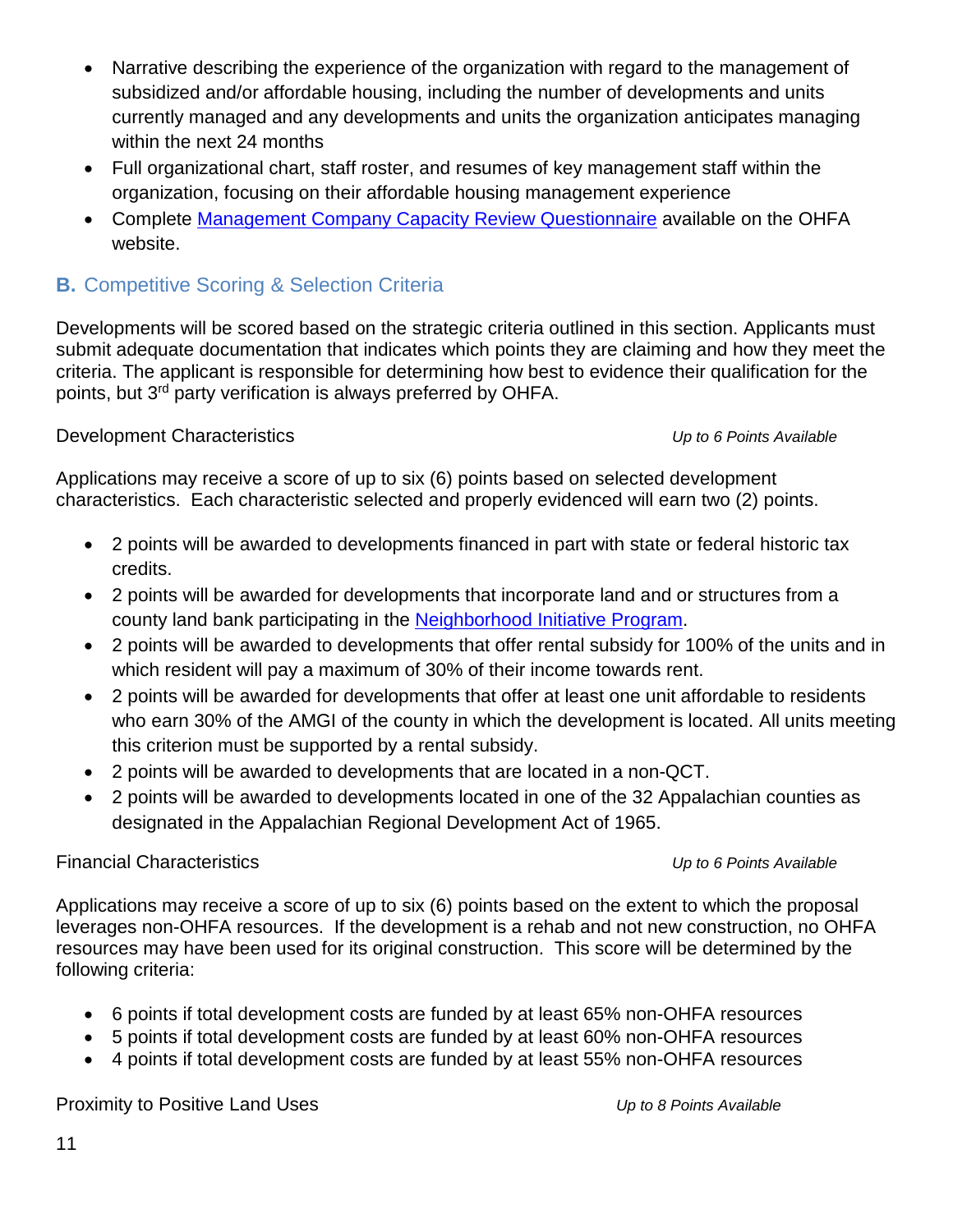OHFA will award points to proposed developments that are near land uses that are positive for the residents. Proposed developments will be awarded points based on their distance to positive land uses.

Distances should be calculated as linear distances within Google Maps. For scattered site developments all sites represented in the application must meet the below criteria. Please reference the [How-To Guide for Calculating Proximity to Positive](https://ohiohome.org/lihtc/LandRadiusGuide.pdf) Land Uses.

OHFA may give consideration to developments that are within 500 feet of the criteria below. Applicants may not claim a positive land use twice.

Applicants should submit a list of those positive land uses that are being claimed, including walking distance from the site to the positive land use. OHFA staff may confirm these distances during a site visit.

A development that is adjacent to a detrimental land use may be removed from consideration. Detrimental land uses will be deemed at OHFA's discretion based on nuisance or otherwise adverse conditions such as high levels of noise, noxious odors, or incompatible uses.

If the development is located in an urban city, as defined in Appendix A:

- 2 points will be awarded to developments within a .25-mile linear distance of a positive land use under the retail category.
- 2 points will be awarded to developments within a .5-mile linear distance of a positive land use under the services category.
- 2 points will be awarded to developments within a .5-mile linear distance of a positive land use under the community facilities category.
- 2 points will be awarded to developments within a .25-mile linear distance of an additional positive land use in any of the categories.

If the development is located in a suburban, mid-sized or rural county, as defined in Appendix A:

- 2 points will be awarded to developments within a 2-mile linear distance of a positive land use under the retail category.
- 2 points will be awarded to development within a 2-mile linear distance of a positive land use under the services category.
- 2 points will be awarded to developments within a 2-mile linear distance of a positive land use under the community facilities category.
- 2 points will be awarded to developments within a 1-mile linear distance of an additional positive land use in any of the categories.

*List of Approved Positive Land Uses*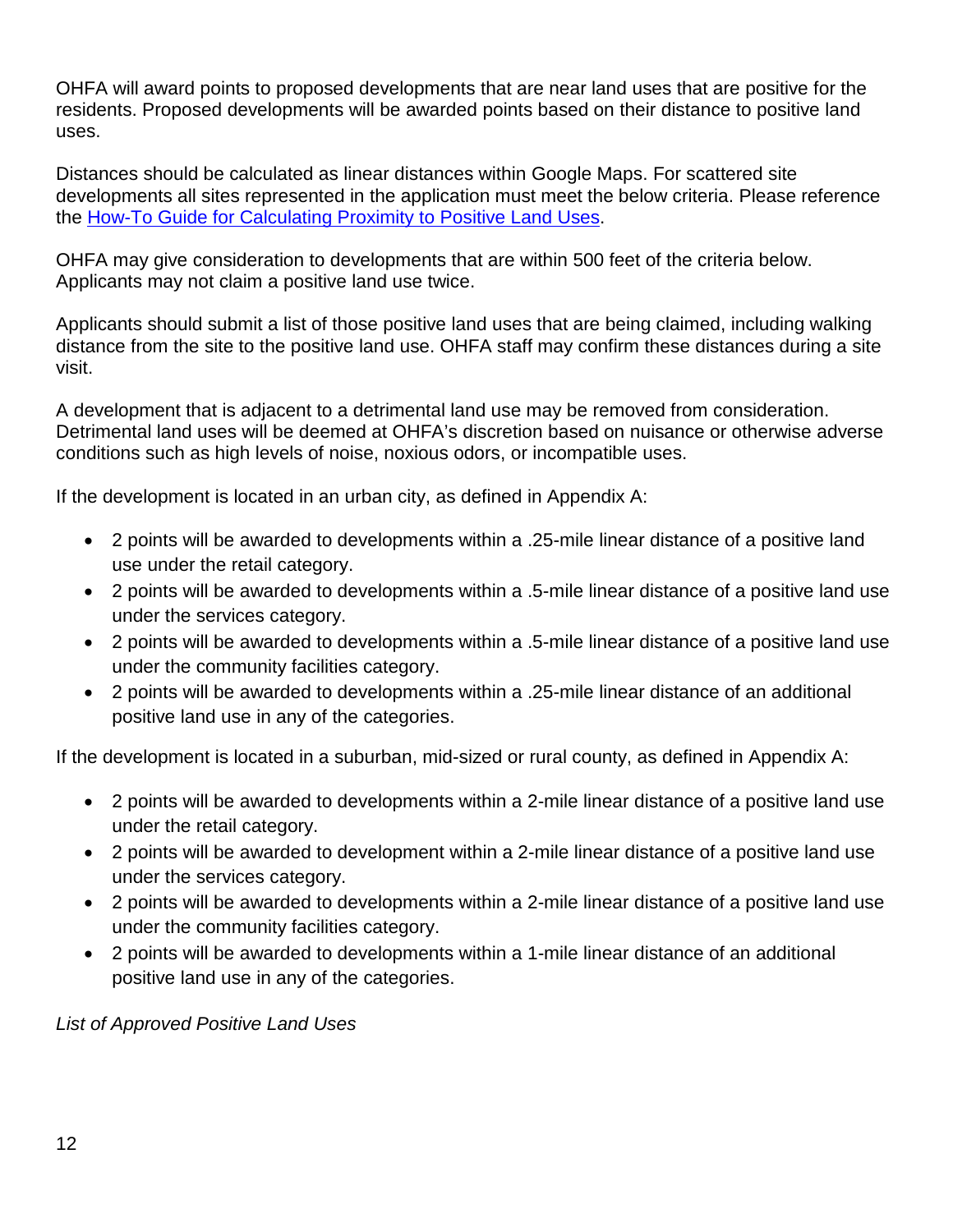| <b>Retail</b>                            | <b>Services</b>                    | <b>Community Facilities</b>            |
|------------------------------------------|------------------------------------|----------------------------------------|
| <b>Farmers market</b>                    | Adult or senior care (licensed)    | <b>Cultural arts facility</b>          |
| Full service supermarket with<br>produce | Laundry/dry cleaner                | Community or recreation center         |
|                                          | <b>Bank</b>                        | Community garden                       |
| Other food store with produce            | Child care (licensed, family only) | Educational facility or college usable |
| Pharmacy                                 | Medical clinic or office           | by population                          |
| Clothing or department store             | Restaurant, café, or diner         | K-12 School (Family only)              |
| Other Retail                             |                                    | Government office serving public on-   |
|                                          |                                    | Place of worship                       |
|                                          |                                    | Police or fire station                 |
|                                          |                                    | <b>Public library</b>                  |
|                                          |                                    | Senior center (Senior only)            |
|                                          |                                    | Social services center                 |

#### <span id="page-14-0"></span>**C.** Final Selection and Funding Determination

OHFA will make final selection and funding decisions based competitive scoring and the following strategic priorities:

- Statewide geographic distribution of HDGF resources. 50% of OHTF funding must be allocated to Non-PJ areas
- Developments located in the following counties which have been impacted by Shale drilling activity: Belmont, Carroll, Columbiana, Guernsey, Harrison, Jefferson, Monroe, and Noble
- Efficient use of resources to reach the program's goal of funding 80 units. In the case of a tie, preference will be given to the development with the smallest amount of HDAP per unit
- Proposals that meet the goals of the [2015 OHFA Annual Plan](https://ohiohome.org/annualplan2015.pdf)
- OHFA will allocate HOME resources, if needed, to meet program set-aside requirements

# <span id="page-14-1"></span>IV. Proposal Threshold Review

After the competitive selection process, proposals with a high probability of being funded will move on to the threshold review.

OHFA will conduct a threshold review of the proposal to determine if it is complete, contains all necessary forms and supporting evidence, and meets minimum program requirements. After a review of all threshold requirements, OHFA will offer the applicant an opportunity to correct any errors.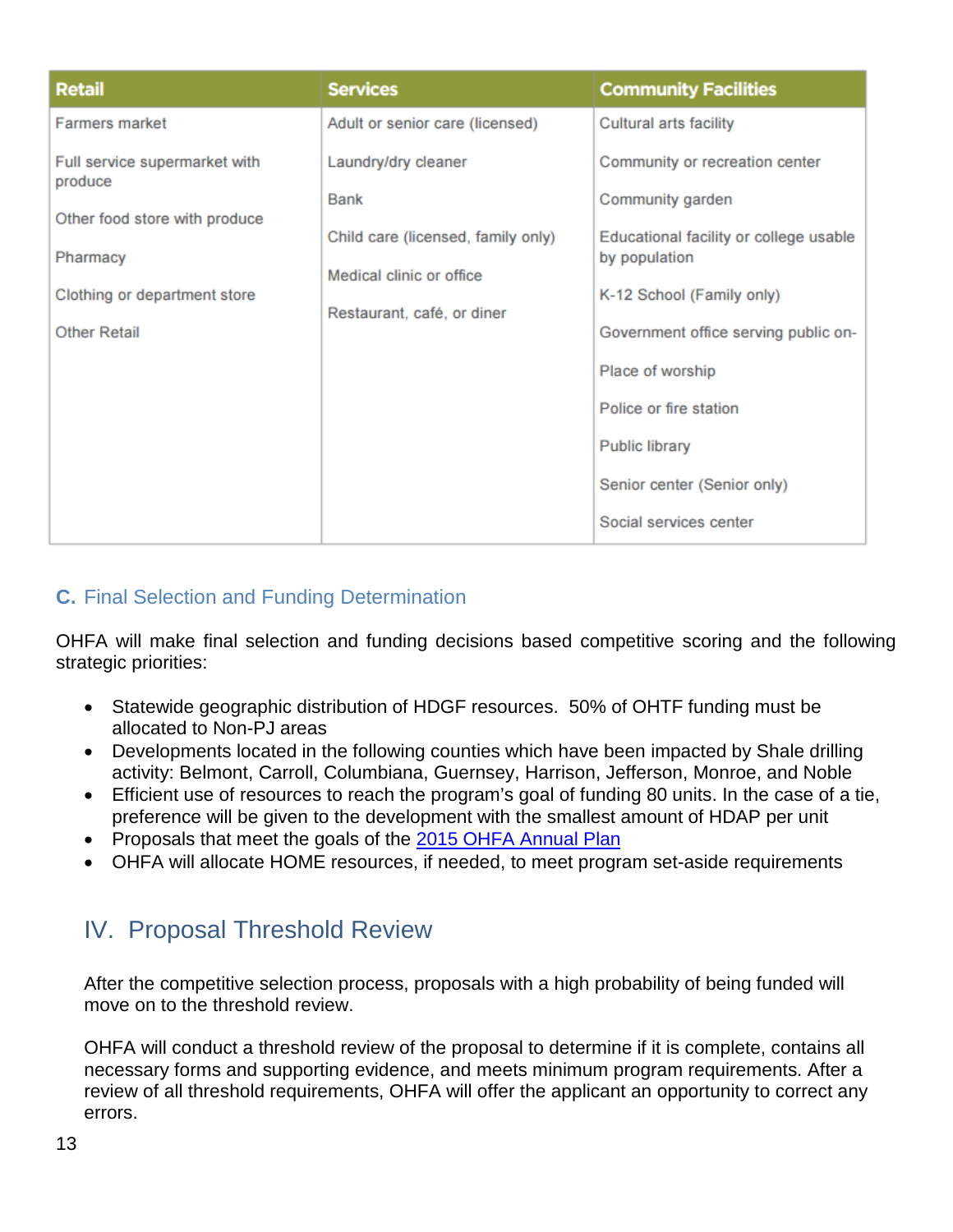The threshold requirements are as follows:

#### <span id="page-15-0"></span>1. Development Characteristics

Applicants must submit adequate documentation that indicates which points they are claiming and how they meet the criteria. The applicant is responsible for determining how best to evidence their qualification for the points, but 3rd party verification is always preferred by OHFA.

#### <span id="page-15-1"></span>2. Program Certification

An original signature of a representative of each general partner/managing member is required in the program certification section of the application and must be submitted in its original, paper form.

#### <span id="page-15-2"></span>3. Financial Characteristics

Applications will be evaluated based on the extent to which the proposal leverages non-OHFA resources.

#### <span id="page-15-3"></span>4. Proximity to Positive Land Uses

Applicants should submit a list of those positive land uses that are being claimed, including walking distance from the site to the positive land use. OHFA staff may confirm these distances during a site visit.

#### <span id="page-15-4"></span>5. Complete and Organized Gap Financing Application

The Gap Financing Application and all required materials must be submitted on a compact disc, organized and formatted according to the index provided with the application. Applications must be complete and consistent with all supporting documentation. Any applications that are incomplete, inconsistent, and/or illegible will be rejected. OHFA defines incomplete as any required documentation that is not curable in a two week period.

#### <span id="page-15-5"></span>6. Application Fee

An application processing fee of \$200 must be submitted with the application.

#### <span id="page-15-6"></span>7. Proposal Summary

Applicants must complete and submit the OHFA Proposal Summary located in the Gap Financing Application.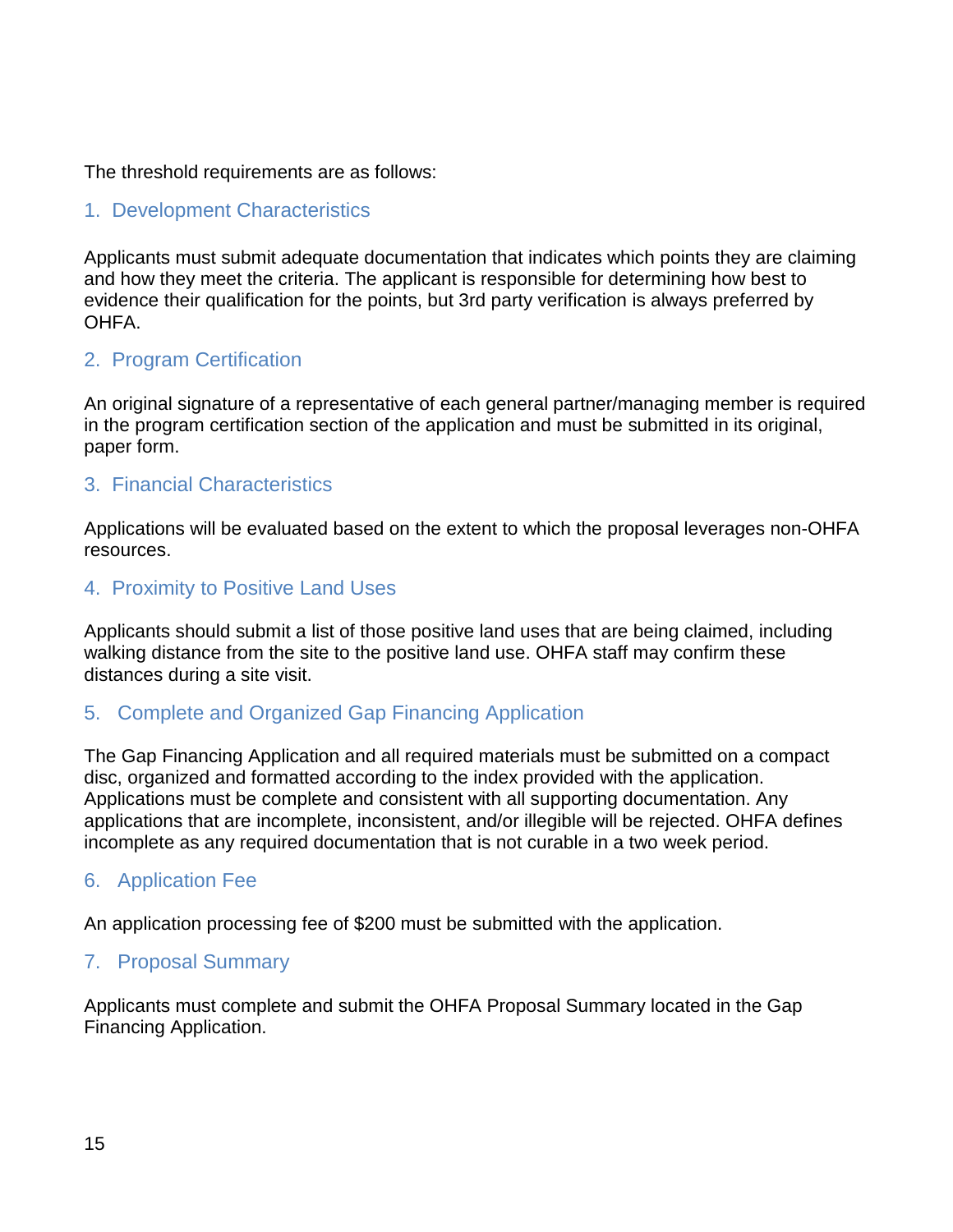#### <span id="page-16-0"></span>8. Evidence of Contact with Funding Source(s)

For all non-OHFA construction and permanent financing sources listed on the proposal application, the applicant must submit a letter signed by the source, stating that a conversation about funding for the proposed development has occurred.

The letter should include the amount discussed, terms, and an opinion on both the applicants eligibility for that funding and the likelihood that this is a viable source of funding should the proposal be selected for an award of HDGF funding. Full commitment letters are also acceptable.

Applicants applying for AHP funding from the Federal Home Loan Bank (FHLB) must submit a copy of their self-score and a letter from the sponsor bank indicating the application has been submitted if funds have not already been awarded.

For sources that will announce awards after the submission of the proposal application, i.e., AHP, the applicant must address how any funding that does not materialize will be replaced in the development budget.

#### <span id="page-16-1"></span>9. Evidence of Site Control

If the current owner is a general partner or limited partner in the proposed development, the applicant must submit copies of the executed and recorded deed(s). If the current owner is not a general partner or limited partner in the proposed development, then evidence of site control must be submitted. Acceptable forms of site control include, but are not limited to, a purchase contract or purchase option.

If parcels will be purchased from a city land bank, a copy of the final city council resolution approving the transfer of all applicable lots may be submitted as evidence of site control. Evidence of site control may not expire until a reasonable period of time following the scheduled announcement date for awards. All option agreements relating to the transfer of a site must be included in the application. OHFA reserves the right to require, as needed, additional documentation that evidences proper site control.

A scattered site development is defined as a project containing ten (10) or more sites AND less than fifty percent (50%) of the sites are contiguous.

#### <span id="page-16-2"></span>10. Zoning Verification

The applicant must obtain a letter from the local municipality stating that the site(s) is properly zoned for the proposed multifamily residential use. For jurisdictions with no zoning regulations in effect, a letter from the jurisdiction so stating is required. The applicant must effectively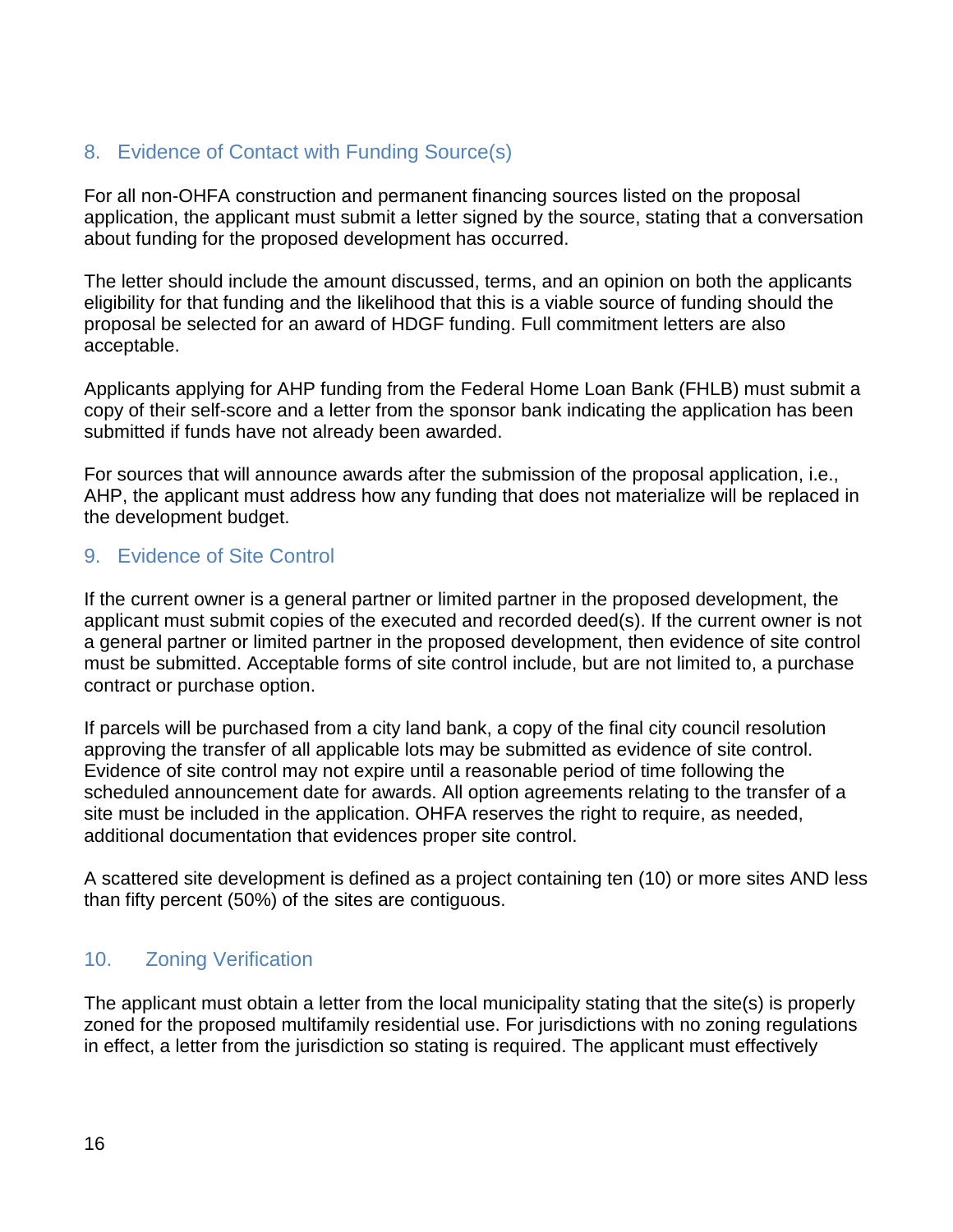demonstrate a good faith effort to secure proper zoning before the announcement of HDGF awards in order to remain eligible for funding.

#### <span id="page-17-0"></span>11. Market Study

For rental developments of 10 or more units, a market study conducted by an OHFA-approved market study professional must be submitted with the application.

For rental developments of 9 or fewer units, or those that serve a unique population, the applicant must submit Market Support Information.

Projects that involve rehabilitation of existing units will not be required to provide a market study provided the project has maintained an occupancy rate of at least 93% for at least 3 years. The applicant must provide rent rolls (3 years) as evidence.

Market Support Information:

The applicant must define the primary market area and explain how this area was determined to be the primary market area. In addition, the applicant must provide detailed data supporting the need for the proposed development. Suggestions include the following, if applicable:

- For developments that are restricted to a unique population, the applicant may provide letters from supportive service agencies in the area that detail the need for the housing. The letters must include recent supporting data evidencing the need for additional housing among the targeted population.
- Waiting lists maintained by the applicant for similar developments in the market area evidencing a demand for additional affordable units. The list must include:
	- o Date of intake
	- o Household name
	- o Household size
	- o Household income
- A letter from the MHA serving the area, which must include recent supporting data evidencing the need for additional housing among the targeted population. The letter must also include any support provided by the MHA (i.e. referrals or vouchers), and must be dated within six months of the HDGF application.

The applicant may provide any additional information to demonstrate a market exists for the proposed development.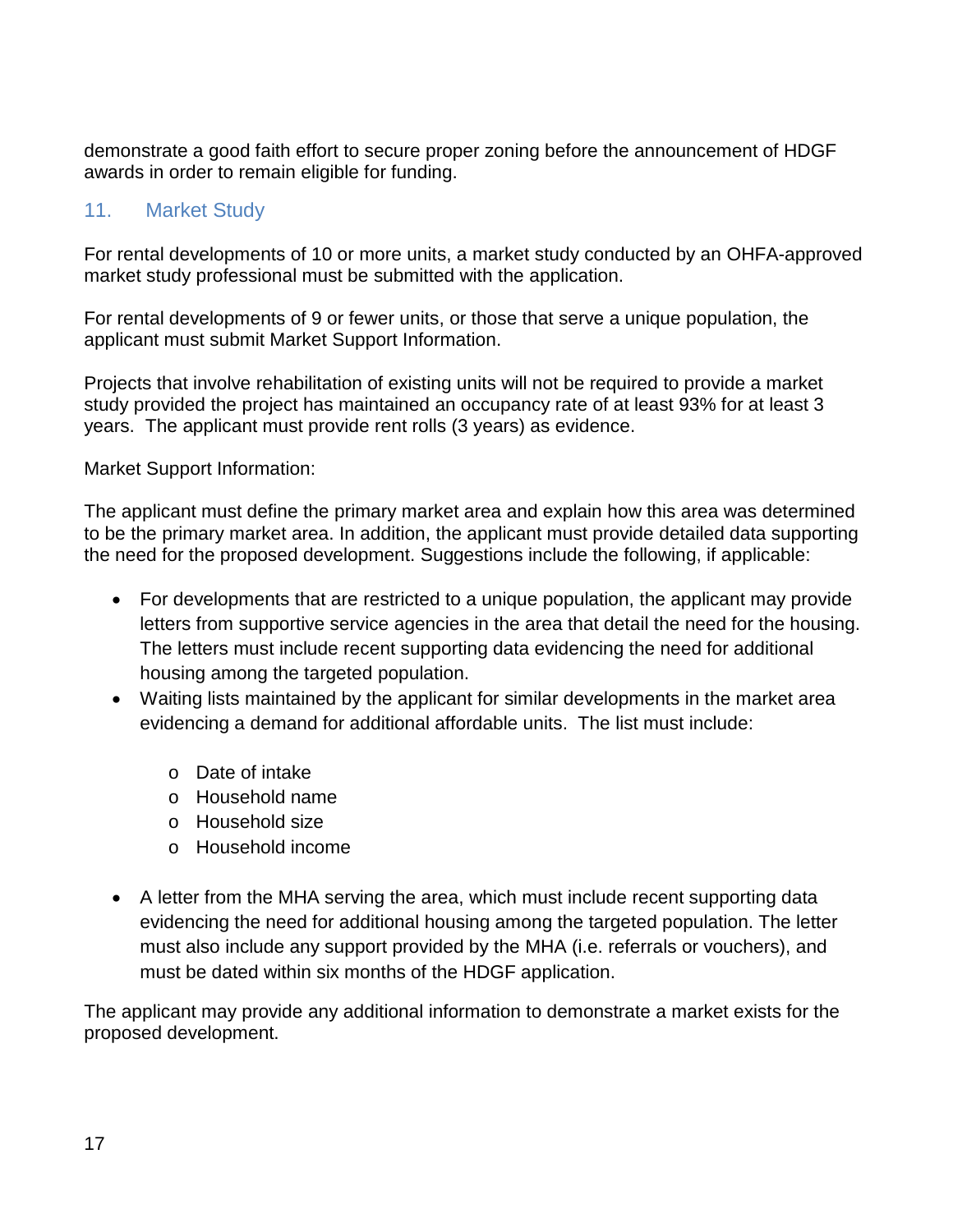#### <span id="page-18-0"></span>12. Supportive Services Plan

#### Senior Housing

Applicants proposing housing that sets aside one hundred percent (100%) of the units for households containing at least one person who is age fifty-five (55) years or older are required to provide an experienced service coordinator, evidence of service coordinator salary or an inkind service agreement, and a supportive service plan containing services that are appropriate for the population.

#### Family Housing

Proposals for family developments must provide the following services: referrals to local jobs programs; counseling residents as to available educational and training programs that can secure one's place in the workforce or enhance the likelihood of advancement; credit counseling and consultation; and referrals to day care, after school, and health care / wellness programs.

Applicants will be required to submit a supportive service plan containing specific services and demonstrating linkages with local services agencies.

#### Permanent Supportive Housing

Applicants proposing permanent supportive housing must provide a supportive service plan. A plan submitted to a local Continuum of Care or other entity may be submitted. The plan should address the following items:

- The population being served by the proposal and the experience the support provider has serving that population
- How the supportive service plan will address the needs of the specific population
- How the success of the supportive services plan will be evaluated; the formal and informal methods that will be used to evaluate the success of the development in meeting the individual needs of the residents, as well as addressing overall issues of homelessness; and how this information will be conveyed to OHFA and other organizations
- How the physical design of the building(s), the development site and location will enhance the lives of residents specific to their particular needs
- How residents will be linked to services offered on-site or in the community
- <span id="page-18-1"></span>The source of funding for the services and how the development plans to sustain supportive service provisions over the life of the compliance period
- 13. Preliminary Architectural Plans and Minimum Development Standards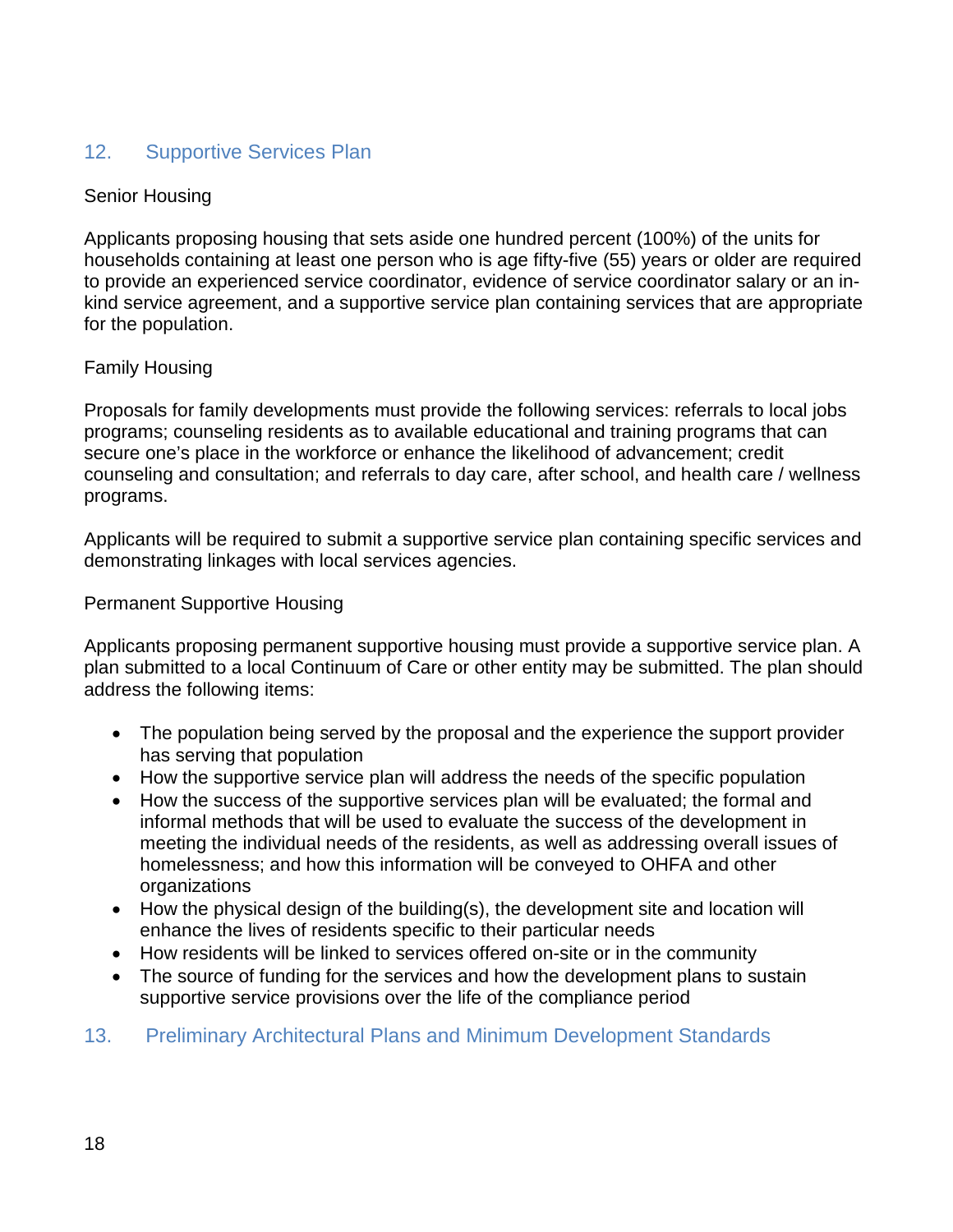Preliminary architectural plans must be submitted and follow all requirements outlined in the Design Requirements section of these guidelines. All preliminary architectural plans will be reviewed for approval by OHFA's staff architect.

#### <span id="page-19-0"></span>14. Submission of the Design and Construction Features Agreement

All proposal applications must include a completed Design and Construction Features Agreement. The most current **Design and Construction Features Agreement template** is made available on the OHFA website.

#### <span id="page-19-1"></span>15. Phase I Environmental Site Assessment (ESA) or Mini-Phase I (MP-1)

Applicants may submit a Phase I ESA completed or updated by the author within one year prior to the application deadline for funds. If an applicant is resubmitting a development from the previous year, the same Phase I ESA may be resubmitted. Scattered-site proposals may submit either a Mini-Phase 1 report or a full Phase I ESA. Requirements for the Mini Phase I can be found on the OHFA website at: <https://www.ohiohome.org/hdap/MP-1.pdf>

Developments receiving an award will be required to have a Phase I ESA valid in accordance with the ASTM E 1527-05 standard. One of the following is acceptable:

- A Phase I ESA report dated within 6 months of the funding announcement
- If the Phase I ESA report is dated between 6 months and one year prior to the funding announcement, submit an update to the report dated within 6 months of the funding announcement
- If the Phase I ESA report is dated over one year prior to the date of the funding announcement, submit a new and complete Phase I ESA report
- If an applicant is resubmitting a development from the previous year, the same Phase I ESA may be resubmitted.

Applicants cannot begin construction of any kind until environmental clearance is granted by OHFA. Failure to follow this requirement may result in a loss of HDAP funding.

#### <span id="page-19-2"></span>16. Capital Needs Assessment and Scope of Work

Proposals for the rehabilitation of existing housing units must submit a capital needs assessment and scope of work. The assessment must conform to the [Capital Needs](https://ohiohome.org/lihtc/CapitalNeeds.pdf)  [Assessment standards.](https://ohiohome.org/lihtc/CapitalNeeds.pdf) OHFA will use this assessment to determine whether the costs indicated in the application are appropriate considering the rehabilitation needs of the development.

#### <span id="page-19-3"></span>17. Public Notification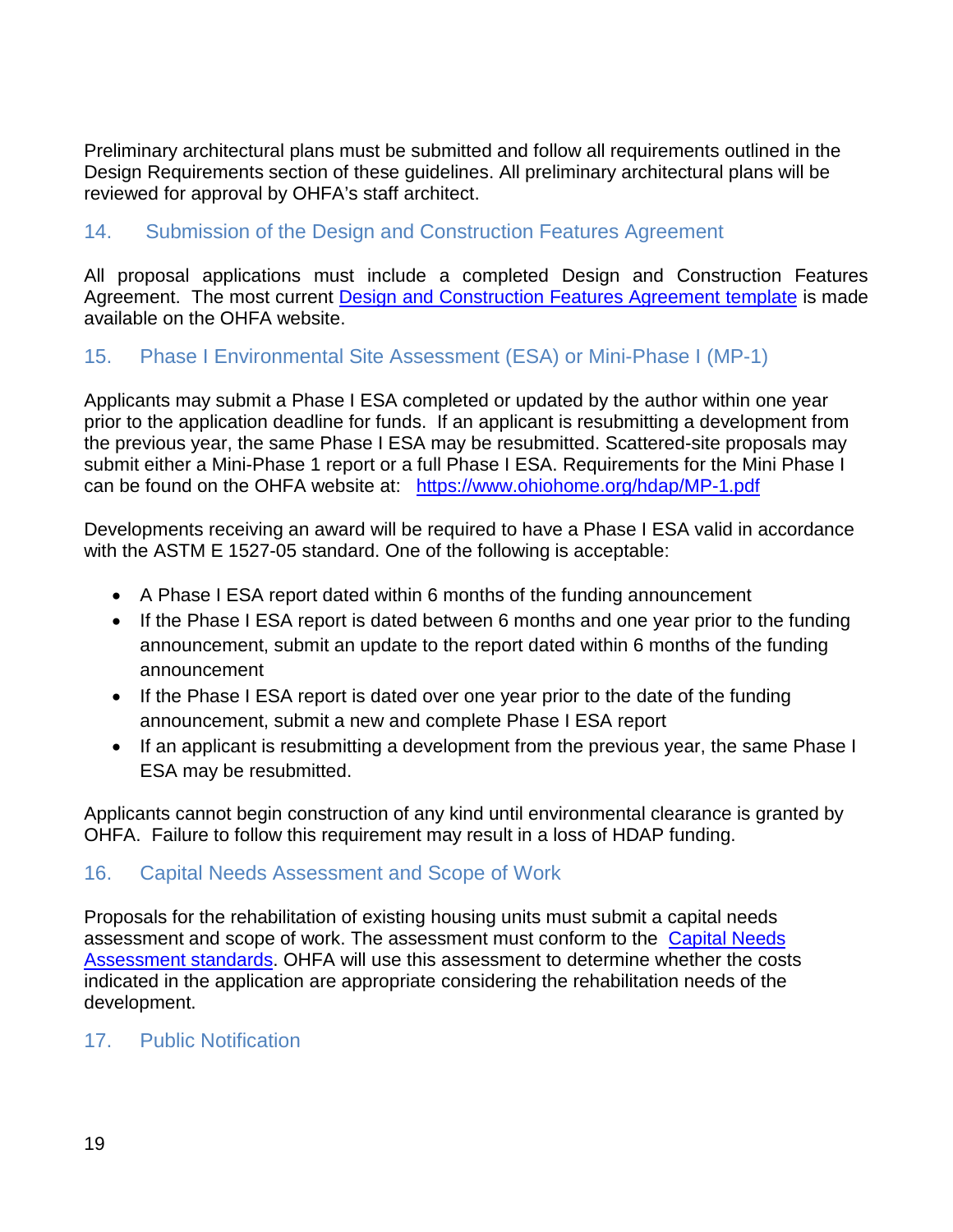The public notification process for local elected officials must be completed and evidence of completion must be provided at time of application.

The applicant must notify, in writing, certain officials from the political jurisdictions in which the development will be located and any political jurisdiction whose boundaries are located within one-half mile of the development's location.

The officials to be notified include:

- The chief executive officer and the clerk of the legislative body for any city or village (i.e. mayor and clerk of council)
- The clerk of the board of trustees for any township
- The clerk of the board of commissioners for any county
- State Representative(s)
- State Senator(s)

#### The applicant must use the OHFA letter template

[\(www.ohiohome.org/lihtc/PublicNotificationTemplate.doc\)](http://www.ohiohome.org/lihtc/PublicNotificationTemplate.doc) and include all information requested. The notification must state the applicant's intent to develop housing using OHFA funding. The notification must be in writing and sent via certified mail, return receipt requested. Submit a copy of the stamped post office receipt (return receipt not required) for certified mail and copies of notification letters with your application.

Scattered-site developments must complete the public notification process for sites under control when the Proposal is submitted, and again for all sites in the development prior to the final application deadline. Applicants are encouraged to contact appropriate local government officials prior to submitting an application to inform them of the details of their housing proposal.

#### <span id="page-20-0"></span>18. Utility Allowance Information

Utility allowance information must be submitted with the proposal. Utility allowances may be submitted from the following sources:

- Local Utility Provider
- Closest Public Housing Authority
- Three years of historical documentation (rehab only)

All Utility Allowances must be in compliance with OHFA's [Utility Allowance Policy.](https://ohiohome.org/compliance/utilityallowance.aspx)

#### <span id="page-20-1"></span>19. Granted Exception Requests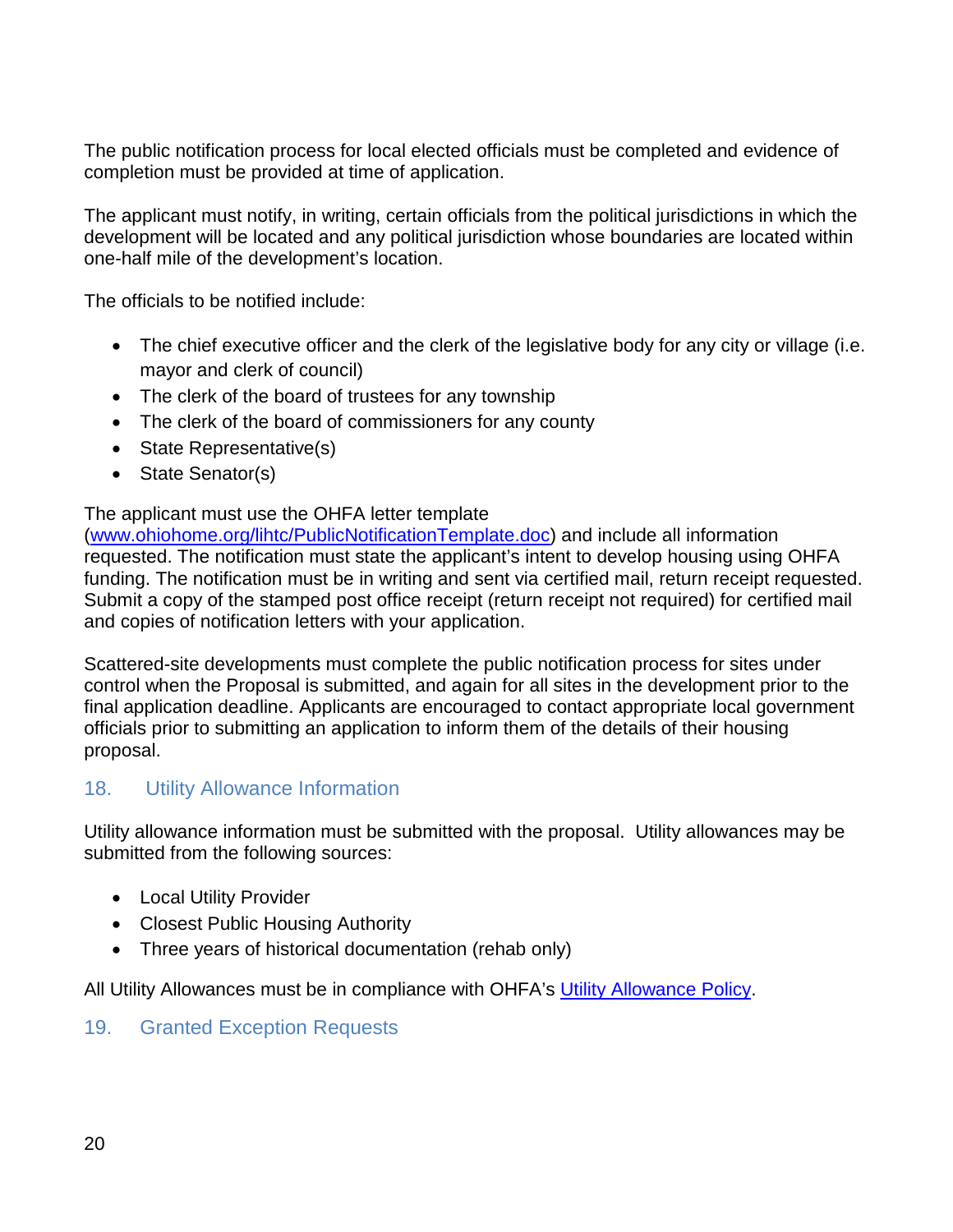Applicants must include a copy of the letter describing each exception granted to the development by OHFA.

#### <span id="page-21-0"></span>20. Green Standards

All applicants must meet green building standards outlined in the Enterprise Green Community Criteria or LEED Silver certification offered by The US Green Building Council. Applicants that cannot meet certain standards may petition OHFA at the proposal stage for forbearance and must present a compelling case for such consideration. OHFA reserves the right to audit the development for conformance with the green standards selected.

At proposal, applicants only need to indicate which certification they will be seeking.

#### <span id="page-21-1"></span>21. Non-Profit Information

For all non-profits that are a member of the development team, the following items must be submitted:

- Non-profit board resolution authorizing the submission of the application
- Evidence of non-profit status
- Non-profit by-laws
- Non-profit articles of incorporation

#### <span id="page-21-2"></span>22. Map of Proposed Site

Applicants must supply a detailed map clearly depicting the physical location of the site and all roads leading to the site.

#### <span id="page-21-3"></span>23. AHP Information

Applicants applying for AHP funding from the Federal Home Loan Bank (FHLB) must submit a copy of their self-score and a letter from the sponsor bank indicating the application has been submitted if funds have not already been awarded.

## <span id="page-21-4"></span>V. Final Application Review

OHFA will review the final application to determine if it is complete, contains all necessary forms and supporting evidence, and meets minimum program requirements. At their sole discretion, OHFA may offer the applicant an opportunity to correct any errors and submit additional documentation.

The Application Review will encompass the following: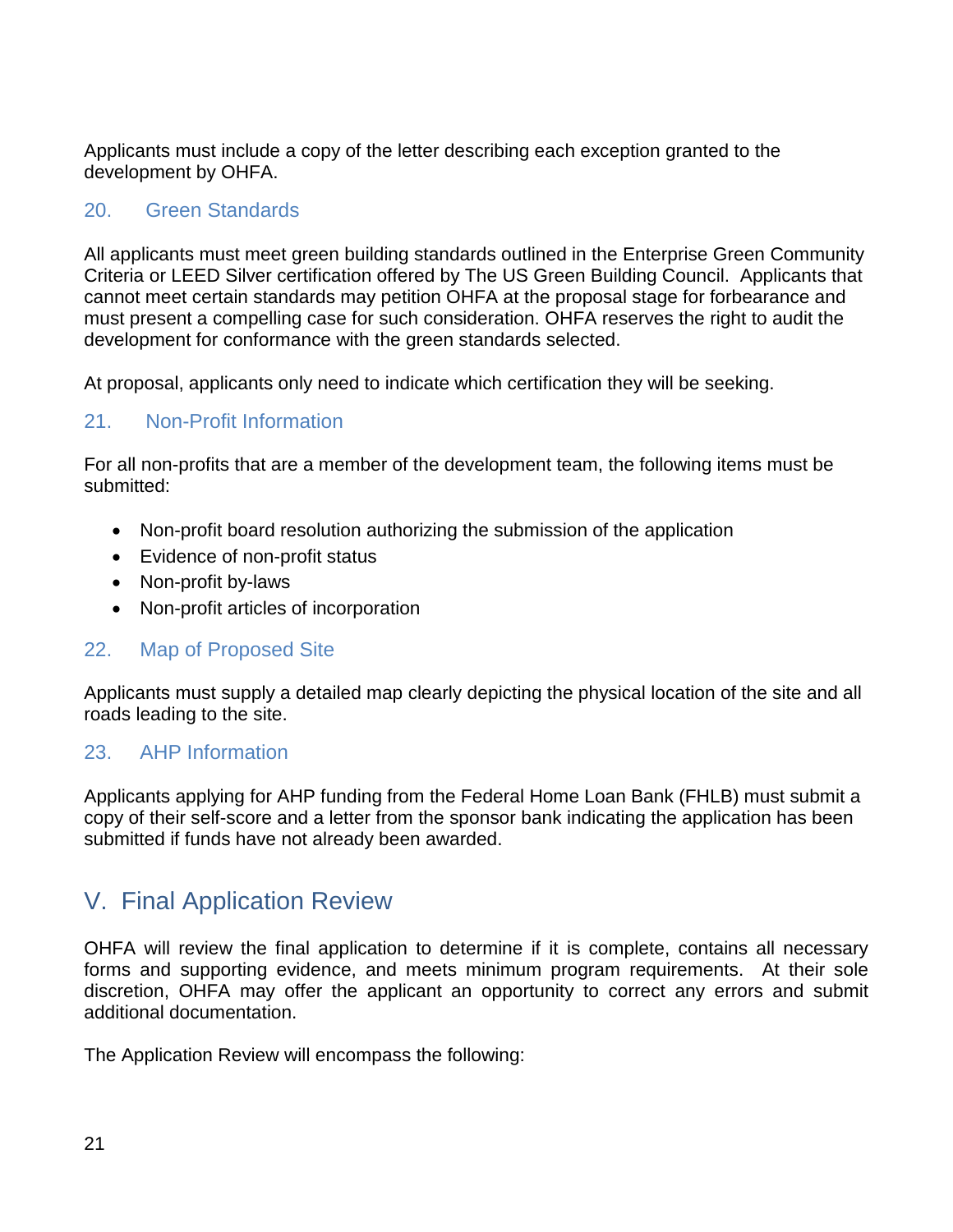| <b>Document Name</b>                                                              | <b>Submission Format</b> |
|-----------------------------------------------------------------------------------|--------------------------|
| 1. GAP FINANCING APPLICATION                                                      | <b>EXCEL</b>             |
| 2. PROGRAM CERTIFICATION                                                          | PDF, ORIGINAL            |
| 3. PROJECT CHANGES NARRATIVE                                                      | <b>PDF</b>               |
| 4. CONDITIONAL FINANCIAL COMMITMENTS                                              | <b>PDF</b>               |
| 5. AFFIRMATIVE FAIR HOUSING MARKETING PLAN                                        | <b>PDF</b>               |
| 6. OHIO HOUSING LOCATOR                                                           | <b>PDF</b>               |
| 7. 80% ARCHITECTURAL PLANS                                                        | ORIGINAL, PDF, & DXF     |
| 8. APPRAISAL                                                                      | <b>PDF</b>               |
| 9. PHASE I ASSESSMENT (IF APPLICABLE)                                             | <b>PDF</b>               |
| <b>10. LEGAL DESCRIPTION</b>                                                      | <b>WORD</b>              |
| <b>11. THIRD PARTY COST ESTIMATE</b>                                              | <b>PDF</b>               |
| <b>12. RELOCATION PLAN</b>                                                        | <b>PDF</b>               |
| <b>13. URA FORMS</b>                                                              | <b>PDF</b>               |
| 14. NOTIFICATIONS TO STATEWIDE ACCESSIBILITY<br><b>ORGANIZATIONS</b>              | <b>PDF</b>               |
| <b>15. TAX RELEASE FORM</b>                                                       | <b>PDF</b>               |
| <b>16. DESIGN AND CONSTRUCTION FEATURES AND</b><br><b>ARCHITECT CERTIFICATION</b> | PDF, ORIGINAL            |

#### <span id="page-22-0"></span>1. Complete and Organized Gap Financing Application

The Gap Financing Application and all required materials must be submitted on a compact disc, organized and formatted according to the index provided with the application. Applications must be complete and consistent with all supporting documentation. An original signature of a representative of each general partner/managing member is required in the program certification section of the application and must be submitted in its original, paper form. Any applications that are incomplete, inconsistent, and/or illegible may be rejected. OHFA defines incomplete as any required documentation that is not curable in a two week period.

#### <span id="page-22-1"></span>2. Program Certification

An original signature of a representative of each general partner/managing member is required in the program certification section of the application and must be submitted in its original, paper form.

#### <span id="page-22-2"></span>3. Changes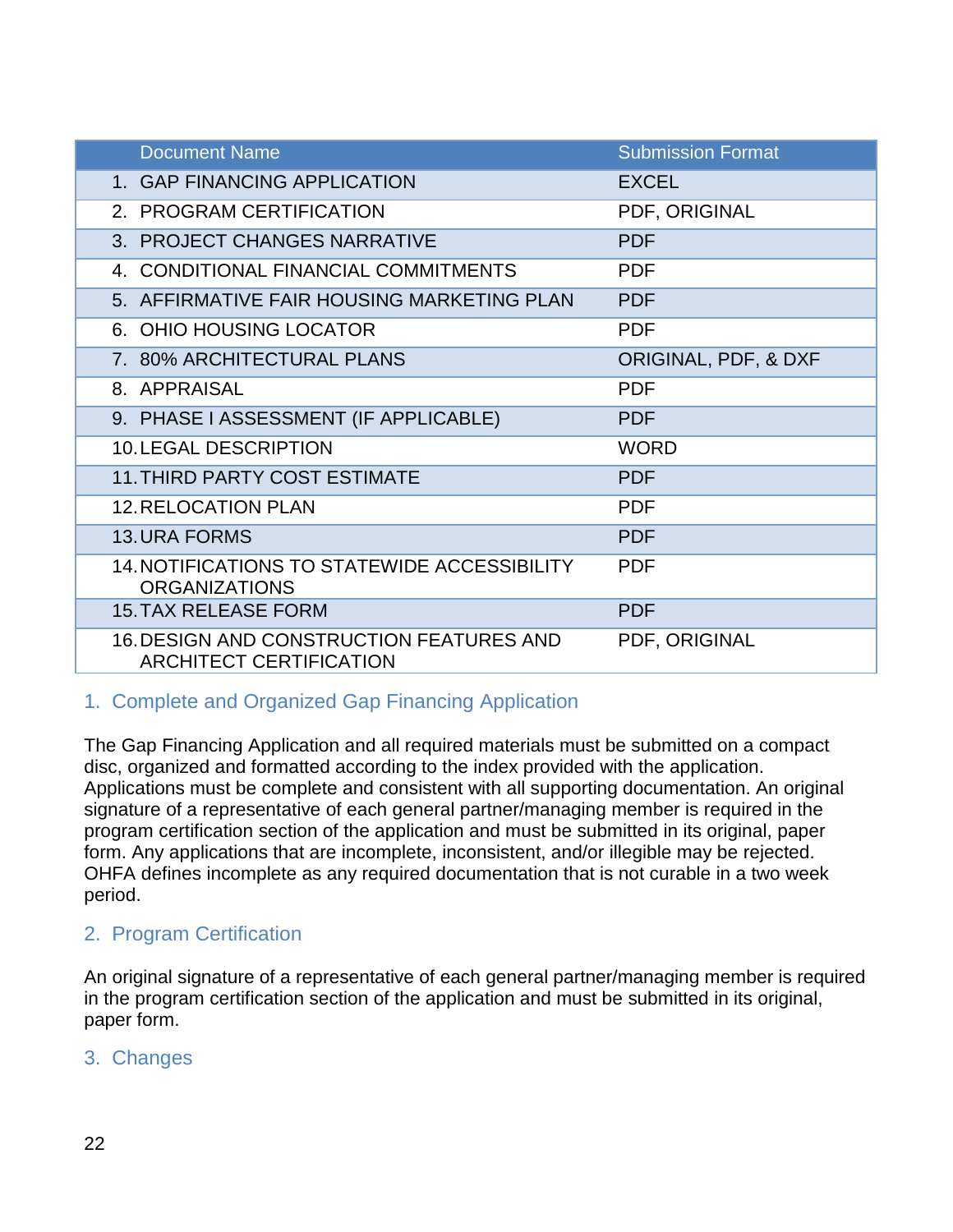All changes to the development must be disclosed at submission of final application, and will be reviewed by OHFA and approved on a case-by-case basis. Substantive changes will not be permitted, including, but not limited to, changes in ownership or development team, development physical structure, development site(s) (except scattered-site developments), special needs population, and any items affecting competitive scoring.

#### <span id="page-23-0"></span>4. Conditional Financial Commitments

All non-OHFA construction and permanent financing, grants, equity sources and deferred fees or expenses shall be conditionally committed at the time of final application. An executed conditional commitment letter for all sources must be submitted. A conditional financing commitment must contain, at a minimum: the amount of the financing, and the interest rate, term and amortization period or repayment terms of a loan.

#### <span id="page-23-1"></span>5. Affirmative Fair Housing Marketing Plan

An Affirmative Fair Housing Marketing Plan is required for all properties. If you are using a plan approved by HUD less than 5 years ago, you may submit that, if it covers the particulars of the development for which you are applying. If no other plan is in place, complete OHFA form **PC-**[E45.](mailto:https://www.ohiohome.org/compliance/PC-E45-AFHMP.pdf?subject=Affirmative%20Fair%20Housing%20Marketing%20Plan)

#### <span id="page-23-2"></span>6. Ohio Housing Locator

The owner and/or property manager of all properties funded under this allocation plan will be required to list their properties in the Ohio Housing Locator at [www.OhioHousingLocator.com,](http://www.ohiohousinglocator.com/) the OHFA-sponsored statewide affordable housing database, as soon as the units are placed in service. Applicants must submit a letter stating that this will be completed upon the development being placed in service.

#### <span id="page-23-3"></span>7. Eighty percent (80%) completed architectural plans and specifications

The applicant must submit a one-half sized set of drawings including civil, landscape, architectural, mechanical, electrical and plumbing. These drawings should be certified by the applicant's architect to be eighty percent (80%) or better complete, and follow all requirements outlined in the Design Requirements section of these guidelines. All architectural plans will be reviewed for approval by OHFA's staff architect.

#### <span id="page-23-4"></span>8. Appraisal

An as-is appraisal of the development site(s) must be submitted. All appraisals must meet OHFA's Appraisal Submission Guidelines.

For homeownership developments, applications must include an appraisal which includes a conclusion of the fair market value of land and/or buildings to be acquired for the development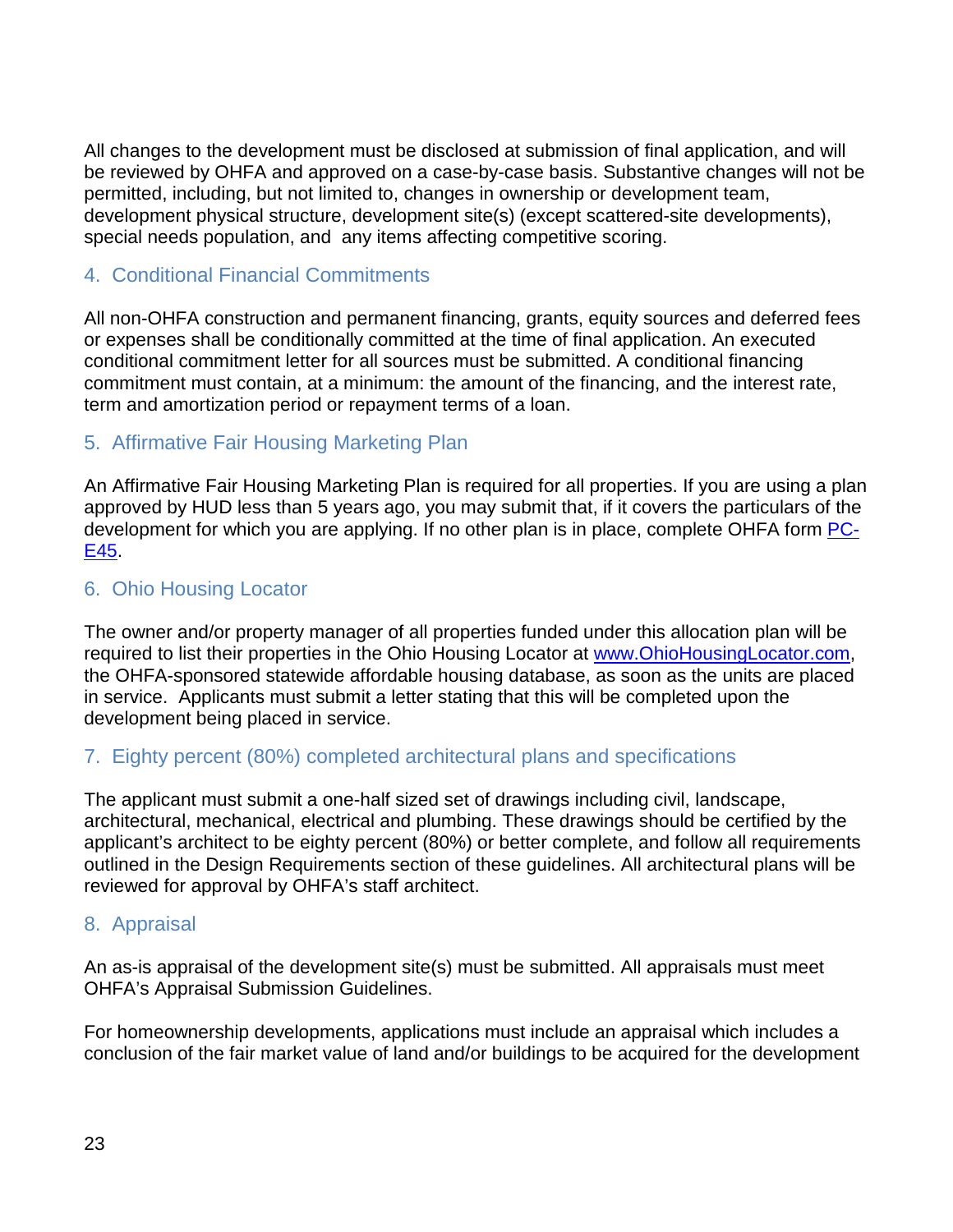in an as-is and as complete state. The purchase price may be equal to but no more than the appraised value.

#### <span id="page-24-0"></span>9. Phase I Environmental Site Assessment (ESA)

For those developments that submitted an MP-1 review at proposal (scattered site developments only), a Phase I Environmental Site Assessment (ESA) must be submitted for all proposals. If a full Phase I ESA was submitted with the proposal application, one need not be resubmitted with the final application. The report(s) must comply with current OHFA standards. The owner must submit a narrative that addresses any issues raised in the report(s). OHFA reserves the right, in its sole discretion, to reject any sites indicated to have environmental problems or hazards. The Phase I ESA must have been completed or updated by the author within one (1) year prior to the application deadline for HDGF.

#### <span id="page-24-1"></span>10. Legal Description

A legal description of each parcel that will be included in the development must be provided to OHFA. The description must include the street address and permanent parcel number for each parcel represented in the application.

#### <span id="page-24-2"></span>11. Third Party Cost Estimate

The applicant must submit a third party cost estimate from a qualified professional. The architect for the project may prepare the cost estimate, but a neutral third party is preferred.

#### <span id="page-24-3"></span>12. Relocation Plan

If applicable, the applicant must submit a tenant relocation plan.

#### <span id="page-24-4"></span>13. Uniform Relocation Act

If applicable, the applicant must submit [Uniform Relocation Act documentation.](http://ohiohome.org/lihtc/standardforms.aspx) This documentation can be found on OHFA's website.

Applicants will have an opportunity to correct deficiencies and address issues found during the threshold review and underwriting. OHFA will contact the applicant with any questions during this process. Developments that receive gap financing will be presented to the OHFA Board for consideration of these other sources.

#### <span id="page-24-5"></span>14. Notifications to Statewide Accessibility Organizations

Applicants must also notify the appropriate statewide accessibility group, a list of which is available on the OHFA website, at the time of application that accessible housing is being proposed, agree to accept referrals for potential residents, and agree to receive design suggestions for the property. Such notification must take place again when the development is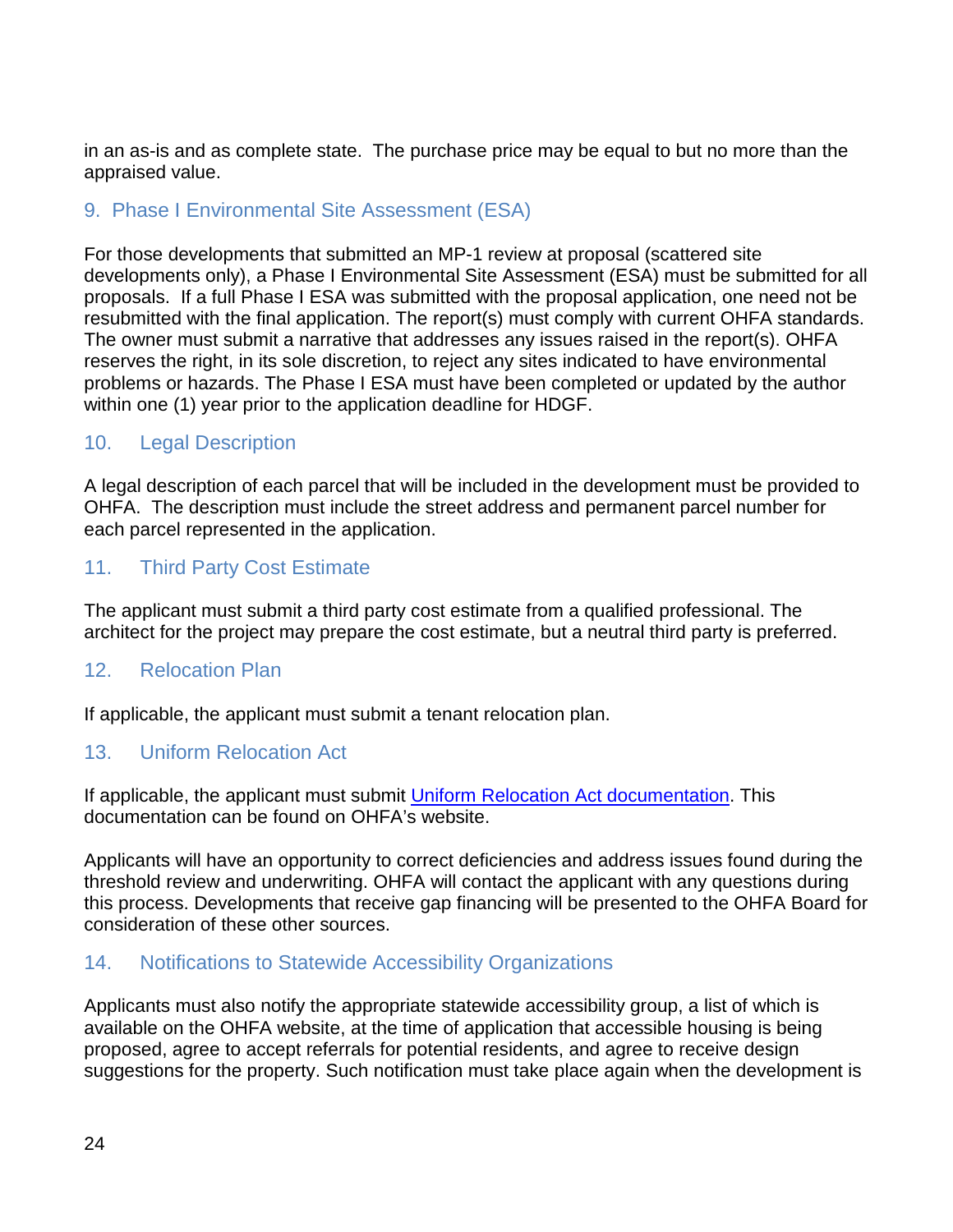placed into service. Copies of correspondence between the applicant and accessibility group must be submitted to evidence these requirements.

#### <span id="page-25-0"></span>15. Authorization to Release Tax Release Form

Applicants must include a completed Tax Authorization Release Form for each entity that will have ownership of the project (whether during construction and/or after construction completion). OHFA will use this to determine if any organization with an ownership interest in the proposed project has any outstanding tax liens with the State of Ohio.

#### <span id="page-25-1"></span>16. Design and Construction Features Agreement

All applications must include a completed Design and Construction Features Agreement. The most current Design and Construction Features Agreement template is made available on the OHFA website.

\*For rental projects, please proceed to VII. Design Requirements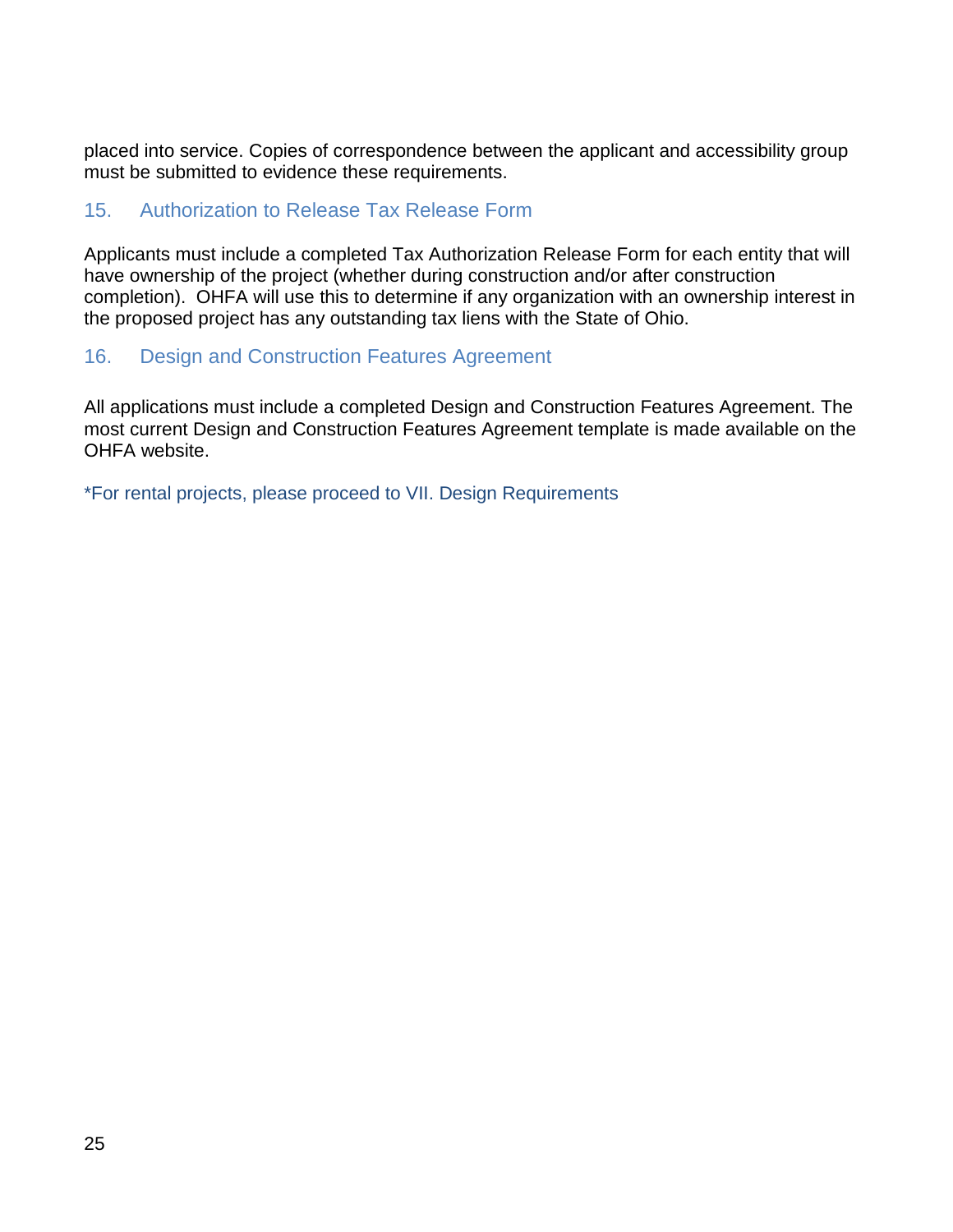# VI. Homeownership Development

#### <span id="page-26-0"></span>A. Application and Funding Limits

OHFA anticipates approximately \$1,000,000 of OHTF in program year 2015 to fund singlefamily residential developments, based on funding availability. This program will be offered in collaboration among OHFA, the applicant and prequalified homebuyers.

Eligible developments shall include a minimum of four units and a maximum of 10 units for each proposal. OHFA will either concur with, or limit the number of homes an applicant may develop based on the review of the application.

Housing units may be single-family detached homes, built on-site or in modular form.

Ineligible developments shall include buildings with multiple units including duplexes, triplexes, etc. and properties intended for transfer to the homebuyer with in-force ground leases and/or land contracts on the property. Townhome or condominium projects may be considered on a case by case basis. Manufactured and mobile homes are not eligible for funding.

Applicants may submit one proposal to the homeownership development funding cycle. If awarded, HDGF funding may provide up to \$50,000 in subsidy per unit, including development and affordability subsidy. The total subsidy will be shared between the applicant and developer (development subsidy) and the homebuyer (affordability subsidy).

Applicants must work with the homebuyer to determine the split of the subsidy into the amounts for development and affordability. The goal is to allocate the optimum amount to the homebuyer to be able to qualify for a first mortgage to purchase the house, and the optimum amount to the applicant/developer to cover the gap, if any, between purchase price of the house and the cost to build it.

Applicants must demonstrate to OHFA that all amounts allocated to the development subsidy and the affordability subsidy represented in the application are justified and reasonable.

#### <span id="page-26-1"></span>B. Homebuyer Obligations and Opportunities

Homebuyers must occupy the home as the principle residence during the entire affordability period.

Homebuyers who currently own property will not eligible. Homebuyers with significant assets must demonstrate the need for HDGF subsidy.

a. All units within a development must be both affordable to and occupied by households between 75- 80% of AMGI for the county in which the development is located. HDGF resources may not be used to assist households with incomes greater than 80% AMGI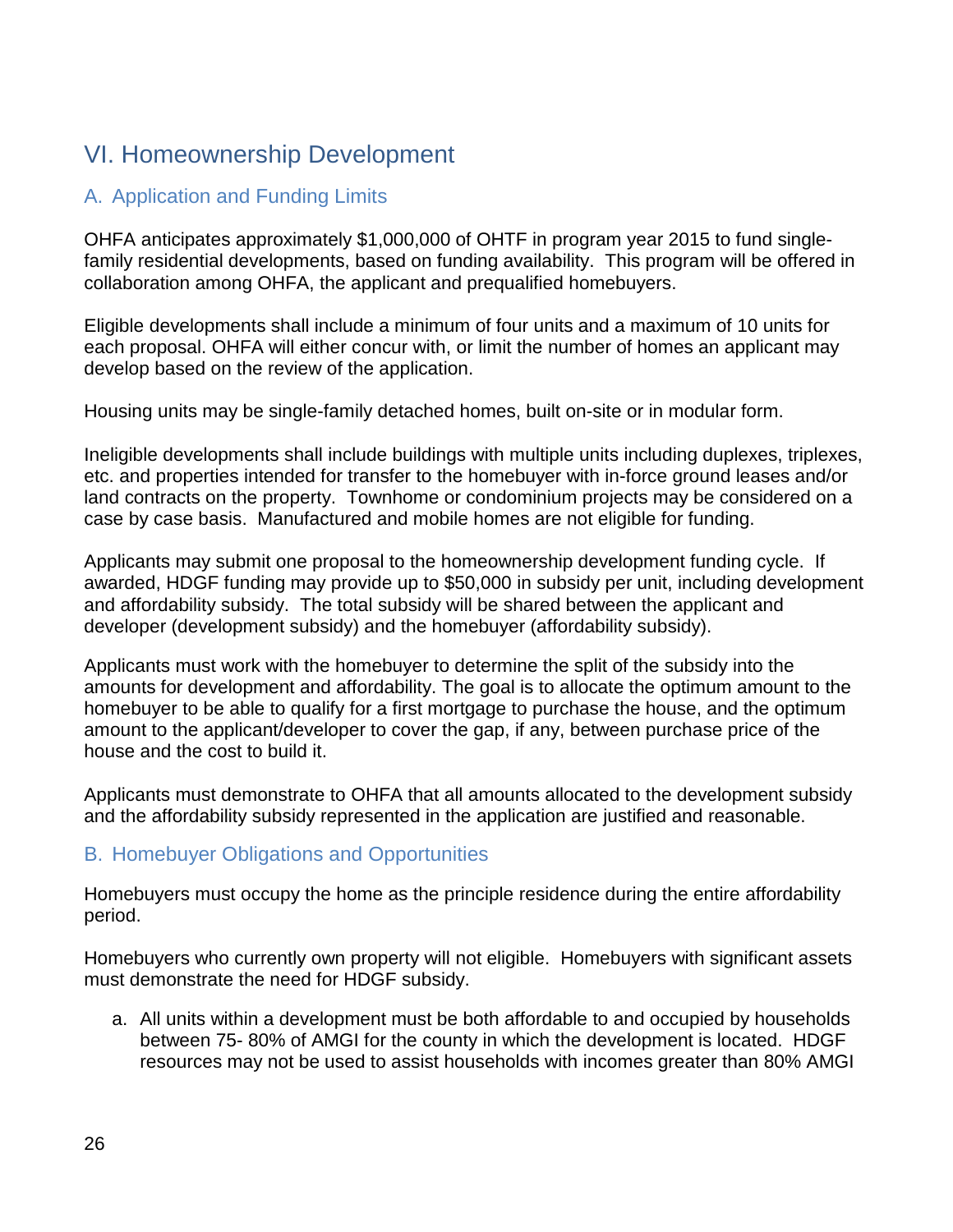- b. Income verifications will be conducted at a first meeting between the applicant and buyer. If the home is not built and sold within six (6) months, the verification must be completed every three months until closing. The potential homeowner must notify the developer immediately of any change in income/assets that may affect their ability to purchase the home during the pre-purchase period.
- c. Comprehensive pre and post-purchase counseling must be provided prior to or at the time of initial application and again, prior to purchase of a home funded through HDGF. Comprehensive shall mean in-person homebuyer education provided by a [HUD-](http://www.hud.gov/offices/hsg/sfh/hcc/hcs.cfm?&webListAction=search&searchstate=OH)[Approved Counseling Agency.](http://www.hud.gov/offices/hsg/sfh/hcc/hcs.cfm?&webListAction=search&searchstate=OH) Applicants must demonstrate that a potential homebuyer has completed these requirements prior to purchase of the home. In the case that in-person counseling is not available to the homebuyer, the applicant must indicate at the time of application other methods used to ensure the homebuyer has completed education requirements.
- d. The homebuyer must be able to obtain a first mortgage that will not exceed a 90% loan to value ratio. It must carry a fixed rate for the term of the loan, be fully amortizing, and not exceed a thirty year term. Exceptions will be made for terms of loans that are required to run longer, such as RD loans. The rate must be no greater than 200 basis points higher than the current OHFA [First-Time Homebuyer program](https://ohiohome.org/homebuyer/rates.aspx) (unassisted). Taxes and insurance must be escrowed by the lender and/or loan servicer.
- e. Homebuyers, with assistance from the applicant, must obtain a commitment letter from a mortgage lender attesting that the buyer is qualified.
- f. The use of a broker must be approved by OHFA. Homebuyers may not use any broker or loan officer listed on the Department of Commerce's website established for public disclosure of violations (SB 185).
- g. The homebuyer must contribute a minimum of \$1000 of his or her own funds to the down payment. For each additional \$1000 increment deposited by the homeowner into an Individual Development Account (IDA) maintained by an established fiduciary [organization administering the program,](http://www.ohiocdc.org/index.php/what-we-do/programs/idaohio.html) the affordability subsidy will be increased by \$1000 which will be used towards the down payment (up to \$3,000).
- h. Homebuyers must hold fee-simple title to the property.

#### <span id="page-27-0"></span>C. Applicant Obligations and Opportunities

Applicants must demonstrate a track record of one or more successful homeownership developments of a similar scale and scope to the development proposed.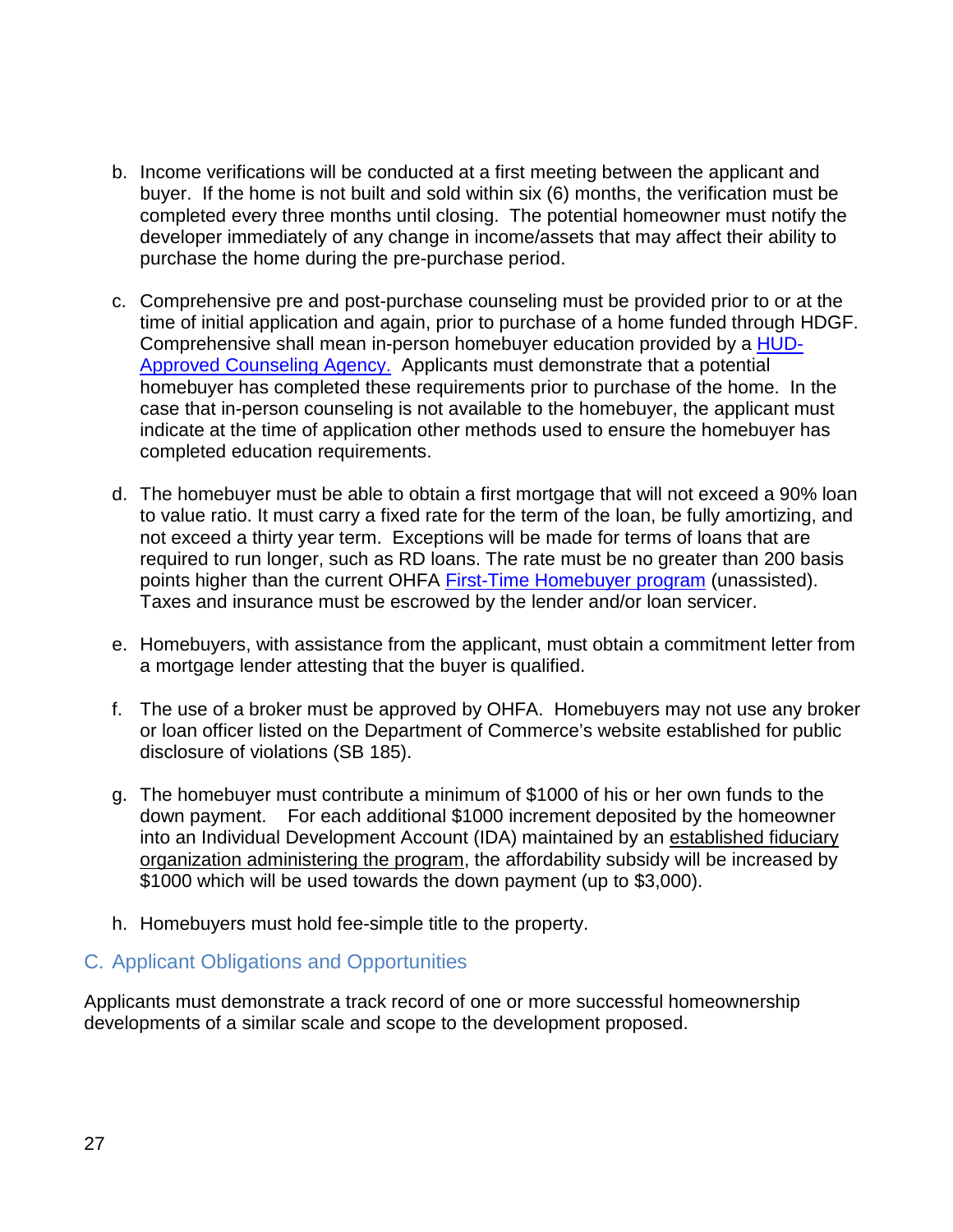- a. Applicants must demonstrate the existence of an appropriate market to support the development including current market trends and appropriate data sources.
- b. Applicants must demonstrate that the homes will be immediately sold to qualified homebuyers. Applicants should identify a pool of income-eligible homebuyers who are credit worthy to obtain a first-mortgage from a bank and agree to a 10 year forgivable (pro-rated) second mortgage for the amount of the affordability subsidy at the time of application.
- c. Applicants must produce plans for marketing units and producing ready, willing and able buyers.
- d. Applicants must agree to work with homeowners before and after purchasing the home to ensure continued occupancy and to assist in any subsequent sale of a home to ensure that any recaptured funds are returned to OHFA.
- e. Applicants must supply estimated budgets, appraised values of proposed homes including samples of budgets and unit models in the application for funding.
- f. Applicants must provide preliminary plans, including floor plans and elevations, at the time of application.
- g. Applicants must supply information on prospective development's neighborhood including defined map of boundaries and photos of all sites.
- h. Applicants who OHFA determines have met these conditions will be asked to meet with OHFA in advance of the deadline. Meetings will take place at least 30 days prior to the submission deadline. OHFA will contact applicants to establish a meeting date and time. OHFA retains sole and absolute discretion to determine appropriate projects and applicants based on responses to the above conditions.

In addition, if OHFA determines that none of the applications meet requirements, funds reserved for the homeownership development program will be directed first to 2015 HDGF multifamily rental housing developments and second, the 2015 Bond Gap Financing program.

#### <span id="page-28-0"></span>D. Financing Terms

HDGF funding may be used for a combination of development and affordability subsidy totaling \$50,000 per unit.

The applicant must work with the homebuyer to determine the split of the subsidy into the amounts for development and affordability. The goal is to allocate the optimum amount to the homebuyer to be able to qualify for a first mortgage to purchase the house, and the optimum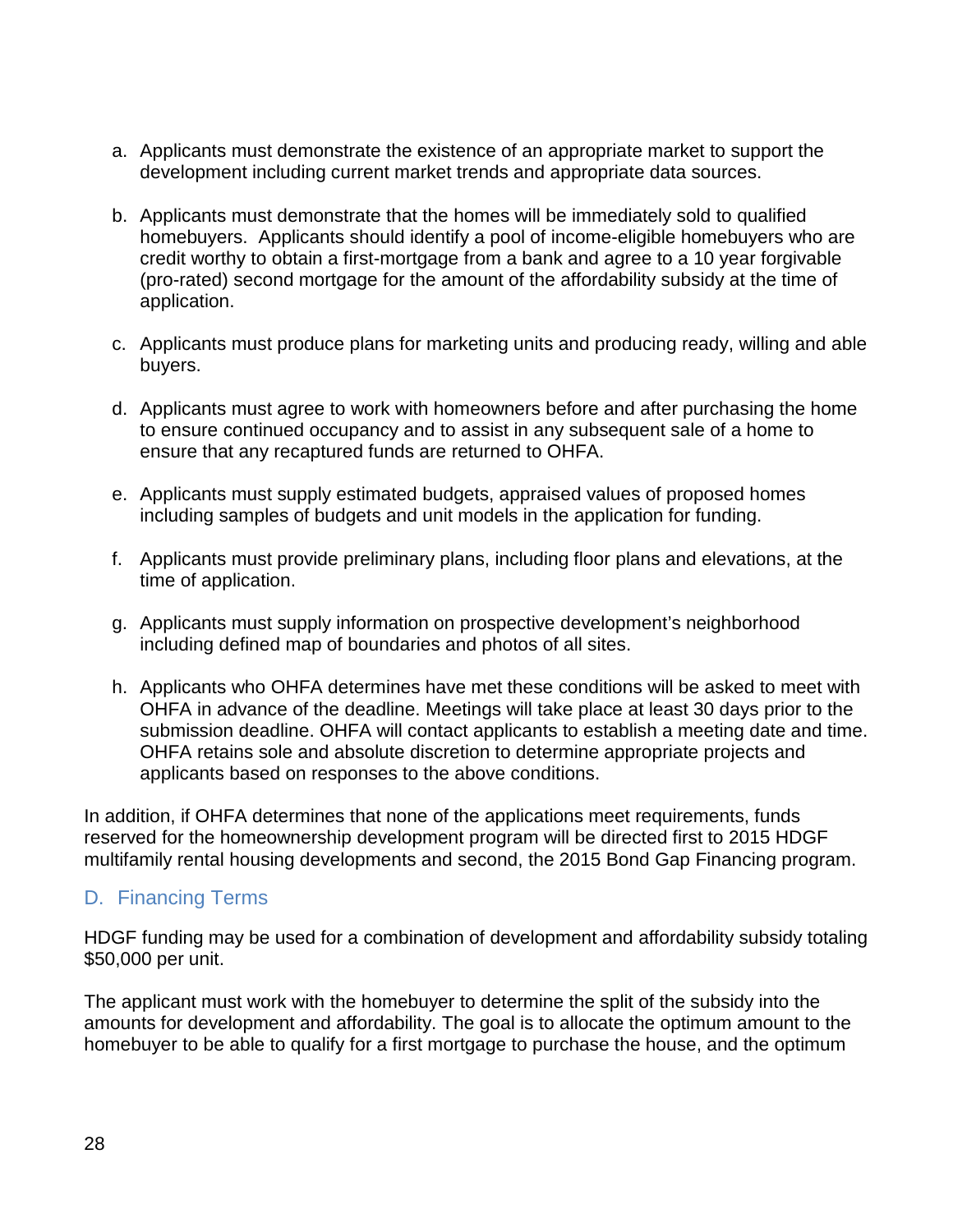amount to the applicant/developer to cover the gap, if any, between appraised value upon completion of the house and the cost to build it.

Development Subsidy

- Development subsidy is defined as the difference between the cost to build the home and the fair market value/sales price as determined by an appraisal.
- This will be a loan from OHFA to applicant and the loan will be fully forgiven when the home is completed, as described in the application, and sold to an income-qualified homebuyer.
- Funds will be available to the developer, on a reimbursement basis, at the time construction begins.
- The applicant must demonstrate the need for the amount of the development subsidy represented in the application.

#### Affordability Subsidy

- Affordability subsidy is the difference between the maximum mortgage a homebuyer can bear and the fair market value.
- The affordability subsidy will cover at least 10% of the down payment, the total closing costs and any other reasonable costs to enable the homebuyer to qualify for the first mortgage. This also includes any funds used to match the buyer's deposit to his or her Individual Development Account. All costs must be eligible under the provisions of the Ohio Housing Trust Fund. Affordability subsidy proposed in excess of 20% must be approved by OHFA.
- This is a loan from OHFA to the applicant. The applicant will execute a Note and a Mortgage with the homebuyer for the total amount of the affordability subsidy. The Note will be endorsed to OHFA and the Mortgage will be assigned to OHFA. No interest can be charged on this loan.
- The affordability period is 10 years, at the end of which the loan balance will be fully forgiven.
- $\bullet$  5% of the original loan amount will be forgiven annually in years 1 5.
- $\bullet$  15% of the original loan amount will be forgiven annually in years  $6 10$ .
- The homebuyer must occupy the house as their primary residence for a full year to receive forgiveness for that year.
- If the house is sold, any balance not yet forgiven shall be paid out of the sales proceeds.
- Collateral will be a subordinate second mortgage on each home sold. OHFA may allow a shared subordinate second position with any other government entity providing funding.
- The homebuyer must demonstrate the need for the amount of the affordability subsidy represented in the application.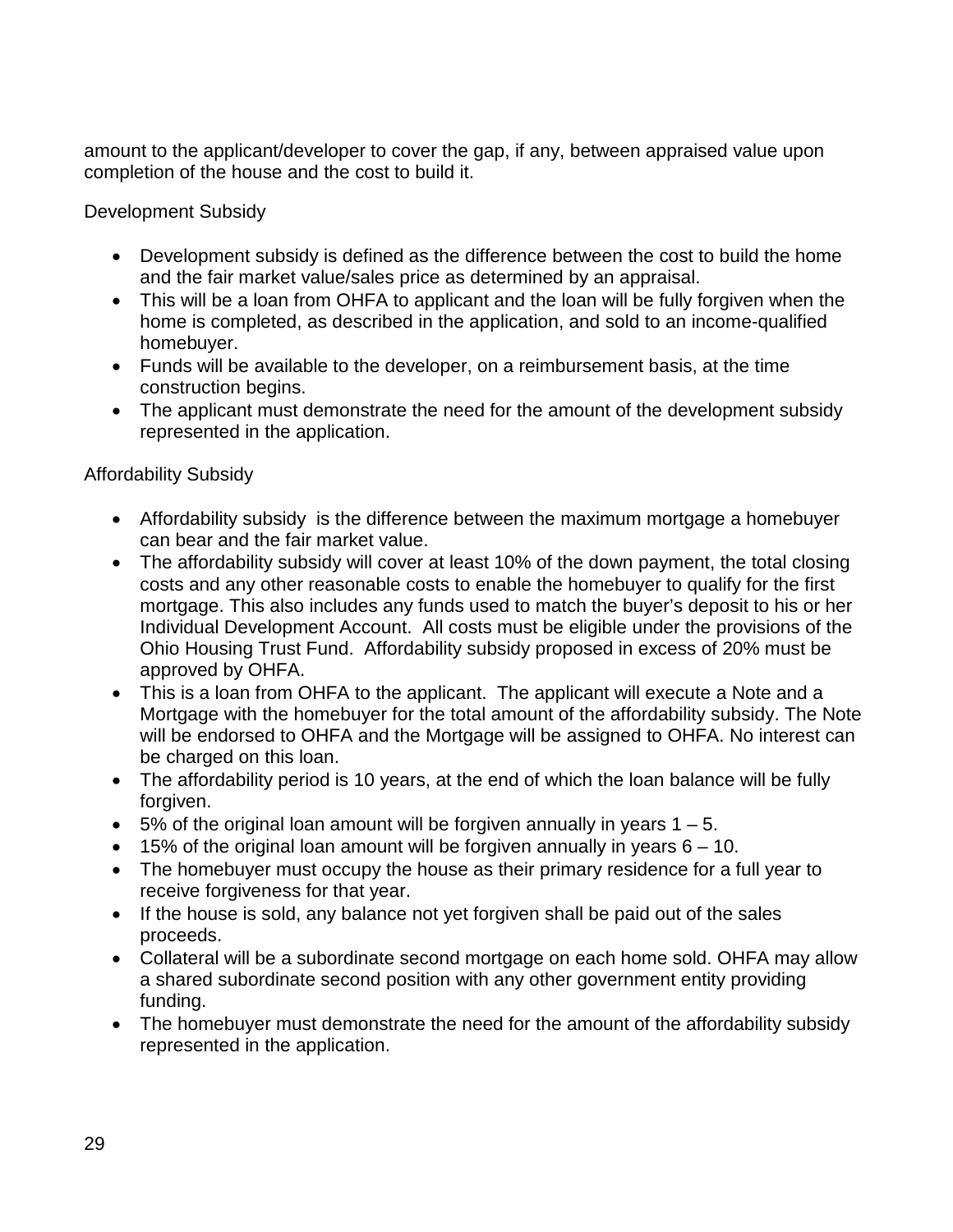#### <span id="page-30-0"></span>E. Maximum Fees

Developer/Development Consultant Fee: Applicants are eligible for developer/consultant fees up to 15% of the total development costs less the development and affordability subsidy provided by OHFA.

Real Estate Broker Fees: If approved by OHFA, reasonable real estate broker fees will be considered an eligible development budget expense. OHFA will require documentation from the applicant to support the expense, especially where the applicant serves as the developer and sales agent and collects fees for both services.

#### <span id="page-30-1"></span>F. Qualitative Review Process and Selection Criteria

#### Experience and Capacity Review

OHFA will conduct a pre-proposal meeting and review to determine the experience and capacity of the owner, general partner(s), and developer represented in the proposal prior to submission of the proposal application. The result of this review will determine whether an organization may participate in the upcoming program year.

The following items must be submitted for OHFA by the deadline indicated in the program calendar and must be submitted to the attention of the Operations Manager at [ExceptionsPPD@ohiohome.org.](mailto:ExceptionsPPD@ohiohome.org)

#### <span id="page-30-2"></span>1. Development Team

- Complete version of the most current OHFA [Experience & Capacity Application](https://www.google.com/url?q=https://ohiohome.org/hdap/14ExperienceCapacityForm.xlsx&sa=U&ei=gZdHVfb8DdW4ogT-6YDQCQ&ved=0CAQQFjAA&client=internal-uds-cse&usg=AFQjCNECKL9l9QtexMs7oKALnFgNgWJmPA) available on the OHFA website.
- Full organizational chart, staff roster, and resumes of key development staff within the organization, focusing on their affordable housing development experience.
- Resumes and company bios for the general contractor, consultant, and sales agent evidencing the capacity to develop and sell homes represented in the application.

#### <span id="page-30-3"></span>2. Past Performance

Applicants must demonstrate a track record of developing successful subsidized homeownership developments similar in scale and scope to the development proposed. OHFA will take into account and verify the applicant's history including without limitation ability to consistently adhere to program guidelines and the quality and success of previous developments undertaken by the applicant.

#### <span id="page-30-4"></span>3. Financial Capacity

The applicant must demonstrate financial capacity to absorb cost overruns or increased costs due to construction or unanticipated delays. The most recent audited financial statements for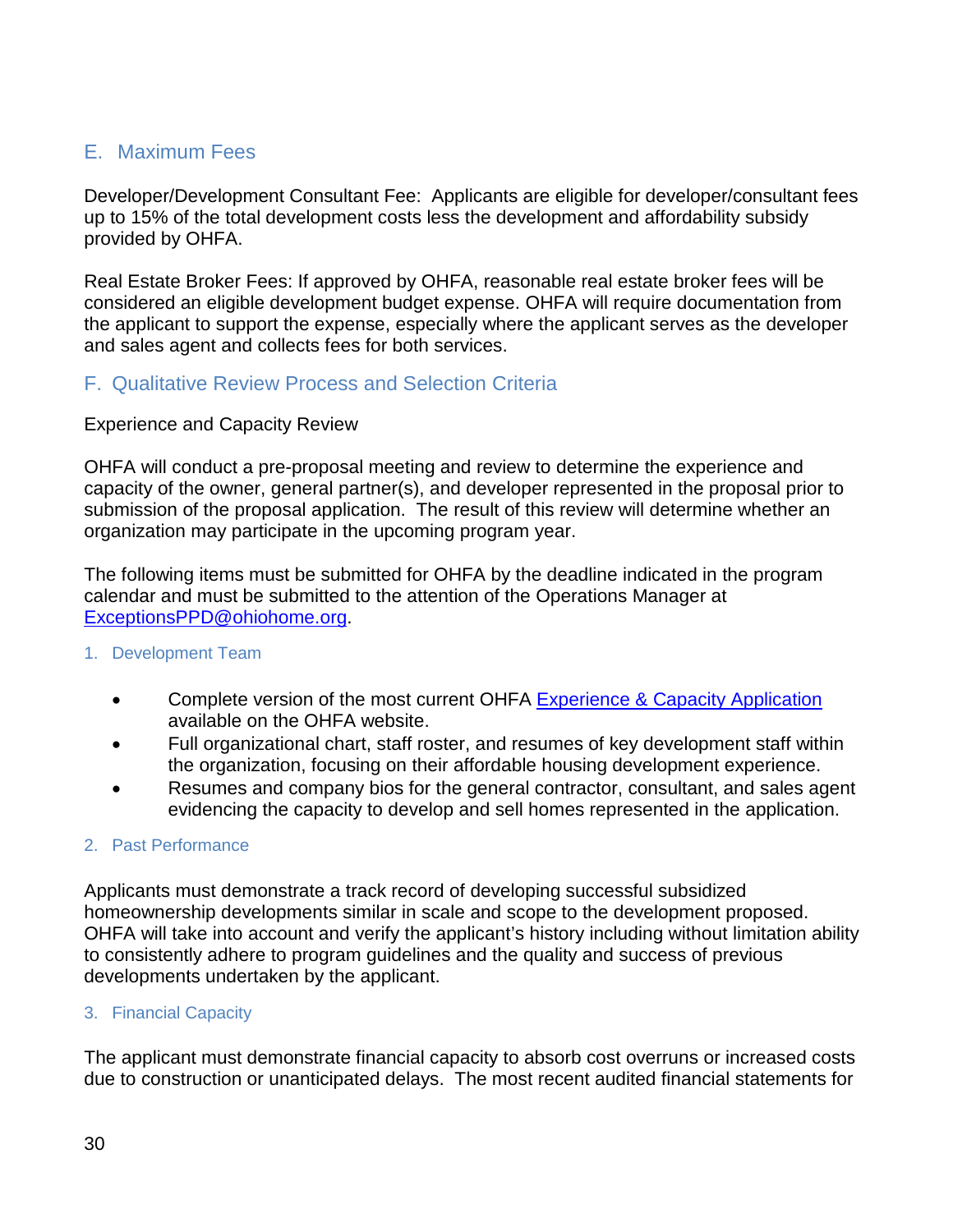the organization must be submitted. If an organization is not required to prepare audited financial statements, then statements that have been reviewed or compiled by a third-party accountant may be submitted. The most recent internally prepared financial statements are acceptable only if audited, reviewed or compiled statements are not available.

In addition, the applicant must submit a funding plan or narrative describing the ability to bring in other funders if needed, how any delays in funding will be handled and methods in place to resolve a situation where an intended buyer is not able to complete the purchase. Development teams will also be evaluated on any outstanding financial obligations with OHFA.

Staff will evaluate the repayment histories of all loans extended to previous developments as well as payments of all other fees due to OHFA.

OHFA will run a credit report for all applicants and members of the development team.

#### <span id="page-31-0"></span>4. Backlog/Status of Current Projects

Applicants must disclose the status of any properties under construction at the time of application. This information will be considered to determine the applicant's ability to complete the proposed HDGF development within the timeframe of

#### <span id="page-31-1"></span>**G.** Proposal Application

In addition to meeting the requirements described above, proposal applications must include the following supporting documentation:

|     | <b>Document Name</b>                                                                                                                          | <b>Submission Format</b> |
|-----|-----------------------------------------------------------------------------------------------------------------------------------------------|--------------------------|
| 1.  | <b>Gap Financing Application</b>                                                                                                              | excel                    |
| 2.  | <b>Application Fee</b>                                                                                                                        | pdf, original            |
| 3.  | <b>Program Certification</b>                                                                                                                  | pdf, original            |
| 4.  | <b>Proposal Summary</b>                                                                                                                       | pdf                      |
| 5.  | <b>Funding Sources</b>                                                                                                                        | pdf                      |
| 6.  | <b>Site Control</b>                                                                                                                           | pdf                      |
| 7.  | Zoning                                                                                                                                        |                          |
| 8.  | Demonstration of Appropriate Market (Market<br><b>Study/Market Support)</b>                                                                   | pdf                      |
| 9.  | <b>Preliminary Architectural Plans</b>                                                                                                        | original, pdf, & dxf     |
| 10. | Design and Construction Features Agreement, including<br>existing units history narrative and scope of work<br><b>Architect Certification</b> | Pdf, original            |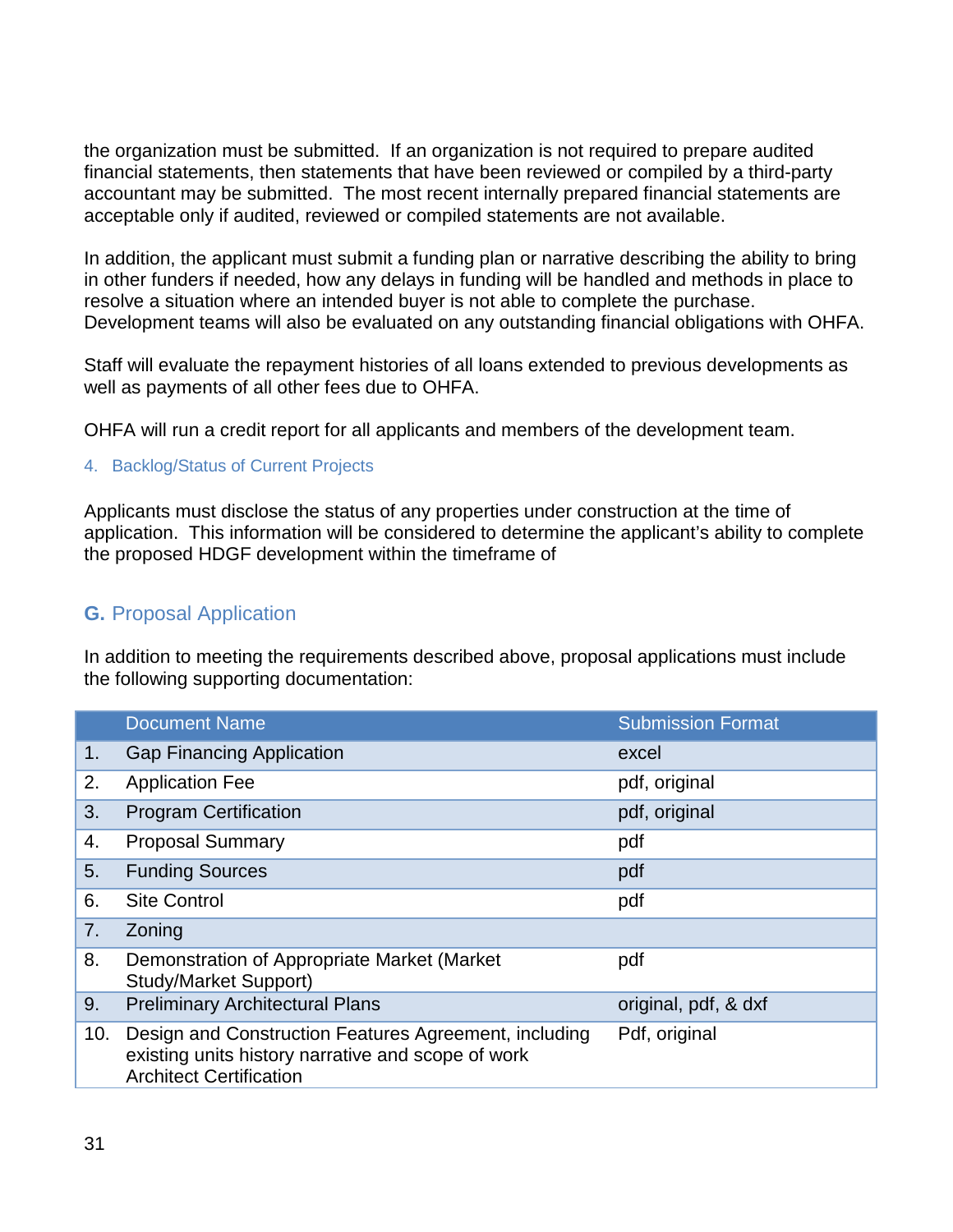|     | 11. Granted Exception Requests                                                                                                                                      | pdf |
|-----|---------------------------------------------------------------------------------------------------------------------------------------------------------------------|-----|
|     | 12. Green Standards                                                                                                                                                 | pdf |
| 13. | Non-Profit Information                                                                                                                                              | pdf |
| 14. | Map of Proposed Site(s)                                                                                                                                             | pdf |
| 15. | <b>Proximity to Positive Land Uses</b>                                                                                                                              | pdf |
| 16. | <b>Public Notification</b>                                                                                                                                          | pdf |
| 17. | Listing of Qualified Buyers, with income verifications and                                                                                                          | pdf |
|     | <b>Commitment Letters</b>                                                                                                                                           |     |
|     | 18. Verification of Homebuyer Counseling                                                                                                                            | pdf |
| 19. | Plan used to market homes                                                                                                                                           | pdf |
| 20. | Plan used to Produce Qualified Buyers                                                                                                                               | pdf |
| 21. | Plan For Post Purchase Engagement with Buyer                                                                                                                        | pdf |
| 22. | Appraisal which includes a conclusion of the fair market<br>value of land and/or buildings to be acquired for the<br>development in an as-is and as complete state. | pdf |

#### <span id="page-32-0"></span>H. Final Selection and Funding Determination

Based on its review of the above criteria, OHFA will invite partners to submit a full proposal application for consideration of an award. Final selections and funding decisions will be made using the following strategic priorities:

- 1. Applicants who identify strongly qualified buyers for each house in their proposed development.
- 2. Applicants demonstrating a strong pre- and post-sale counseling plan to ensure successful occupancy. Applicants meeting this criterion will detail the methods to be used by the applicant to ensure the buyer remains qualified and committed to carrying out the transaction. Applicants will provide examples of how these strategies have worked for the organization in the past and what was learned from those that were not successful.
- 3. Developments located in census tracts in which the estimated appraisal of the finished housing units are within 10% either way of the median sales price of market rate or unassisted single family homes in that census tract.
- 4. Developments located in census tracts in which no private single family development has taken place in the last 5 years.
- 5. Developments meeting criteria (3) and (4), as noted above.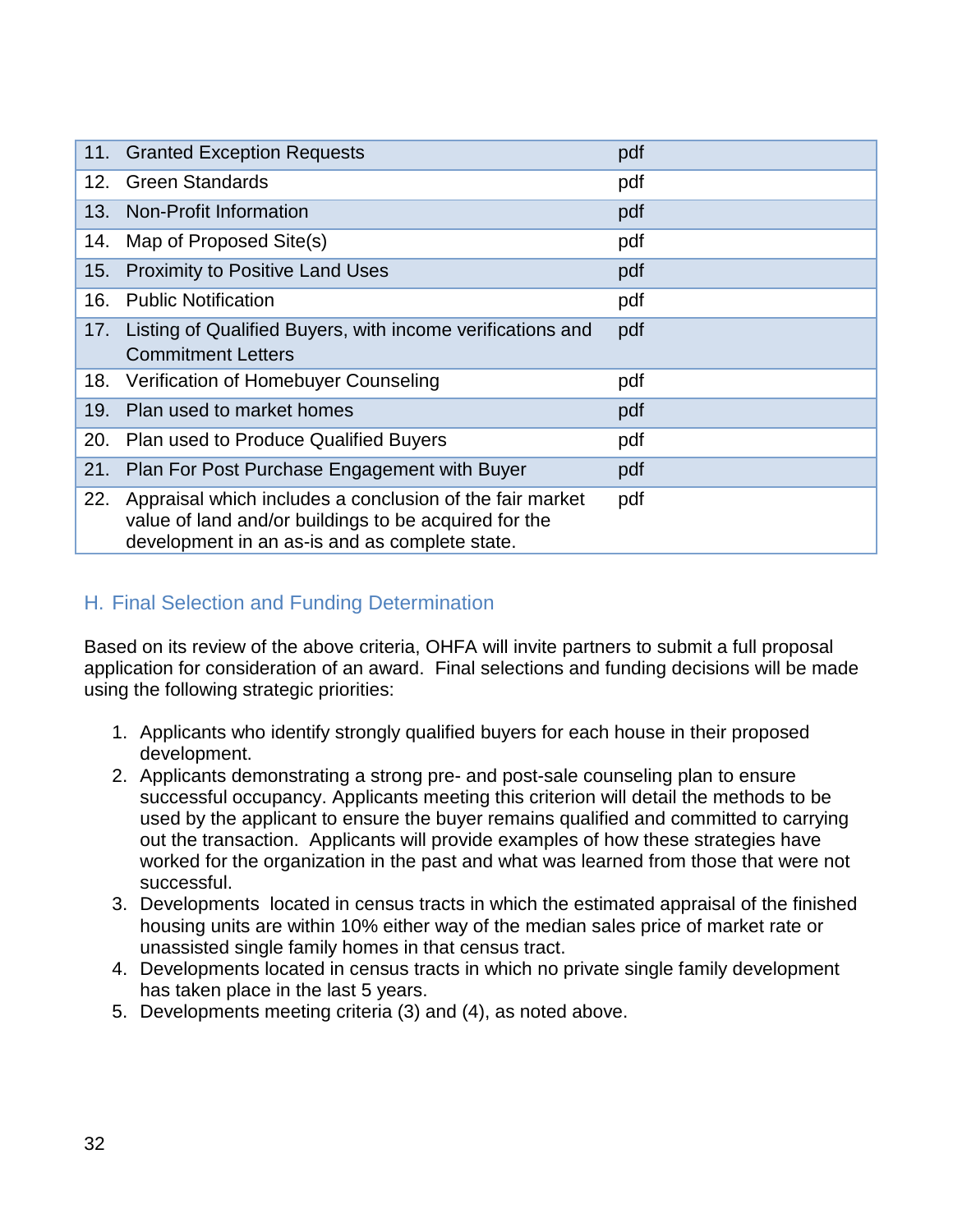# <span id="page-33-0"></span>VII. Design Requirements

It is OHFA's intent to provide affordable housing that is durable, energy efficient, healthy, and cost effective over the compliance period, which will result in lower operating and maintenance costs and that will provide those in need of affordable housing safe, clean, and durable housing in which to live.

Deviations from these requirements are discouraged, and applicants may only request exceptions where specified. Any requests for an exception to specific requirements must be submitted to OHFA by the date indicated in the program calendar. Since awards are based on the proposed development, exceptions after an award has been made will only be considered for truly extenuating circumstances.

#### <span id="page-33-1"></span>A. Submissions Required With Proposal

Proposals must submit preliminary drawings that are 11x17 ("half size") and include:

- A cover sheet with development title, development team, drawing index, building areas and code information
- A site plan
- A landscape plan
- A floor plan with dimension, room designations and proposed finishes
- Exterior elevations with material notations
- Typical wall sections
- Drawings and specifications for HVAC or similar items in the scope of work

Preliminary drawings must be submitted both on paper and electronically (both PDF & DXF)

Proposed developments must also submit a Design and Construction Features Agreement. Existing Unit developments must also submit an Existing Units History Narrative.

#### <span id="page-33-2"></span>B. Submissions Required With Final Application

Final applications must submit 80% complete sets. Sets must show compliance with the preliminary submittal, including the Design and Construction Features Agreement.

Eighty percent plans must be submitted in PDF format (separate PDF files for drawings and specifications) that includes all site plans, dimensioned floor plans, elevations, wall sections, structure, finishes, details and mechanical plans. Additionally, each development must have dimensioned floor plans submitted in DXF or DWG AutoCAD R-14 format and an 11x17 plan hard copy (dimensioned floor plans only).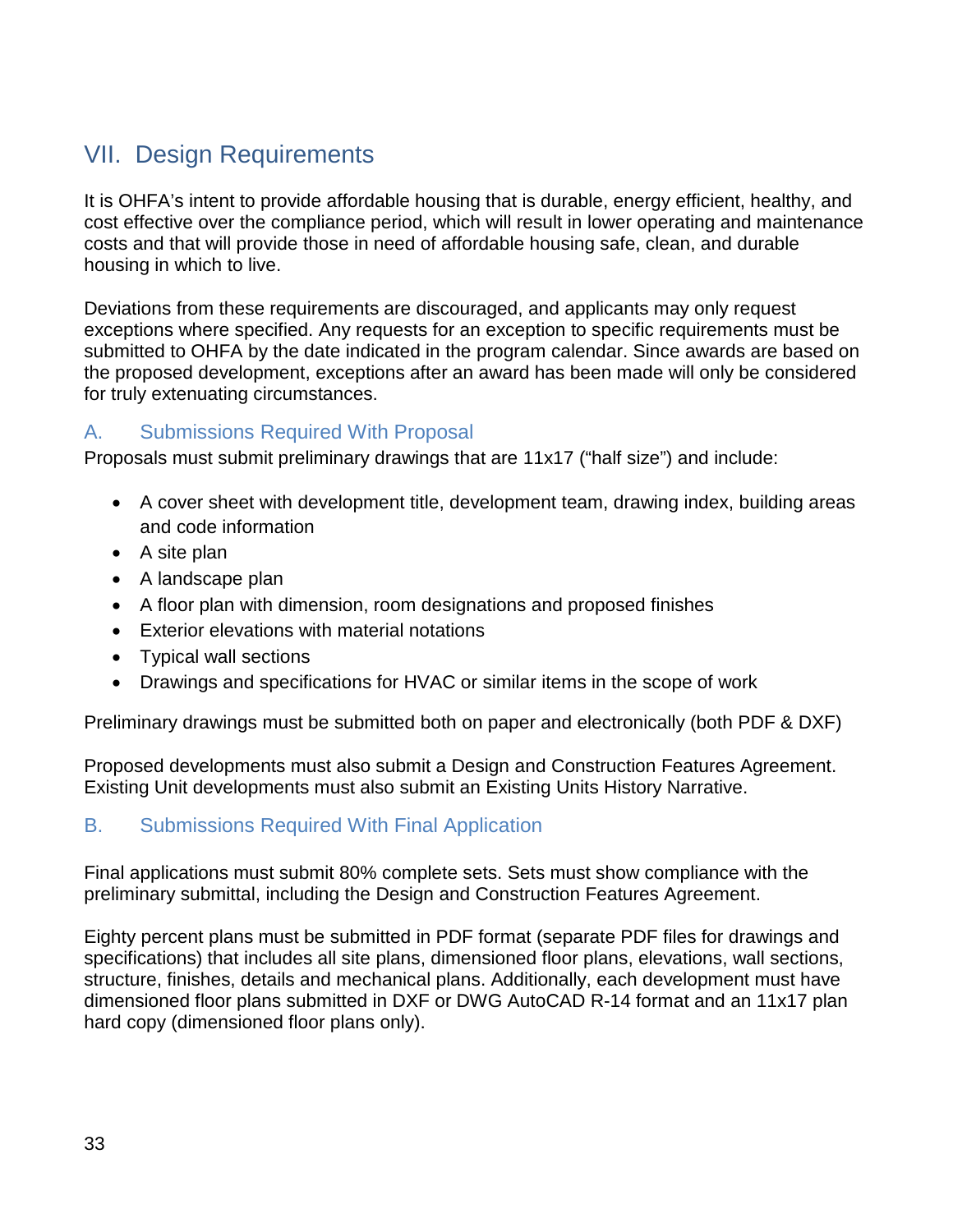#### <span id="page-34-0"></span>C. OHFA Square Footage Calculation

All multifamily developments must use Building Owner Management Association (BOMA) Multifamily Standards using the "gross method". Single-family developments must use BOMA "Gross Area Measurement Standards". All square footages must be calculated and certified in the Affordable Housing Funding Application (AHFA) by the Architect of Record.

#### <span id="page-34-1"></span>D. Minimum Development Standards

All units must have a full kitchen and at least one full bath. Requests for exceptions may be submitted only for items specifically noted. All requests for exceptions must be submitted to OHFA by the date indicated in the program calendar. OHFA will evaluate each development on a case-by-case basis and staff decisions will be final.

<span id="page-34-2"></span>Bedroom Requirements:

- In one-bedroom units, the bedroom must be at least 120 square feet.
- For a two-bedroom unit, the master bedroom must be at least 120 square feet, and the second bedroom must be at least 110 square feet.
- The third and fourth bedrooms in a unit must be at least 100 square feet.
- Bedrooms must have walls and doors separating them from adjacent space to be considered as bedrooms. Any room shall be considered as a portion of the adjoining room when at least one-half of the area of the common wall is open and unobstructed.

#### <span id="page-34-3"></span>Common Area Restrictions:

• The maximum common area (including required circulation) in any development is 20 percent of the total gross building square footage. Dedicated program space is excluded from this calculation. Existing housing units are exempt from this criterion. OHFA will consider exception requests for this requirement.

<span id="page-34-4"></span>Additional Requirements for New Units:

• Single-site multifamily developments must provide a parking lot with concrete curbs or wheel stops and at least one parking space for each unit in the development. Exceptions to this requirement may be permitted on a case-by-case basis for developments located in dense urban areas, or for developments serving the elderly or permanent supportive housing populations.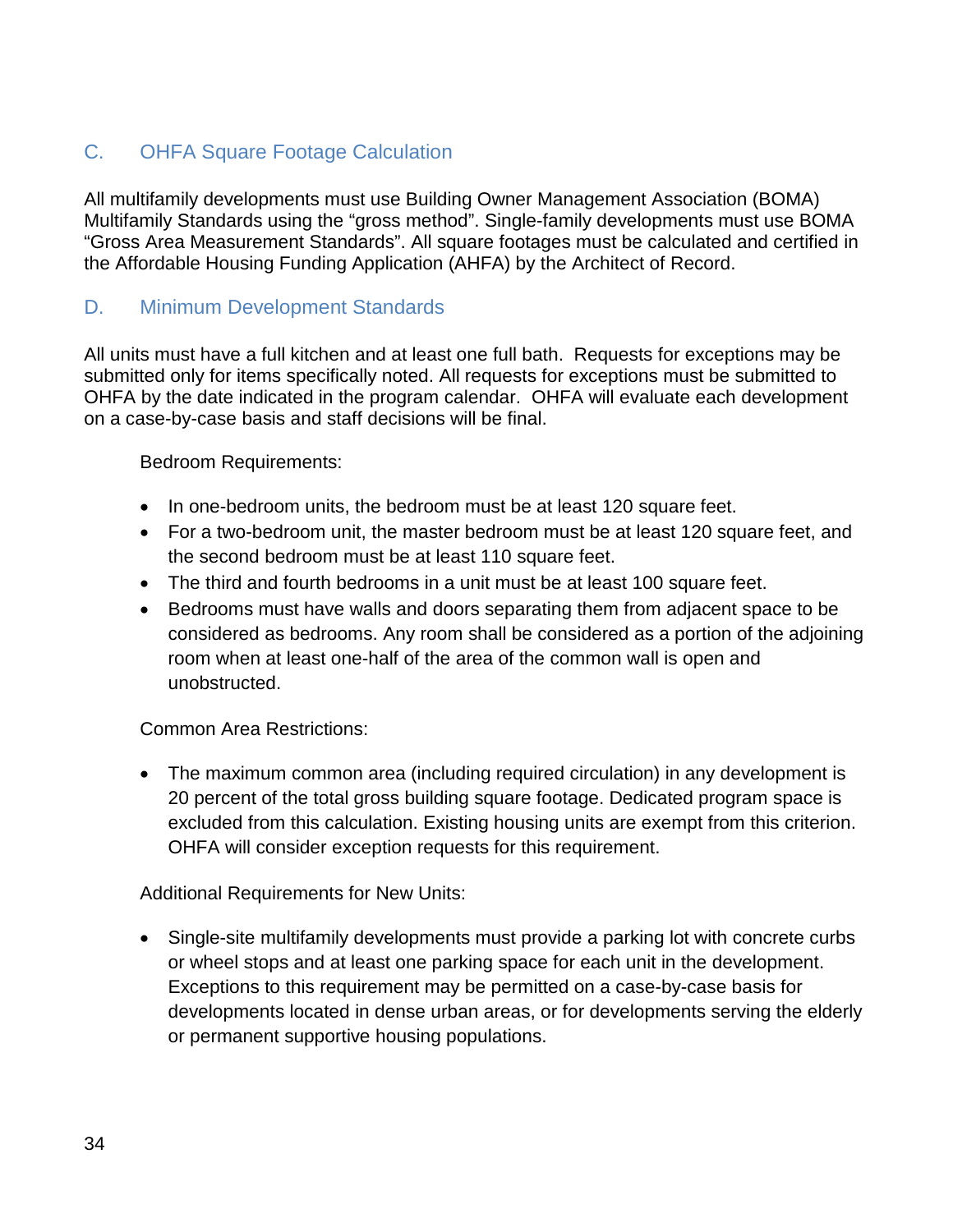- Each bedroom in new construction or adaptive reuse units must be at least seven feet in each direction, and contain a closet in addition to the minimum square footage.
- Minimum unit size (residential living space) for new construction and adaptive reuse developments are as follows, inclusive of the above bedroom sizes:

| Exceed 450 S.F.   |
|-------------------|
| Exceed 650 S.F.   |
| Exceed 850 S.F.   |
| Exceed 1,000 S.F. |
| Exceed 1,200 S.F. |
|                   |

- OHFA will not fund developments that contain single-room occupancy units. OHFA will consider exception requests for this requirement for PSH developments.
- New Unit Developments must provide a bathroom or half bath on the main floor with clear floor space of 30 inches by 48 inches.
- Proposals for PSH may contain one-bedroom units that are 540 square feet or larger.
- OHFA reserves the right to limit the size of units during the application review process.
- In all new unit developments, three-bedroom units must contain at least one and a half bathrooms and units with four or more bedrooms must contain at least two full bathrooms.
- New construction proposals must include new appliances.

<span id="page-35-0"></span>Additional Requirements for Single-family homes:

- Single-family home developments must contain three or more bedrooms.
- Single-family home developments must include washer/dryer hook-ups.
- Single-family home developments must include adequate storage for the residents.

<span id="page-35-1"></span>Additional Requirements for Senior Developments:

- Proposals for Senior Housing are required to have all units with no more than two bedrooms and no more than one and one-half baths.
- Proposals for senior housing are required to have all buildings with only one story unless an elevator is provided.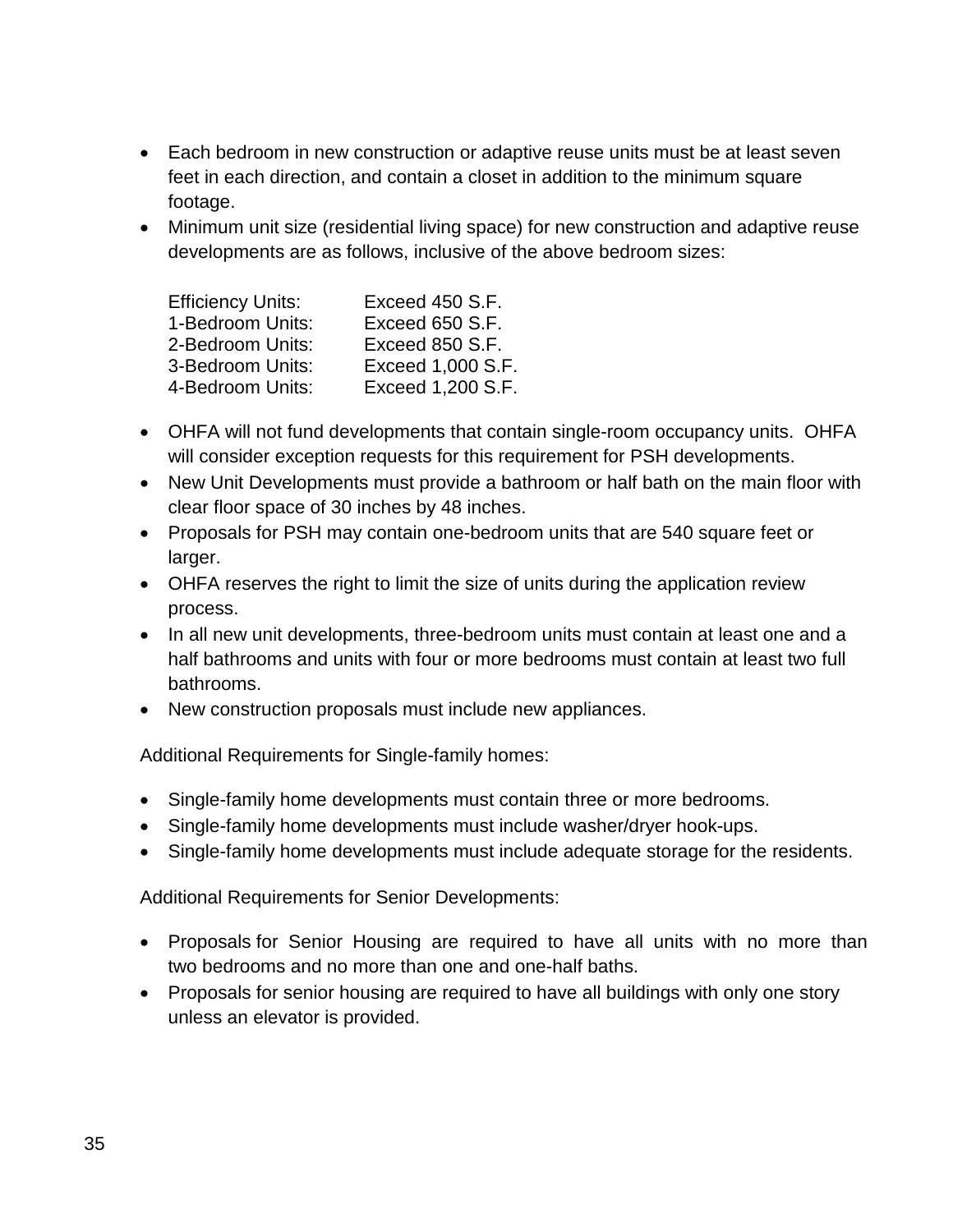#### <span id="page-36-0"></span>E. Additional Design Requirements

#### Visitability

All new construction units will incorporate the following design elements which Constitute "Visitability":

- No step entrance: Provide at least one "no step" entrance into the unit. The required "no step" entrance shall be accessed via an accessible route (driveway, sidewalk, garage floor, etc.). Ramps that extend out into the front or back yards are usually not the appropriate solution. OHFA can provide technical assistance or referral to appropriate resources at the applicant's request.
- Doors/Openings: All doors and openings shall have a minimum net clear width of thirtytwo (32) inches.
- Bathroom/Half Bath: Provide a bathroom or half bath on the main floor with clear floor space of 30 inches by 48 inches.

If some or all of the development's proposed buildings will be unable to meet the Visitability requirements due to topography or other site/design limitations complete Form PPD-E01 - Reconsideration of Visitability Requirements. The OHFA architect will be in contact to work out solutions or will make a determination of whether to waive one or more of the Visitability requirements.

#### Universal Design Requirements

OHFA values developing housing designed to be used by all. This concept is generally referred to as Universal Design, and is also known as Inclusive Design, Aging-in-Place and Design for All.

The definition of Universal Design, developed by the Center for Universal Design\*, and adopted by OHFA is, "The design of products and environments to be usable by all people, to the greatest extent possible, without the need for adaptation or specialization."

All units developed with OHFA resources will be designed to meet the following principles of Universal Design. Applicants submitting proposals must submit designs addressing the following principles and a narrative detailing how the proposal meets these principles. The narrative must also summarize all of the universal design features that are being proposed. The summary should be in the form of a list or matrix, by room and functional area (such as hallway, stairway, and general circulation.) The narrative should also indicate that all of the features will be present in all of the units in the development or state the reasons why there are exceptions to this.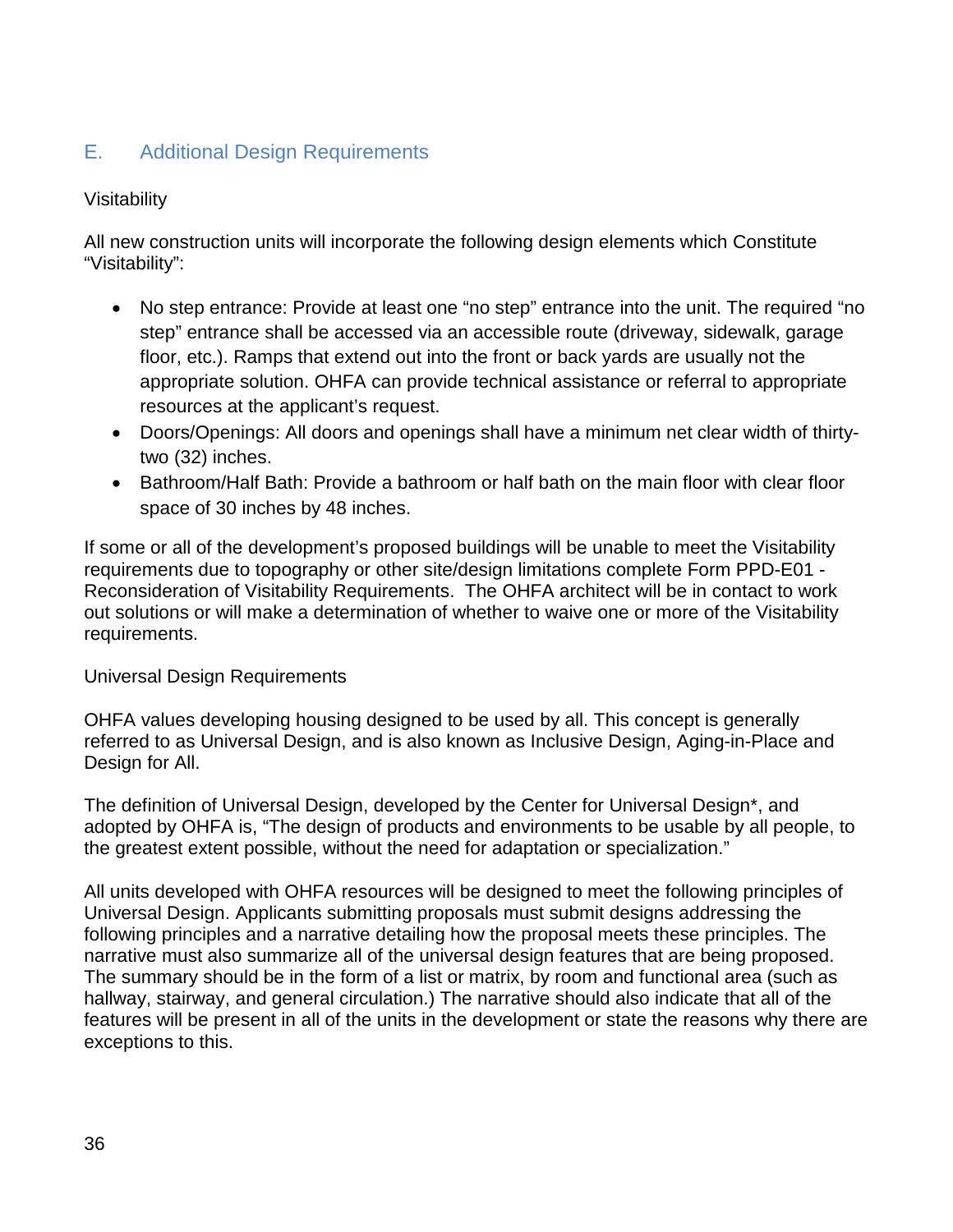OHFA recognizes that not all Universal Design principles can be incorporated into every proposal. OHFA staff will work with each applicant to help achieve maximum application of Universal Design principles.

Applicants must receive design approval from OHFA on these principles before receiving OHFA resources on a given proposal.

#### *Principles of Universal Design:*

- Equitable Use: The design does not disadvantage or stigmatize any group of users.
- Flexibility in Use: The design accommodates a wide range of individual preferences and abilities.
- Simple, Intuitive Use: Use of the design is easy to understand, regardless of the user's experience, knowledge, language skills, or current concentration level.
- Perceptible Information: The design communicates necessary information effectively to the user, regardless of ambient conditions or the user's sensory abilities.
- Tolerance for Error: The design minimizes hazards and the adverse consequences of accidental or unintended actions.
- Low Physical Effort: The design can be used efficiently and comfortably, and with a minimum of fatigue.
- Size and Space for Approach and Use: Appropriate size and space is provided for approach, reach, manipulation, and use, regardless of the user's body size, posture, or mobility.

Conformity with Fair Housing Requirements

- All newly constructed units developed under OHFA guidelines shall be designed to comply with the Fair Housing Act (FHA) - even those units not covered by the Act.
- Units that are being rehabbed shall be designed to incorporate these features to the greatest extent possible.
- In a two or more story single-family house or townhomes, all floors must be designed in accordance with three through seven below. To be clear, this means that all bathrooms, kitchens, hallways, doors, light switches, electrical outlets, thermostats and other environmental controls, regardless of the floor on which they are located, must conform to those requirements.

Compliance with the Fair Housing Act calls for seven basic design and construction requirements:

1. An accessible building entrance on an accessible route: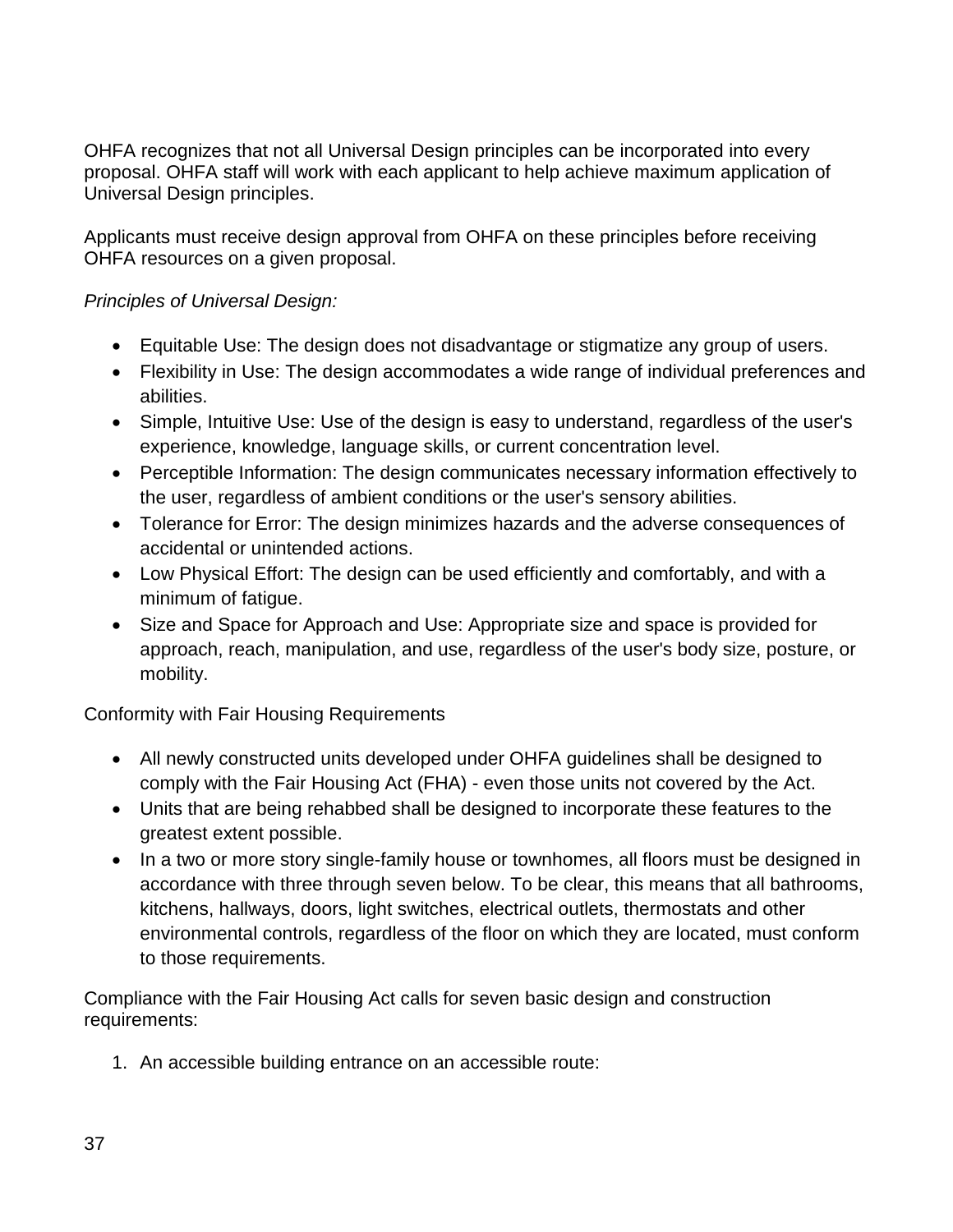All units must have at least one no-step entrance and be on an accessible route. An accessible route means a continuous, unobstructed path connecting accessible elements and spaces within a building or site that can be negotiated by a person with a disability who uses a wheelchair, and that is also safe for and usable by people with other disabilities. An accessible entrance is a building entrance connected by an accessible route to public transit stops, accessible parking and passenger loading zones, or public streets and sidewalks.

- 2. Accessible common and public use areas: Developments must have accessible and usable public and common-use areas. Public and common-use areas cover all parts of the housing outside individual units. They include -- for example -- building-wide fire alarms, parking lots, storage areas, indoor and outdoor recreational areas, lobbies, mailrooms and mailboxes and laundry areas
- 3. Usable doors (usable by a person in a wheelchair): All doors that allow passage into and within all premises must be wide enough to allow passage by persons using wheelchairs.
- 4. Accessible route into and through the dwelling unit.

There must be an accessible route into and through each unit. This includes all hallways, stairways and doorways. In a two-story single-family house or townhome, an accessible route must be maintained on the second floor.

- 5. Light switches, electrical outlets, thermostats and other environmental controls in accessible locations.
- 6. Reinforced walls in bathrooms for later installation of grab bars.
- 7. Usable kitchens and bathrooms. Kitchens and bathrooms must be usable - that is, designed and constructed so an individual in a wheelchair can maneuver in the space provided.

#### <span id="page-38-0"></span>F. Notifications to Statewide Accessibility Organizations

Applicants must also notify the appropriate statewide accessibility group, a list of which is available on the **OHFA website**, at the time of application that accessible housing is being proposed, agree to accept referrals for potential residents, and agree to receive design suggestions for the property. Such notification must take place again when the development is placed into service. Copies of correspondence between the applicant and accessibility group must be submitted to evidence these requirements.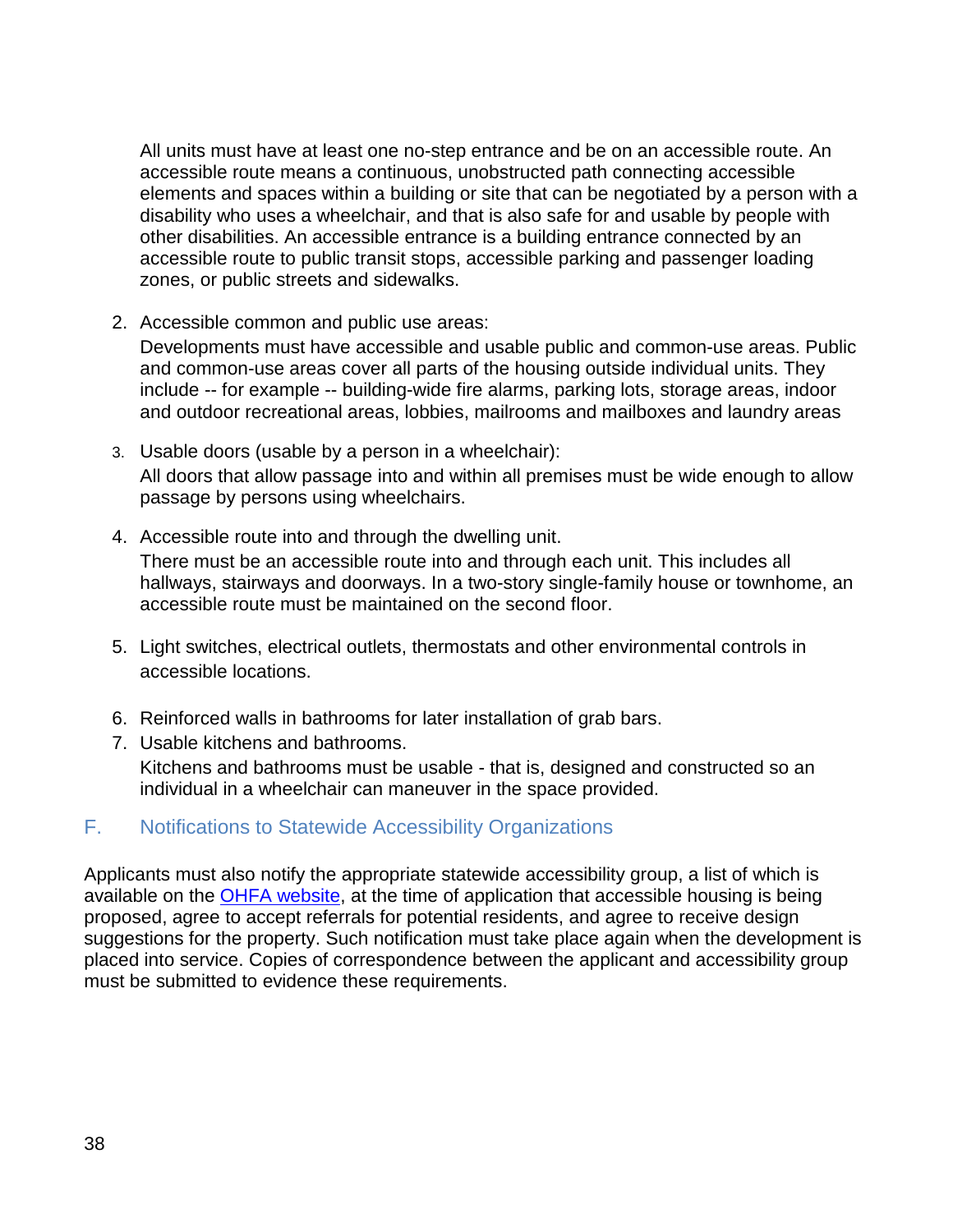# <span id="page-39-0"></span>VIII. Post Award

#### <span id="page-39-1"></span>A. Required Timeframe

Construction must begin within 12 months of the date the HDGF funding agreement is signed

The owner and/or developer is required to submit [quarterly summary reports](https://ohiohome.org/lihtc/ConstructionMonitoringFormInstructions.pdf) at minimum detailing progress with construction or rehabilitation projects to OHFA Project Administration staff. The primary purpose of submitting quarterly summary reports is to monitor the progress of developments financed with assistance from OHFA and to ensure that all agreements between OHFA and the developer/owner are met.

The quarterly summary report of construction activities must verify the construction start date, the current percentage of completion, and provide an estimated completion or placed-in-service date as outlined in the OHFA [Construction Monitoring Quarterly Report form.](https://www.google.com/url?q=http://ohiohome.org/lihtc/OHFA-ConstructionMonitoringForm.docx&sa=U&ei=fsJMVaeBFcyfNsW_gcAO&ved=0CAYQFjAB&client=internal-uds-cse&usg=AFQjCNHgbkP5EfWq018whXBbLinxhOOxzQ) At OHFA's discretion, photographic evidence of construction activities may be requested in more frequent intervals to assure quality of work and site safety. .

#### <span id="page-39-2"></span>B. Financing Terms

Loan Terms (Multifamily Rental Housing):

- 2% interest rate.
- Loan will mature at the end of the affordability period, which is defined as the minimum term required in 24 CFR Part 92 plus an extended affordability period imposed by OHFA.
- The total term will be up to 30 years unless the applicant requests and can justify the need for an extended term.
- Collateral will be a subordinate mortgage position. OHFA prefers a second or shared second position. If a lower position is necessary, the applicant should indicate so in the application along with an explanation and supporting documentation.
- Payments will be based on available cash flow. Definition of Cash Flow for projects with HDAP is found on the OHFA website at: <https://ohiohome.org/hdap/CashFlowDefinition.pdf>
- Loan interest will accrue and repayment obligations will start following release of the final draw.
- Loans will be made to the HDGF recipient as owner unless an alternative ownership structure is approved by OHFA.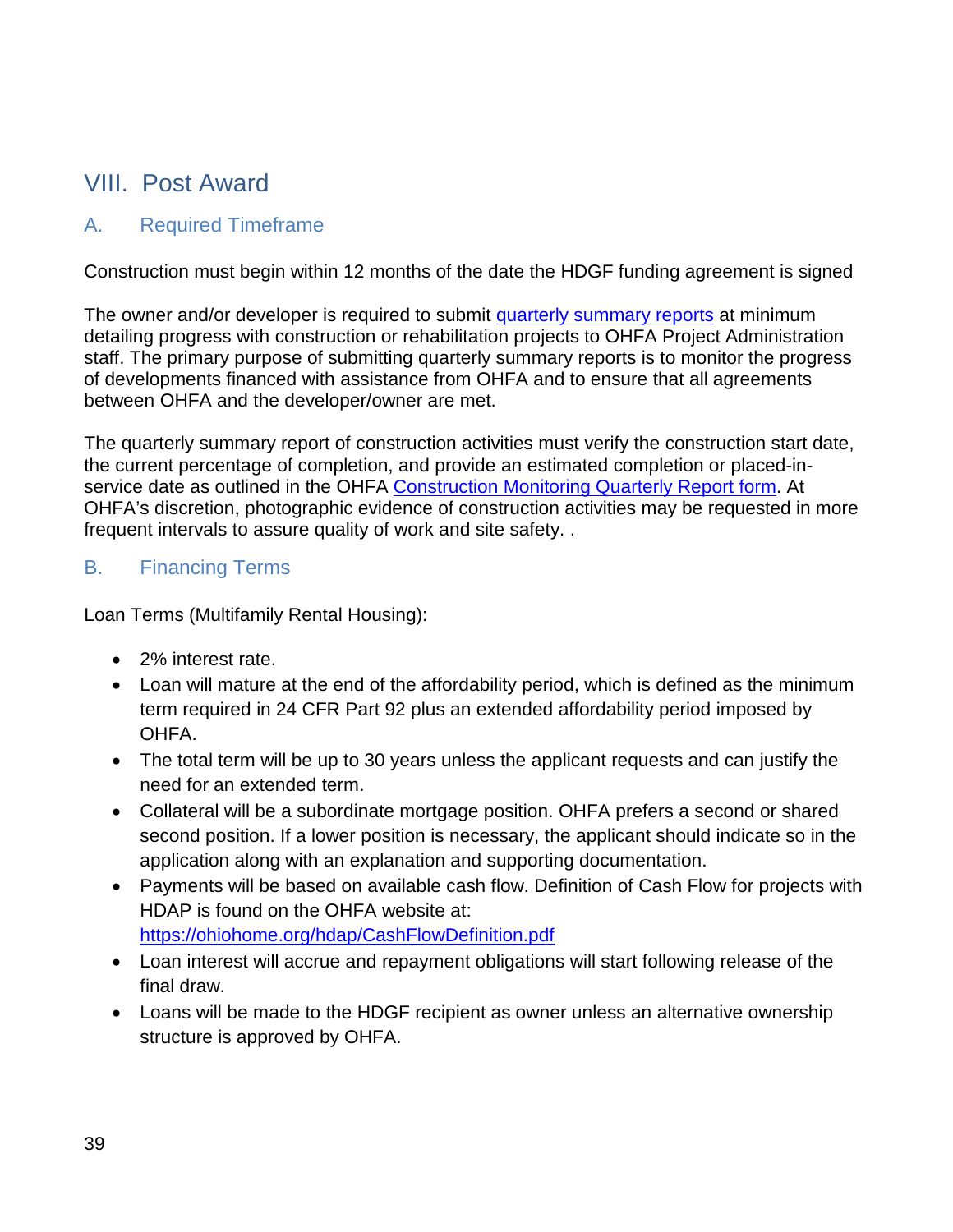The loan term and affordability period does not begin until OHFA verifies that the development is complete and that eligible tenants occupy the assisted units. This is evidenced with the Final Performance Report and confirmed by OHFA with a close out letter.

If the property is sold prior to loan maturity, the outstanding principal and accrued interest shall become due and payable.

OHFA reserves the right to allow for the forgiveness of all or a portion of the outstanding debt if, at the end of the affordability period, OHFA determines that the property has been maintained as a safe, decent, and sanitary affordable housing development, using the Uniform Physical Conditions Standards or current standards used in the OHFA Program Compliance Office) throughout the term.

OHFA will consider other options for repayment calculation if HUD or USDA Rural Development (RD) are involved in the permanent financing or have provided debt to the development.

Eligibility for Grant Funding:

To be eligible for a grant, the following criteria must be met:

- A grant has been requested by the HDGF recipient.
- The controlling general partner, managing member or equivalent (HDGF recipient) is a 501(c)(3) or 501(c)(4) non-profit (a 25% owner fitting this description will not qualify for a grant).
- At least 20% of the units in the development will be affordable to and occupied by households earning at or below 35% of the AMGI.
- The HDGF Recipient agrees not to loan the HDGF funds to the development.

The HDGF award will be considered a loan during the construction phase of the development and OHFA will take a subordinate mortgage position on the land/buildings.

OHFA reserves the right to award either a loan or a grant based on the financial analysis of the development.

#### <span id="page-40-0"></span>C. Closing Process

OHFA has instituted the following procedures for closing on the award of funds:

• The HDGF Recipient must print the HDGF Closing Checklist from the OHFA Website at:<http://www.ohiohome.org/hdap/closingchecklist.doc>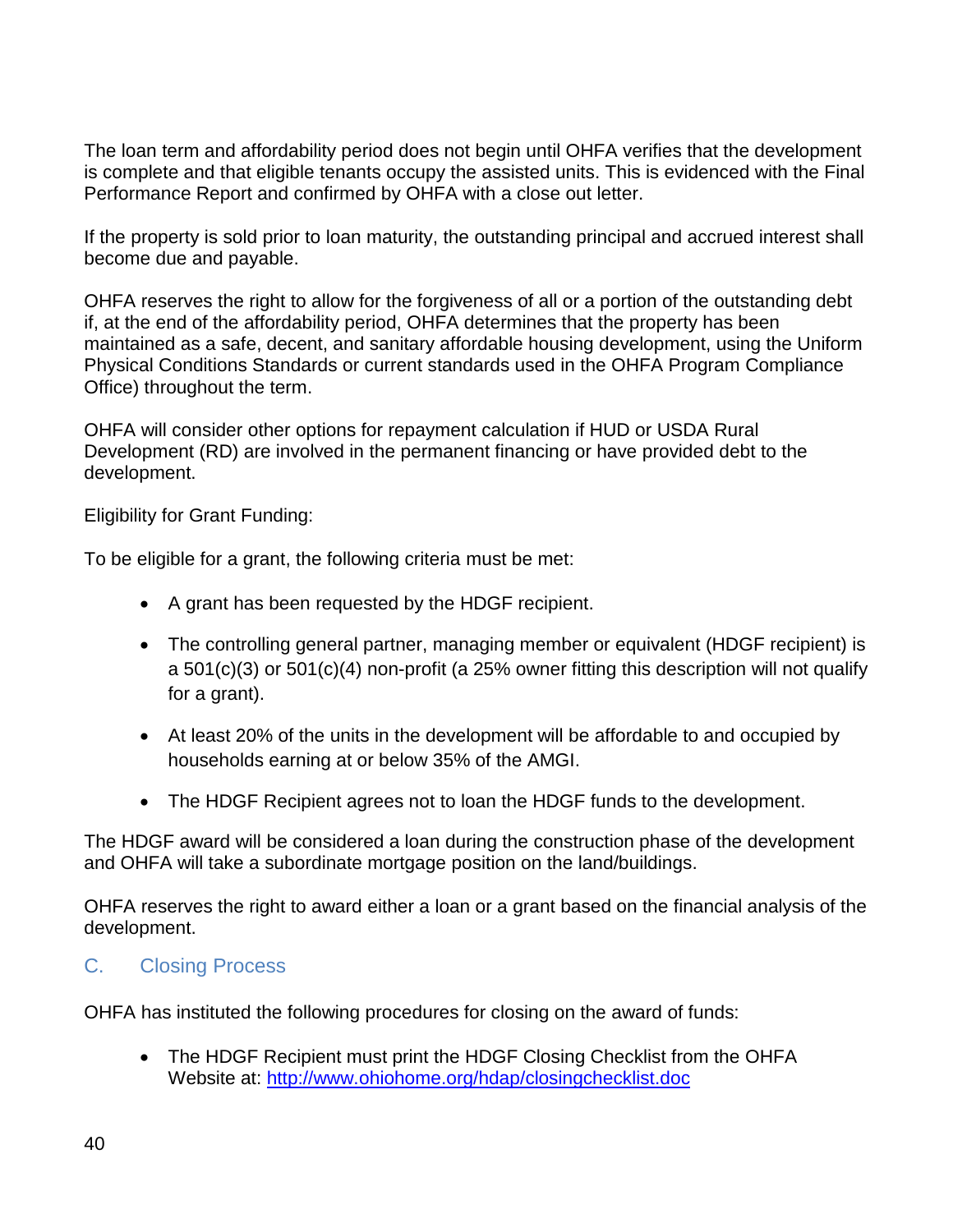• The HDGF Recipient must forward a complete closing packet to:

Ohio Housing Finance Agency Legal Department 57 E. Main Street Columbus, Ohio 43215

The HDGF Closing Packet must include the following, in order:

- Completed Checklist.
- Formal letter requesting the closing of the HDGF Award.
- All other documents required in the checklist in the order they appear on the checklist, including special conditions.
- Documentation to satisfy any special conditions noted in the Attachment A of the funding agreement.

#### <span id="page-41-0"></span>D. Drawing on the HDGF Award

OHFA has developed a "Guide to Drawing HDAP" which is available on the OHFA Website. Applicants are encouraged to review this before applying to ensure they will be able to meet the requirements to draw funds.

OHFA will retain up to 10% of the HDGF award until the development is complete and the final performance report has been approved.

#### <span id="page-41-1"></span>E. Subsequent Changes

The HDGF recipient must notify OHFA immediately of any events during the construction or during the affordability period that materially change the development as proposed. Such events include, but are not limited to, changes in the development team (developer, general contractor, etc.); changes in the number of units or unit mix; changes to the target population, sale of the development, deterioration of financial conditions, destruction due to natural disaster or fire, etc. Anticipated events must be approved in advance by OHFA.

The notification must be sent through email as a PDF document, or mailed to the OHFA analyst assigned to the development at the following address:

Ohio Housing Finance Agency 57 East Main St. Columbus, OH 43215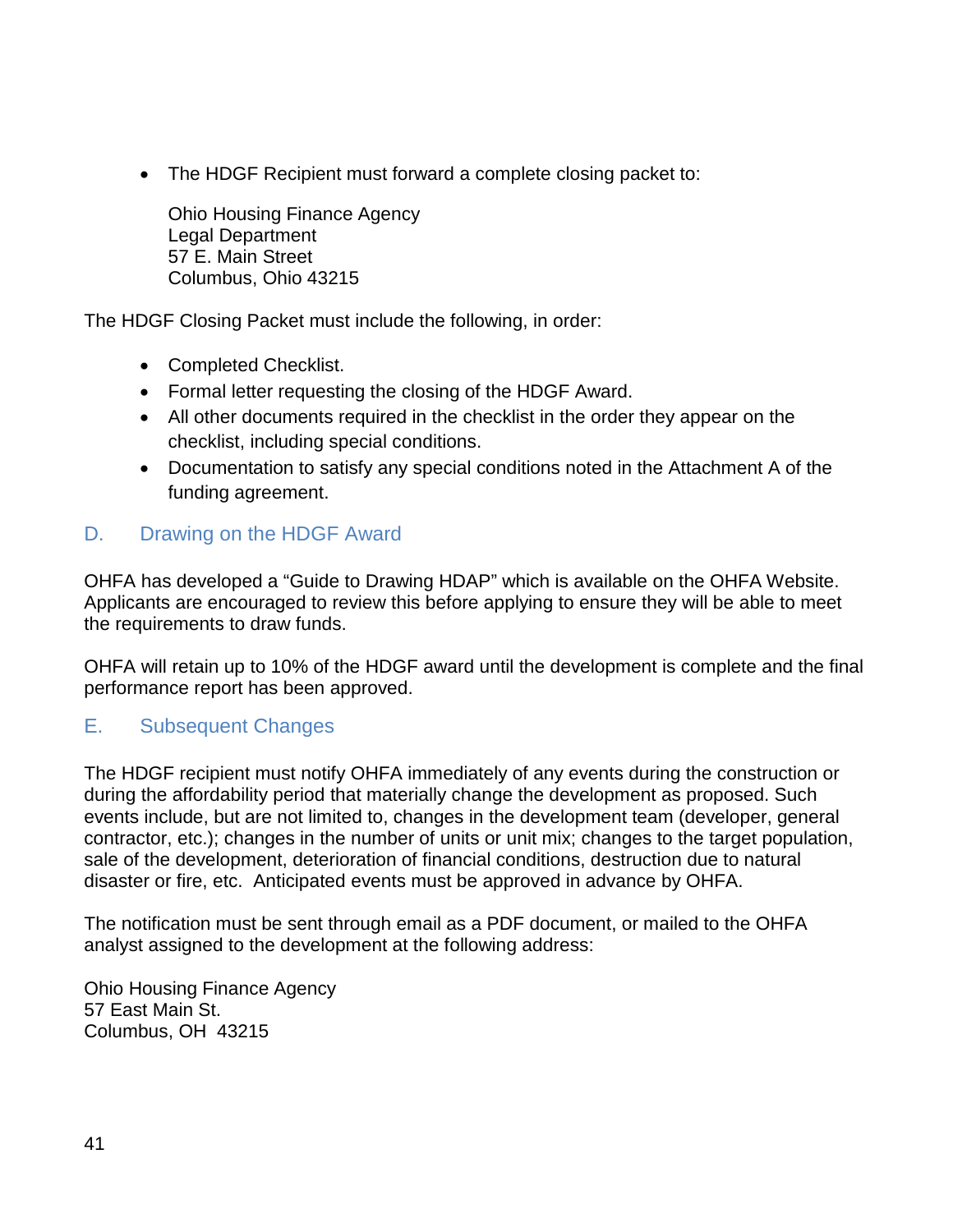# <span id="page-42-0"></span>IX. Affordability and Long-Term Requirements

#### <span id="page-42-1"></span>A. Affordability Restrictions

HDGF financing requires that the following rent and occupancy restrictions are reflected in the application and are complied with throughout the entire affordability period. Restricted Units:

- The HDGF application must include the number of restricted units in the development. For developments located in PJ areas, 40% of the development's affordable units must be occupied by and affordable to households at or below 50% AMGI. For developments located in Non-PJ areas, 35% of the development's affordable units must be occupied by and affordable to households at or below 50% AMGI.
- If the percentage of HDGF used to finance the development exceeds 40% in a PJ or 35% in a non-PJ, the set-aside of restricted units must equal or exceed the percentage of HDGF funding in the development.
- Assisted Units are calculated based on HUD requirements for the HOME Investment partnerships Program, and are applicable to all developments funded in the HDGF Program.

#### <span id="page-42-2"></span>B. Exception to Rent Restrictions (50% rents and High and Low HOME Rents)

Developments that have project-based rental assistance with units that are occupied by families below 50% of the AMGI and pay no more than 30% of their adjusted income toward rent are exempt from the rent restrictions associated with High and Low HOME Rents and Restricted Units at 50% AMGI. Project-based rental assisted units can charge up to the contract rent prescribed by their project-based rental assistance contract. Should the projectbased assistance contract be discontinued, the development will then be required to comply with the restricted rent (50% AMGI) and High and Low HOME Rent requirements.

NOTE: The development must receive rental assistance on at least 50% of the units in the development or more than the required number of HDGF Assisted and Restricted units, whichever is greater.

#### <span id="page-42-3"></span>C. Affordability Period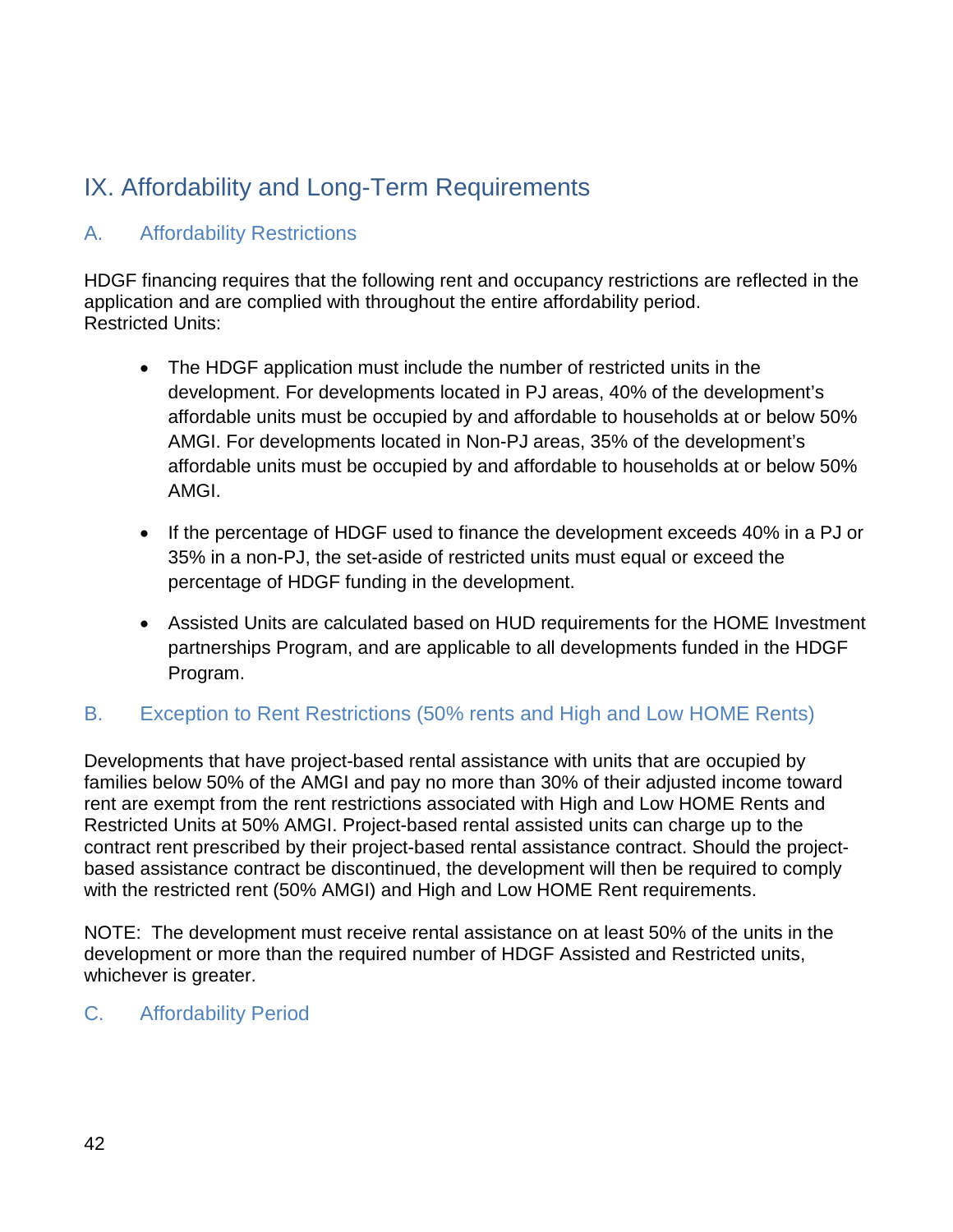OHFA divides rental developments into two phases: construction and long-term affordability. During the construction period, no interest is being accrued nor are any payments due on the HDGF award. The affordability period does not begin until income-eligible applicants occupy all assisted units and the final draw has been received by the applicant.

#### <span id="page-43-0"></span>D. Long-Term Compliance

OHFA requires that recipients commit to rent and income occupancy and affordability restrictions on rental units funded in part by the HDAP as a condition of the award of funds. All recipients must follow the rules and regulations outlined in the most current OHFA Program Compliance Handbook.